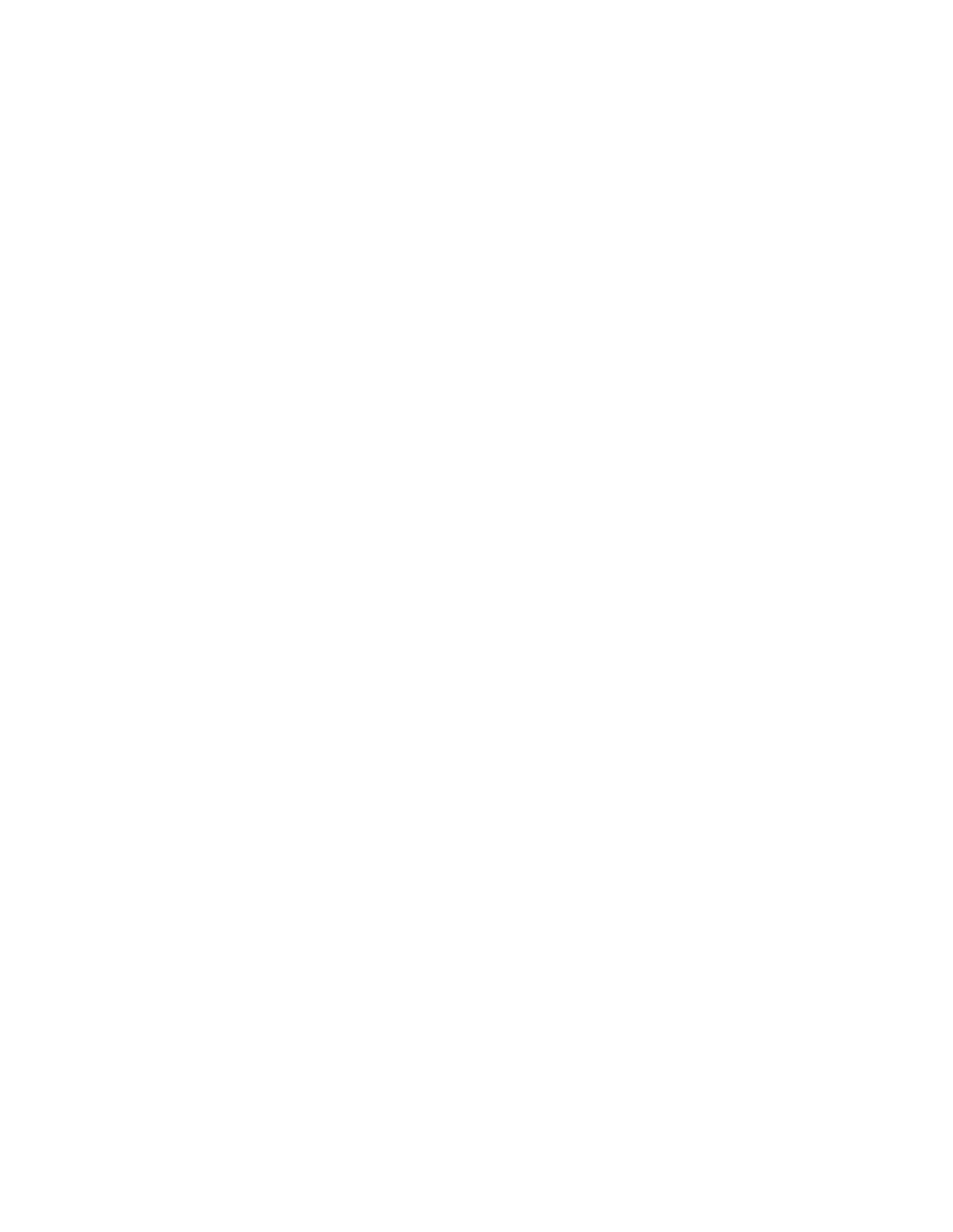### Population Projections for Japan (January 2012)

Based on the latest results from the Population Census of Japan and the Vital Statistics of Japan, the National Institute of Population and Social Security Research in Japan (IPSS) has conducted a new national population projection exercise (Population Projections for Japan). This is the 14th release of national population projections by the Institute, including the period before the integration between the Institute of Population Problems and the Social Development Research Institute.

## **I Introduction**

The Population Projections for Japan project the size and structure of the population into the future based on assumptions on future fertility, mortality, and international migration levels. Given that future changes in fertility, mortality and international migration cannot be known with certainty, the IPSS projections provide a well-defined range of likely future population developments by computing variants based on alternative scenarios.

The projections cover the total population living in Japan, including non-Japanese residents. This is the same framework as used by the Population Census of Japan. The period of projections begins with the 2010 Population Census and continues until 2060, projecting the population as of October 1 for each year. Note that we additionally extended the population calculations up to 2110 and added these as auxiliary projections.

The method of projection is as follows: we set assumptions on individual components of the population dynamics, i.e., birth, death, and international migration, by sex and age, and projected the population demographic trends by sex and age into the future using the cohort component method. Assumptions are made based on actual statistics for each component using the demographic method. (For further details, refer to section "III Summary of the Method Used for Population Projections.")

## **II Summary of Population Trends**

The Population Projection for Japan is based on three alternative assumptions about future changes in both fertility and mortality (a low variant, a medium variant, and a high variant of each), resulting in a total of nine projections—one for each combination of these variants. Hereafter, the outline of the results of the three projections combining the three assumptions on fertility with the mediumvariant assumption for mortality will be presented first, followed by an outline of the results of the three assumptions of fertility combined with the high- and low-mortality assumptions. In the following descriptions, each projection is referred to by the combination of its respective fertility and mortality assumptions, e.g. medium-fertility (medium-mortality) projection.

## **A. The Results of Projections According to the Three Fertility Variants with Medium-Mortality Assumption**

## *1. Population Size and Growth*

According to the 2010 Population Census, which serves as the base year of these projections, the total population of Japan in that year was 128.06 million (total population including non-Japanese residents).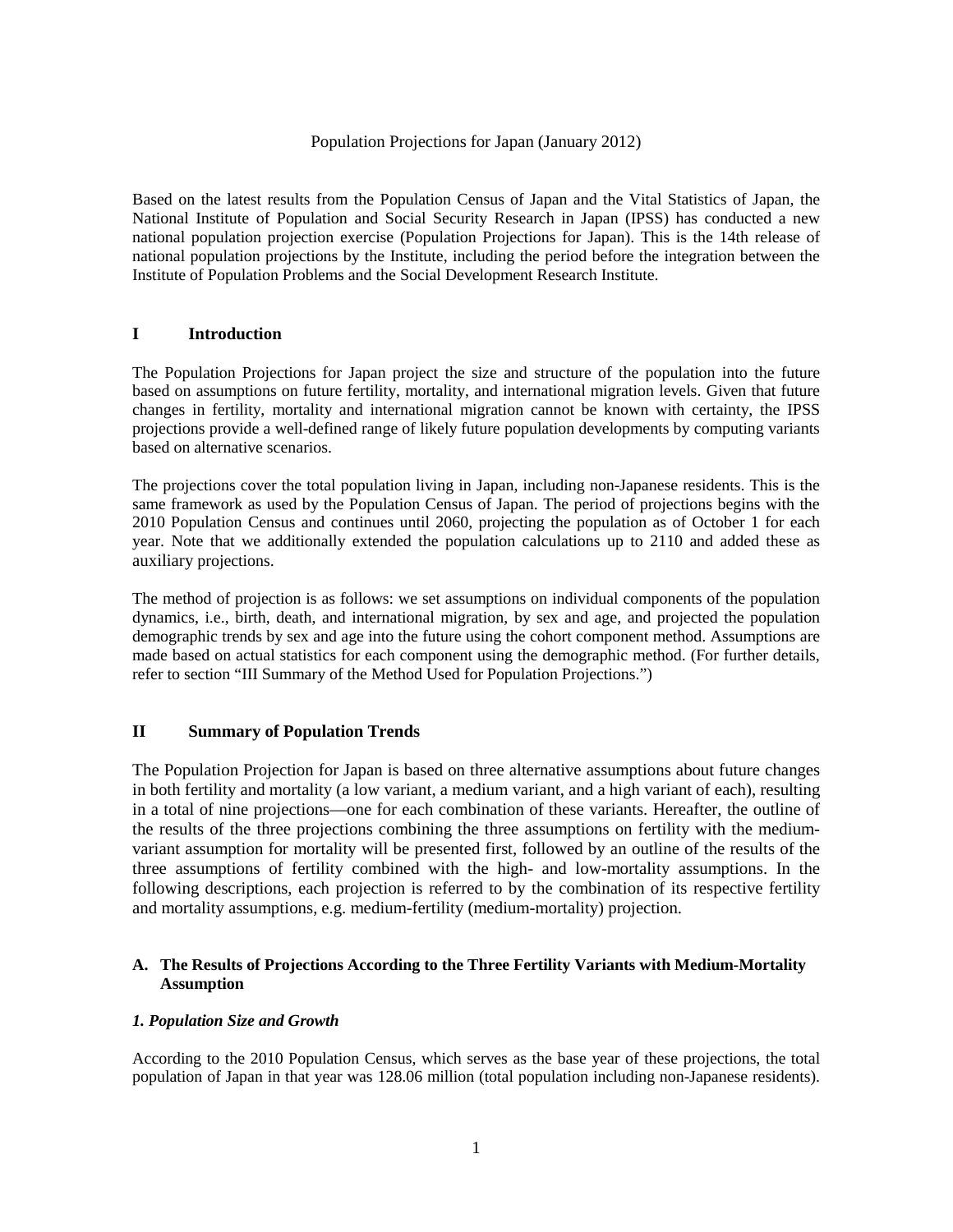Based on the results of the medium-fertility projection, Japan is expected to enter a long period of population decline. The population is expected to decrease to around 116.62 million by 2030, fall below 100 million to 99.13 million in 2048, and drop to 86.74 million by 2060 (see **Table 1-1** and **Figure 1-1**).

Based on the results of the high-fertility projection, the total population is expected to drop below the 100 million mark by 2054 to 99.62 million, and to decrease further to 94.60 million in 2060 (see **Table 1-2** and **Figure 1-1**).

Conversely, based on the low-fertility projection, the total population is expected to fall below 100 million in 2044 and to decline to 79.97 million by 2060 (see **Table 1-3** and **Figure 1-1**).

The range (difference between high and low variant) of the projected total population size by 2060 is thus equal to 14.63 million.

#### *2. Population Age Composition*

#### **(1) Trends in the Young-age Population under 15 and its Share of the Population**

The annual number of births in Japan (Japanese) has declined from 2.09 million in 1973 to 1.07 million in 2010. Consequently, the population of children under the age of 15 (young-age population) has also decreased from 27 million in the early 1980s to 16.84 million, as recorded in the 2010 Population Census.

According to the medium-fertility projection, the population size of this age group will fall to 15 million mark in 2015 (see **Table 1-1** and **Figure 1-3**). The decline will continue, and the population of this age group is expected to fall below 10 million in 2046, eventually decreasing to around 7.91 million by 2060.

Looking at the different trends of the number of children in the high- and low-fertility projections, this age group is expected to be on the decline even in the high-fertility projection and will reach 10.87 million in 2060 (see **Table 1-2**). The low-fertility projection leads to a more rapid decline in the size of this age group; it is projected that this demographic group will shrink below 10 million in 2030, and eventually decrease to as little as 5.62 million by 2060 (see **Table 1-3**).

Examining the declines of the young-age population in terms of percentage of the total population, according to the medium-fertility projection, the share is expected to continue to shrink from 13.1% as of 2010 to 11.0% in 2025, drop below 10% in 2044, and eventually decrease to 9.1% in 2060 (see **Table 1-1** and **Figure 1-4**).

The high-fertility projection shows a somewhat slower decline in the percentage of children, falling below the 13% mark in 2013 and reaching 11.5% by 2060 (see **Table 1-2**).

The decline in the children's share of the population is of course rapid in the low-fertility projection, breaking the 13% mark in 2012, falling below 10% in 2024, and ultimately dropping to 7.0% by 2060 (see **Table 1-3**).

#### **(2) Trends in the Working-age Population (aged from 15 to 64 years) and its Share of the Population**

The population of the working-age group (from 15 to 64 years of age) increased consistently during the post-war years, reaching its peak in the 1995 Population Census at 87.26 million. However, since then, it entered a period of decline and the population has fallen to 81.73 million according to the 2010 Population Census.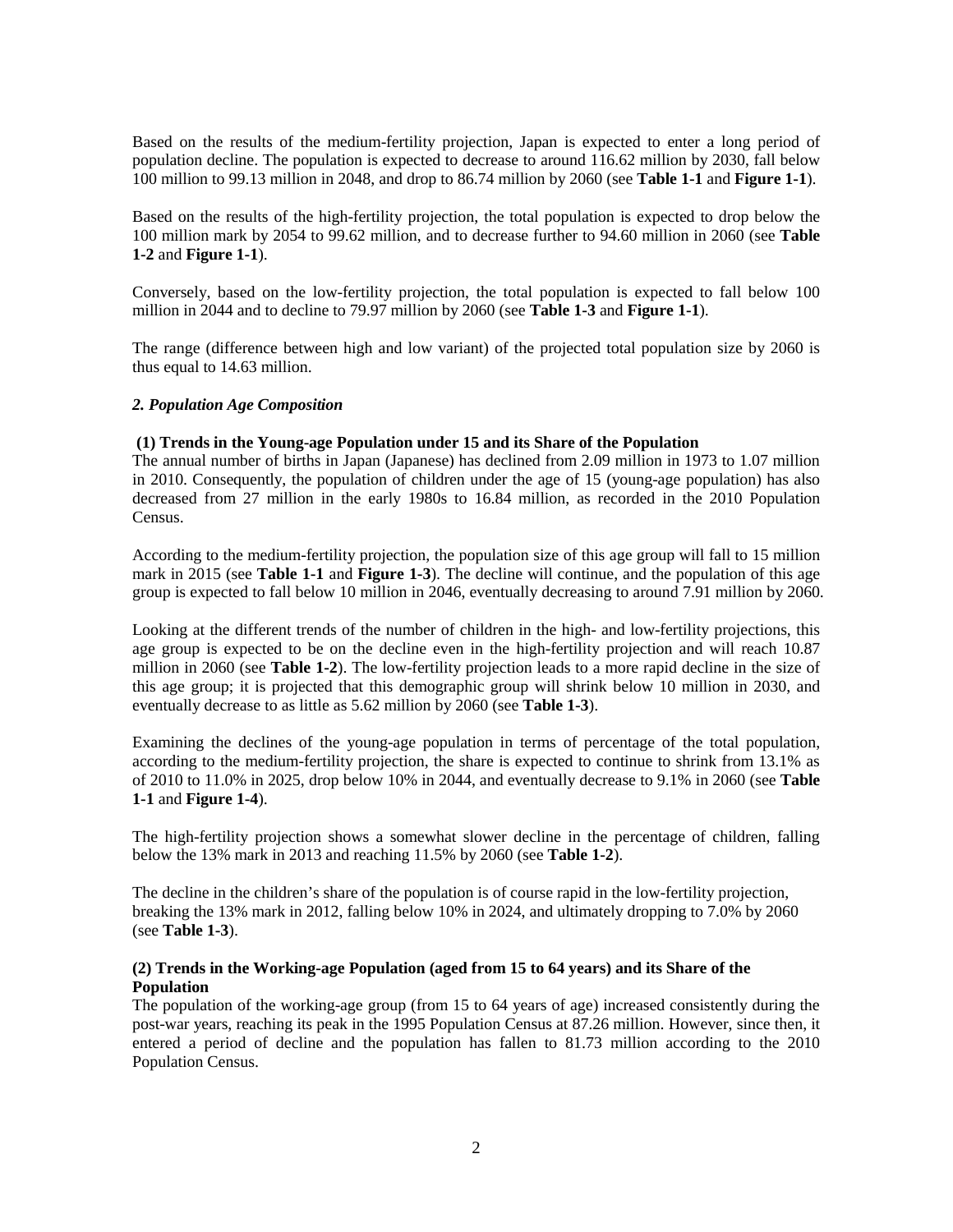According to the results of the medium-fertility projection, the population of this age group is expected to continue to decrease below 80 million in 2013, below 70 million in 2027, and below 50 million in 2051, and eventually drop to 44.18 million by 2060 (see **Table 1-1** and **Figure 1-3**).

According to the projections based on the high- and low-fertility assumptions, the working-age population trends exhibit the same overall behavior as those based on the medium-fertility assumptions until 2025. After 2025, the depopulation of this age group is expected to be slower in the high-fertility projection, not dropping below 50 million until 2058 and reaching 49.09 million by 2060 (see **Table 1- 2**). According to the low-fertility projection, the working-age population is expected to decrease more rapidly, falling below 50 million in 2047 and below 40 million in 2060 to 39.71 million (see **Table 1-3**).

Looking at the proportion of the population in the working age group, according to the medium-fertility projection, it is seen that the proportion will continue to fall from its 2010 share of 63.8%, declining to below 60.0% in 2017, reaching 53.9% (approximately ten percentage points lower than the current level) in 2040, and eventually declining to 50.9% by 2060 (see **Table 1-1** and **Figure 1-4**).

In the high-fertility projection as well, the population share of the working-age group shows a constant decline from the start of the projection period, reaching 51.9% in 2060, just 1 percentage point higher than the result of the medium-fertility projection.

In the low-fertility projection, the proportion of this age group out of the overall population will decline relatively slowly for a certain period of time, primarily due to a sharp decline in the number of children. Therefore, the timing of the percentage falling to 60.0% will be in 2018, one year later than in the projection based on medium-fertility assumptions. However, the subsequent decline will then accelerate, and the population share will reach 49.7% in 2060, 1.2 percentage points lower than the projection based on medium-fertility assumptions.

#### **(3) Trends in the Old-age Population (65 years of age and over) and its Share of the Population**

The trends exhibited by the old-age population (65 years of age and over) will be identical for all three fertility variant assumptions throughout the projection period of 50 years if the assumption on mortality is the same. That is, this age group will grow from 29.48 million as of 2010 to over 30 million in 2012 when the baby-boom generation (born between 1947 and 1949) enters this group, and to 36.12 million by 2020 (see **Table 1-1**, **Table 1-2**, **Table 1-3**, and **Figure 1-3**). It will then enter a period of modest increase for some time, reaching 37.01 million in 2033, and will peak in 2042, reaching the 38.78 million in 2042 when the second baby-boom cohorts enter this age group. The trend will shift to a steady decrease afterward, and the size of the age group will ultimately reach 34.64 million by 2060.

Looking at the proportion of elderly out of the entire population, the share will increase from the current level of 23.0% as of 2010 to 25.1 to 25.2% in 2013, meaning that more than one in four people in Japan will be elderly, according to all the projections based on the three-fertility assumptions. Later on, by 2035, 33.4% of the total population, corresponding to one in three people, will be elderly, and 50 years after the start of projection period, in 2060, the elderly will account for no less than 39.9%, i.e., one in 2.5 people, according to the medium-fertility projection (see **Table 1-1** and **Figure 1-2**).

The results of the high-fertility projections shows that the share will be 33.3%, i.e., one in three people, in 2037 and 36.6% in 2060, i.e., one in 2.7 people will be elderly (see **Table 1-2** and **Figure 1-2**).

In the low-fertility projections, the share will be 33.3%, i.e., one in three people, in 2033 and 43.3% in 2060, i.e., one in 2.3 people will be elderly (see **Table 1-3** and **Figure 1-2**).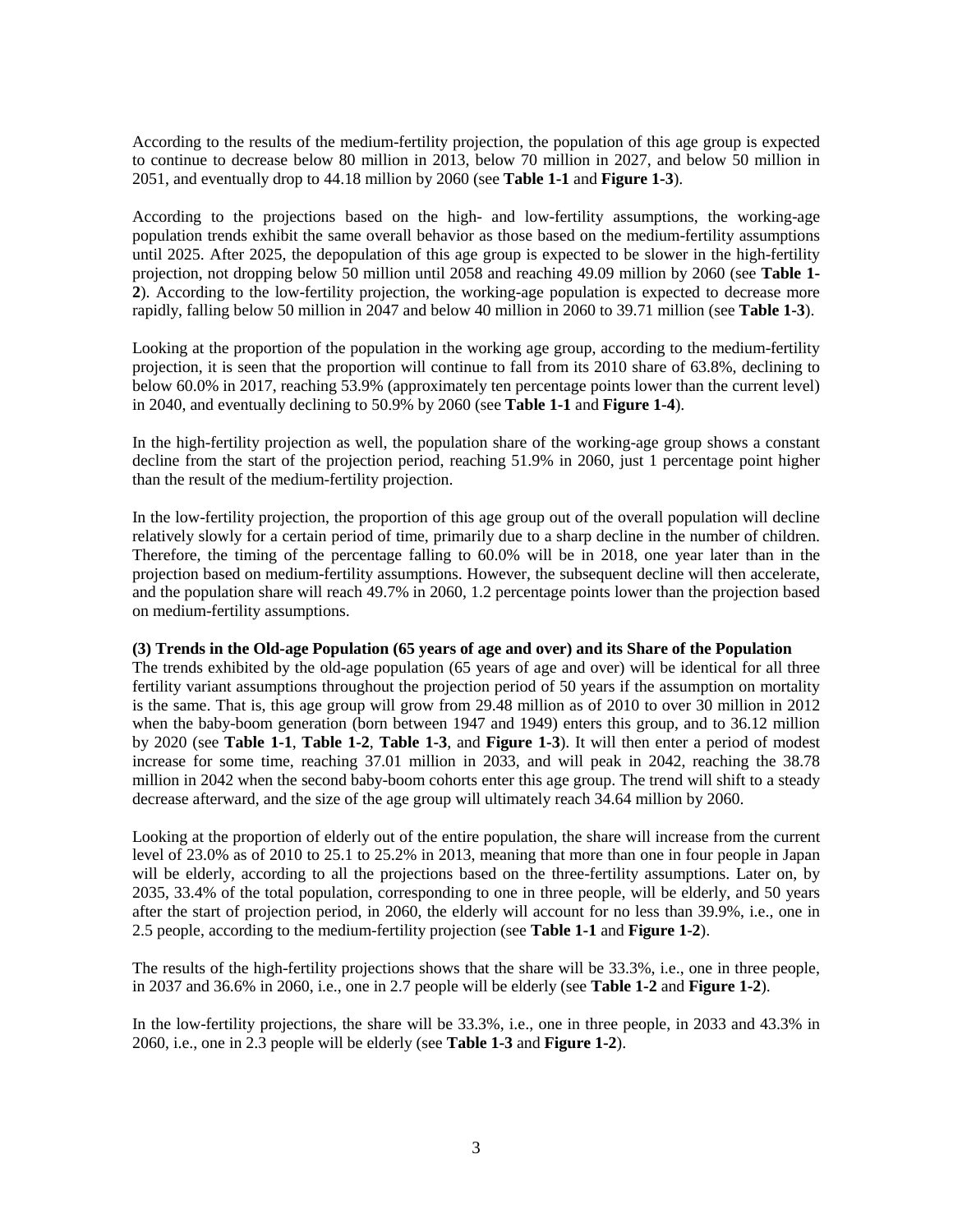A comparison of the results of the high- and low-fertility projections shows that the variation in the aging trend brought about by different assumptions of fertility rate amounts to a difference of 1.4 percentage points in 2030, from 32.3% in the low-fertility projection to 30.9% in the high-fertility projection. This difference grows wider thereafter, resulting in a difference of 6.7 percentage points 2060, where the low-fertility figure is 43.3% as opposed to the high-fertility figure at 36.6% (**Figure 1-2**).

As already noted, the growth rate of the elderly population itself will decelerate from around 2020, and the population will peak at 2042 and decrease thereafter. Nevertheless, the proportion of the elderly generation will continue to rise throughout the coming 50 years, according to both the medium- and lowfertility assumptions. This happens essentially because the child and working-age populations decrease faster throughout the period covered by the projections than the elderly age group.

#### *3. Age Dependency Ratios*

The (Total) age dependency ratio is an index that gives a rough indication of the level of support burden placed on the working-age group, through comparison of the relative size of the young-age population and old-age population groups with that of the working-age group. The old-age dependency ratio (the percentage of the old-age population relative to the population of the working-age group) based on the medium-fertility projection is projected to increase from 36.1 (that is, 2.8 workers supporting one senior resident on average) as of 2010 to 50.2 (two workers supporting one senior resident) by 2022, and eventually reach 78.4 (only 1.3 workers supporting one senior resident) by 2060 (see **Table 1-4**). In contrast, the young-age dependency ratio (the percentage of the young-age population relative to the population of the working-age group) was at the level of 20.6 (that is, 4.9 workers supporting one child on average) as of 2010, and will remain in the range of 17 to 20 in the future. Despite the decrease in the young-age population due to low fertility, the young-age dependency ratio is not expected to decrease below a certain level from around 2029, because the working-age population will also simultaneously shrink in size.

The value obtained by adding the young-age dependency ratio and the old-age dependency ratio is referred to as the total age dependency ratio, and is used to indicate the degree of burden placed on the working-age population to support the entire young-age/old-age population. According to the mediumfertility projection, the total age dependency ratio is expected to increase from 56.7 as of 2010 to 80.0 in 2037, and will eventually reach 96.3 by 2060, under the shrinking working-age population.

The age dependency ratio based on the high-fertility projection will initially follow a trend that is higher than that of the medium-fertility projection, because the young-age dependency ratio will be larger. However, the ratio on the high-fertility projection decreases below that of the medium-fertility projection in 2044 and beyond, and is expected to reach 92.7 by 2060. In contrast, the age dependency ratio based on the low-fertility projection will initially maintain a lower level than the projections based on the medium-fertility projection, but the relationship will eventually reverse in 2043, and will reach 101.4 by 2060.

#### *4. Changes in the Population Pyramid*

The population pyramid in Japan has significant irregularities due to acute fluctuations in past numbers of live births. For example, there was a decrease in the number of live births from 1945 to 1946 in line with the termination of the World War II, an increase known as the first baby boom from 1947 to 1949, a subsequent decrease from 1950 to 1957, and a sharp single-year drop in 1966, which corresponded to a period in the Chinese sexagenary cycle that, owing to traditional beliefs, is accompanied by a sharp decline in birthrates. This was followed by a subsequent increase referred to as the second baby boom cohorts from 1971 to 1974, and a steady decrease thereafter (see **Figure 1-5(1)**).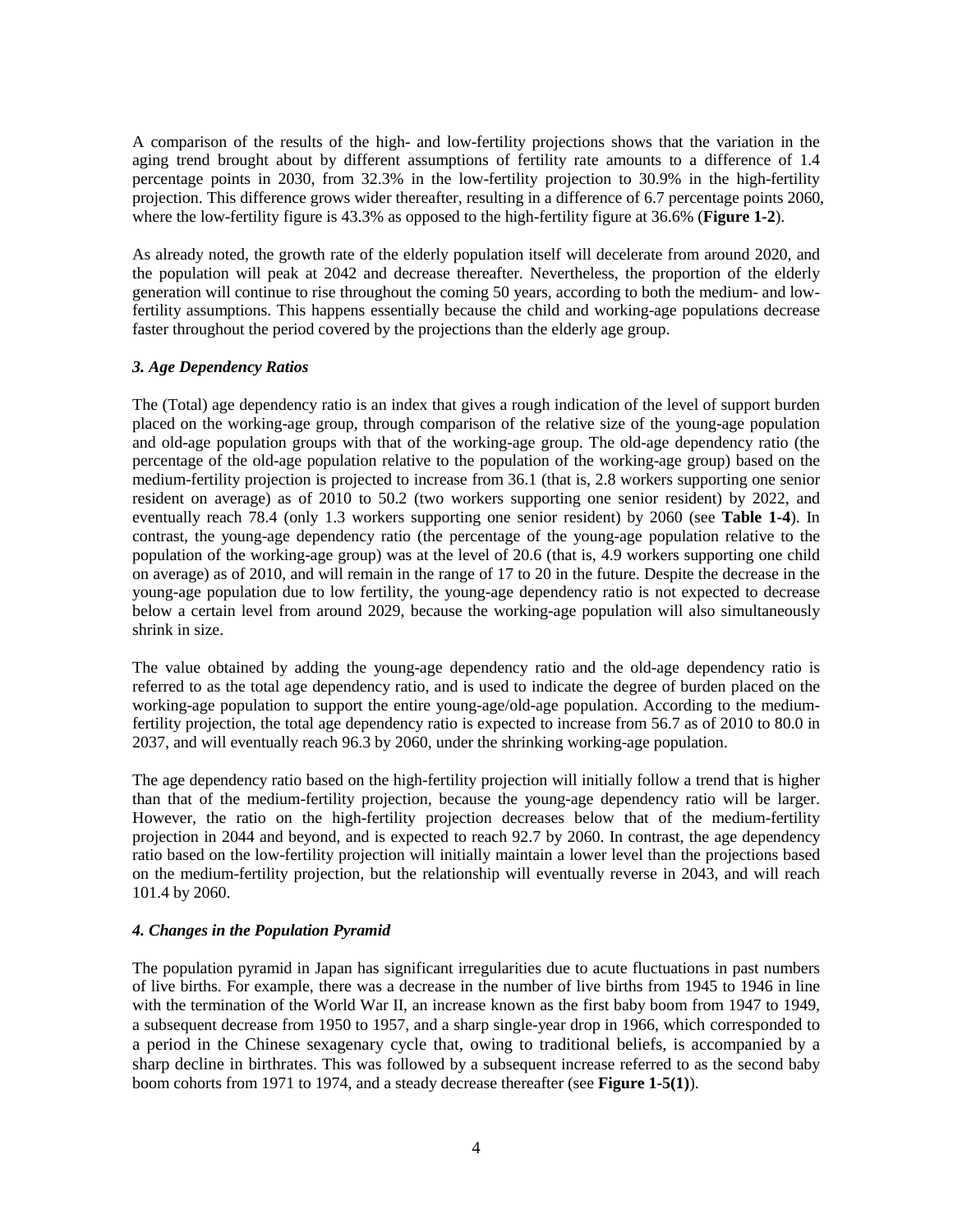In the population pyramid as of 2010, the members of first baby-boomer generation are in their early 60s and those of the second baby-boomer generation are in their late 30s. Looking at the subsequent evolution of this pyramid shape according to the medium-fertility projection, the first baby-boomers will be in their early 80s and the second baby-boomers will be in their late 50s in 2030. It can therefore be concluded that the aging of the society toward 2030 is characterized by the entry of the first babyboomer generation into the aged population (see **Figure 1-5(2)**).

The advancement of the aging society thereafter until 2060 will reflect the fact that the second baby boomer generation will enter the aged population as well as fact that the population size of the younger generations of all age brackets will decrease due to the low fertility (see **Figure 1-5 (3)**).

### **B. The Results of Projections According to the Medium-Fertility Assumption with High- and Low-Mortality Assumptions**

#### *1. Summary of the Results of Projection with High-Mortality Assumption*

The high-mortality projection assumes higher mortality rates compared to the medium-mortality projection, which means slower advance in mortality improvement, and an overall life expectancy that remains at a relatively lower level. Therefore, under the same assumptions on fertility, the number of deaths will maintain a larger level and the population will maintain a lower level than in the mediummortality projection throughout the projection period. That is, compared to the total population estimate of 86.74 million in 2060 based on the medium-fertility (medium-mortality) projection, the total population in the same year based on the medium-fertility (high-mortality) projection drops down to 85.32 million. In contrast, the population and the demographics of the three major age groups based on the medium-fertility (high-mortality) projection are as follows: in 2060, the child population (and the proportion thereof) will be 7.90 million (9.3%), the working-age population (and the proportion thereof) will be 44.10 million (51.7%), and the elderly population (and the proportion thereof) will be 33.32 million (39.1%), all of which are lower than the results of the medium-fertility (medium-mortality) projection, and the size and proportion of the elderly population, in particular, are smaller (see **Table 2-1**  and **Table 3-4**).

#### *2. Summary of the Results of Projection with Low-Mortality Assumption*

The low-mortality projection assumes a lower mortality rate as compared with the medium-mortality projection, which means a faster advance in mortality improvement, and a life expectancy that remains at a relatively high level. In this case, the number of deaths will be relatively small, and the population will maintain a higher level under the same fertility assumptions. That is, compared to the total population as of 2060 based on the medium-fertility (medium-mortality) projection, 86.74 million, the total population in the same year based on the medium-fertility (low-mortality) projection will be 88.15 million. On the other hand, the trends of the size and proportion of the three major age groups based on the medium-fertility (low-mortality) projection can be summed up as follows: in 2060, the child population (and the proportion thereof) will be 7.92 million (9.0%), the working-age population (and the proportion thereof) will be 44.26 million (50.2%), and the elderly population (and the proportion thereof) will be 35.97 million (40.8%), all of which are higher than the results of the medium-fertility (medium-mortality) projection, and the size and proportion of the elderly population, in particular, are larger (see **Table 2-2** and **Table 3-4**).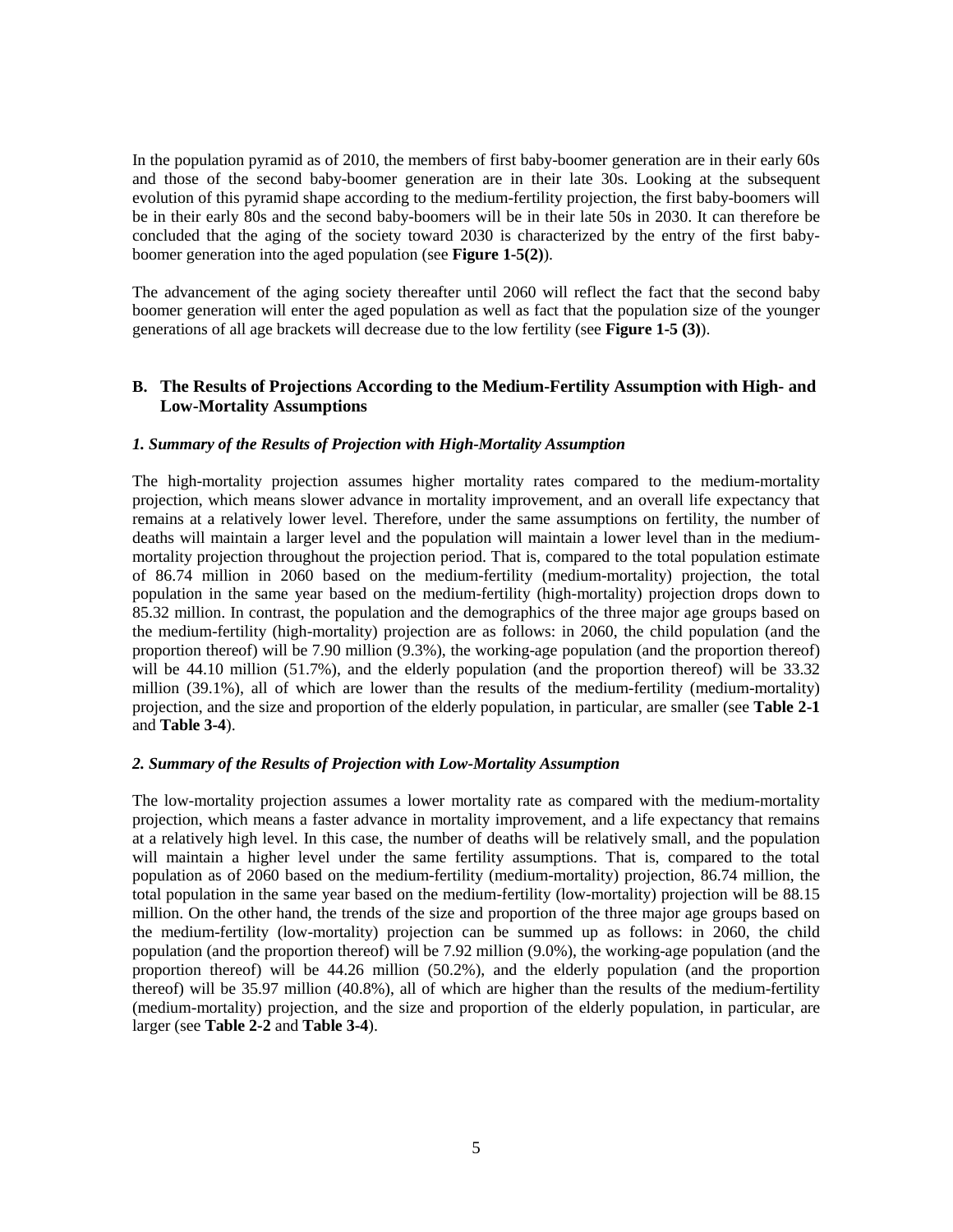## **C. The Results of Projections According to the High- and Low-Fertility Assumptions with High- and Low-Mortality Assumptions \***

In the Population Projections for Japan, we made four additional possible projections combining the high- and low-fertility assumptions and the high- and low-mortality assumption, respectively, in addition to the aforementioned projections. According to the high-fertility (low-mortality) projection, which results in the highest total population, the total population may potentially be as high as 96.02 million in 2060. In contrast, in the low-fertility (high-mortality) projection, which results in the lowest total population, the total population may end up as low as 78.56 million in the same year (**Table 3-1**). Moreover, the proportion of the elderly population is 44.2% in 2060 according to the low-fertility (low-mortality) projection, which results in the highest proportion of the elderly population, while the same proportion is 35.8% in the same year according to the highfertility (high-mortality) projection, which results in the lowest proportion of the elderly population (**Table 3-4**).

\* The tables showing the main results of these projections are not included in this outline report. Please refer to the Website of the National Institute of Population and Social Security Research in Japan for these tables.

## **III Summary of the Method Used for Population Projections**

As in the previous projections, the cohort component method is used for the Population Projections for Japan. This is a method for projecting future population of each age- and sex-specific group according to assumptions about three components of population change-fertility, mortality, and migration.

Projecting the population using the cohort component method requires the following assumptions to be set for each sex and age group: (1) jump-off population, (2) future fertility rate (and the sex ratio at birth), (3) future survival rate, and (4) future international migration rates (numbers). In these projections, as in the past, we set these assumptions based on past trends for each component using the demographic method. Given that future changes in fertility and mortality cannot be known with certainty, we set multiple assumptions and produced multiple possible projections based on the assumptions, to provide a well-defined range of population projections.

## *1. Jump-off Population*

For the jump-off population, which serves as the starting point of the projections, we used data on the total population by age and sex as of October 1, 2010, taken from the 2010 Population Census of Japan, compiled by the Statistics Bureau of the Ministry of Internal Affairs and Communications. This value was calculated by the Statistics Bureau of the Ministry of Internal Affairs and Communications as the jump-off population (as of October 1, 2010) in the 2010 Population Census by evenly distributing the population of "not reported" nationality and age included in the 2010 Population Census (results of basic complete tabulation on population and households) in order to project future population based on the population obtained in the Population Census.

## *2. Assumptions for Fertility Rates and Sex Ratio at Birth*

Projecting the future number of births in the projections requires data of the female age-specific fertility rate of the year in question. In the present projections, we used cohort fertility data to estimate the future fertility rate. In this method, we observe the birth process per female birth cohort (a population group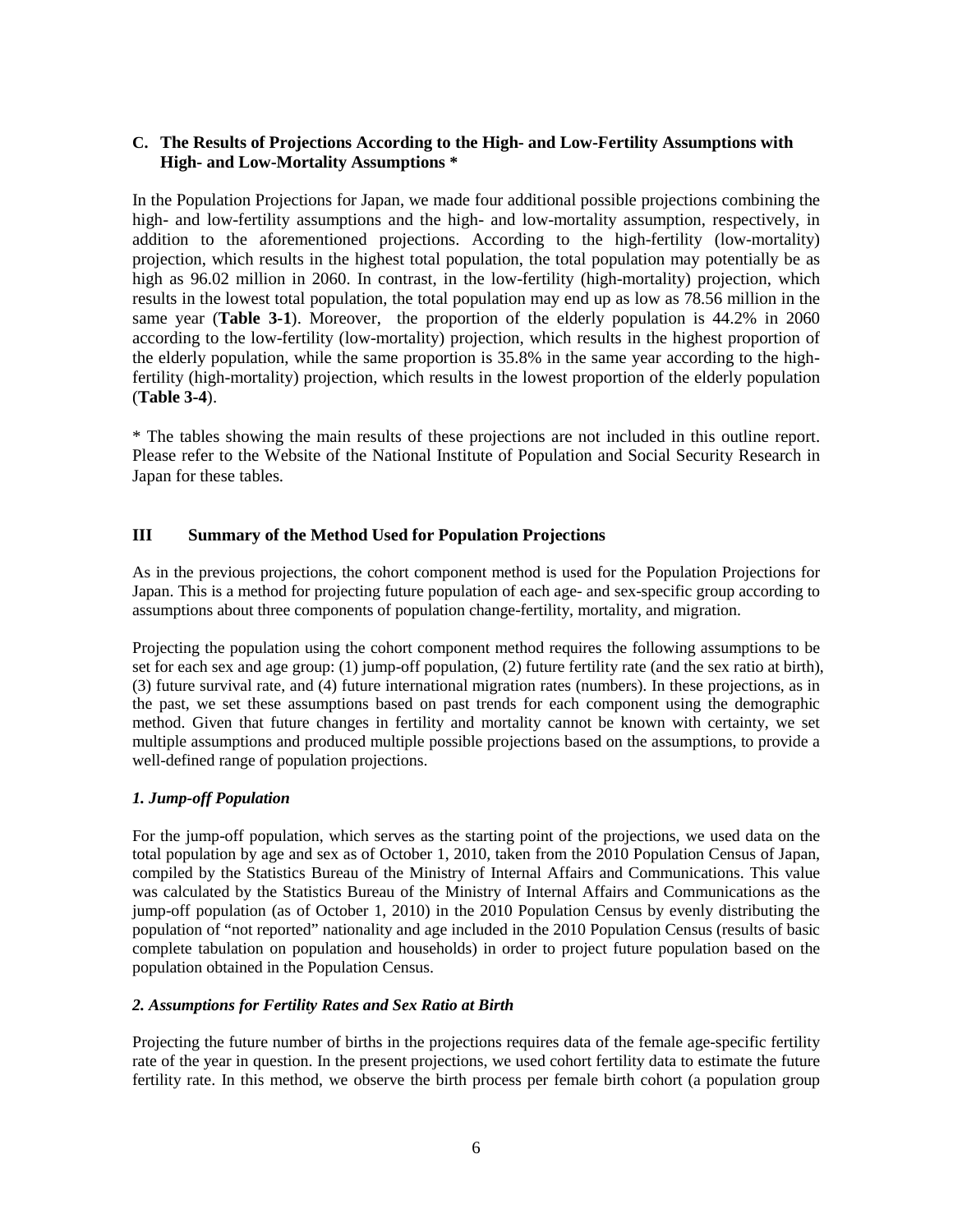born in the same year) over the course of their lives, and forecasts the fertility rate for cohorts whose birth process is incomplete, for each year until the process is complete. The future age-specific fertility rates and total fertility rates on an annual basis can be obtained by converting the cohort age-specific data into annual data. Note that we analyzed the past records of births from Japanese women only, based on which we projected the fertility trend for the whole population base, with the aim of obtaining further precision in the determination of fertility rate trends. Therefore, the assumed index figures in relation to marriage and childbirth described hereafter all refer to Japanese women (the approach to handling the fertility rate of non-Japanese women is explained later.)

Cohort age-specific fertility rates were statistically estimated and/or assumptions were set by each order of birth by way of models that use the lifetime probability of birth, age of childbearing, and so on. That is, in the case of cohorts that are currently going through the birth process, the lifetime birth process is statistically estimated from the actual figures derived during the birth process. For young cohorts for whom only scant or no actual birth data is available yet, however, the index at the completion of birth process was calculated based on indexes projected separately for the reference cohort. Note that the reference cohort refers to women born in 1995. We projected individual index values for first marriage behavior, couples' reproductive behavior, and behavior pertaining to divorce, bereavement, and remarriage based on actual statistics, and set the total cohort fertility rate and the distribution by birth order based on the calculation results for those index values.

Because the future development of fertility is uncertain, we decided to set the aforementioned three assumptions (medium, high, and low-variant projections) and project future population based on each assumption. This approach allows accounting for a certain range of fluctuation that can be expected in the future population trends, brought about by changes in birth view from the current state.

#### **(1) Medium-fertility Assumption**

(i) The mean age at first marriage of women by cohort increases gradually from 25.7 years of age for the cohort born in 1960 to 28.2 years of age for the cohort born in 1995. It levels off at nearly the same level until the cohort born in 2010 and remains unchanged thereafter.

(ii) The proportion of never married women increases from 9.4% for the cohort born in 1960 to 20.1% for the cohort born in 1995. It then levels off at nearly the same level until the cohort born in 2010 and remains unchanged thereafter.

(iii) Delayed marriage, delayed childbearing, and changes in the reproductive behavior of couples affect the completed number of births from married couples. Using couples with wives in the cohorts born from 1935 to 1954 as a benchmark (1.0), the index indicating changes in the reproductive behavior of couples (fertility variation coefficient of married couples) declines to 0.920 children for the cohort born in 1995. It remains at nearly the same level until the cohort born in 2010 and remains unchanged thereafter. The completed number of births from married couples is obtained from this index and the change in first marriage behavior outlined in assumptions (i) and (ii) above, and drops from 2.07 for the cohorts born from 1958 to 1962 to 1.74 for the cohort born in 1995, remaining unchanged thereafter.

(iv) We obtained the effects of divorce, bereavement, and remarriage on fertility rates (the coefficient of divorce, bereavement, and remarriage) based on the completed number of births from women with these experiences and the trend of structural changes in marital status. As a result, by setting the fertility level of first-marriage couples who have completed the birth process as a benchmark (1.0), the coefficient of divorce, bereavement, and remarriage decreases from the actual figure of 0.962 for the cohort born in 1960 to 0.938 for the cohort born in 1995. It remains unchanged thereafter.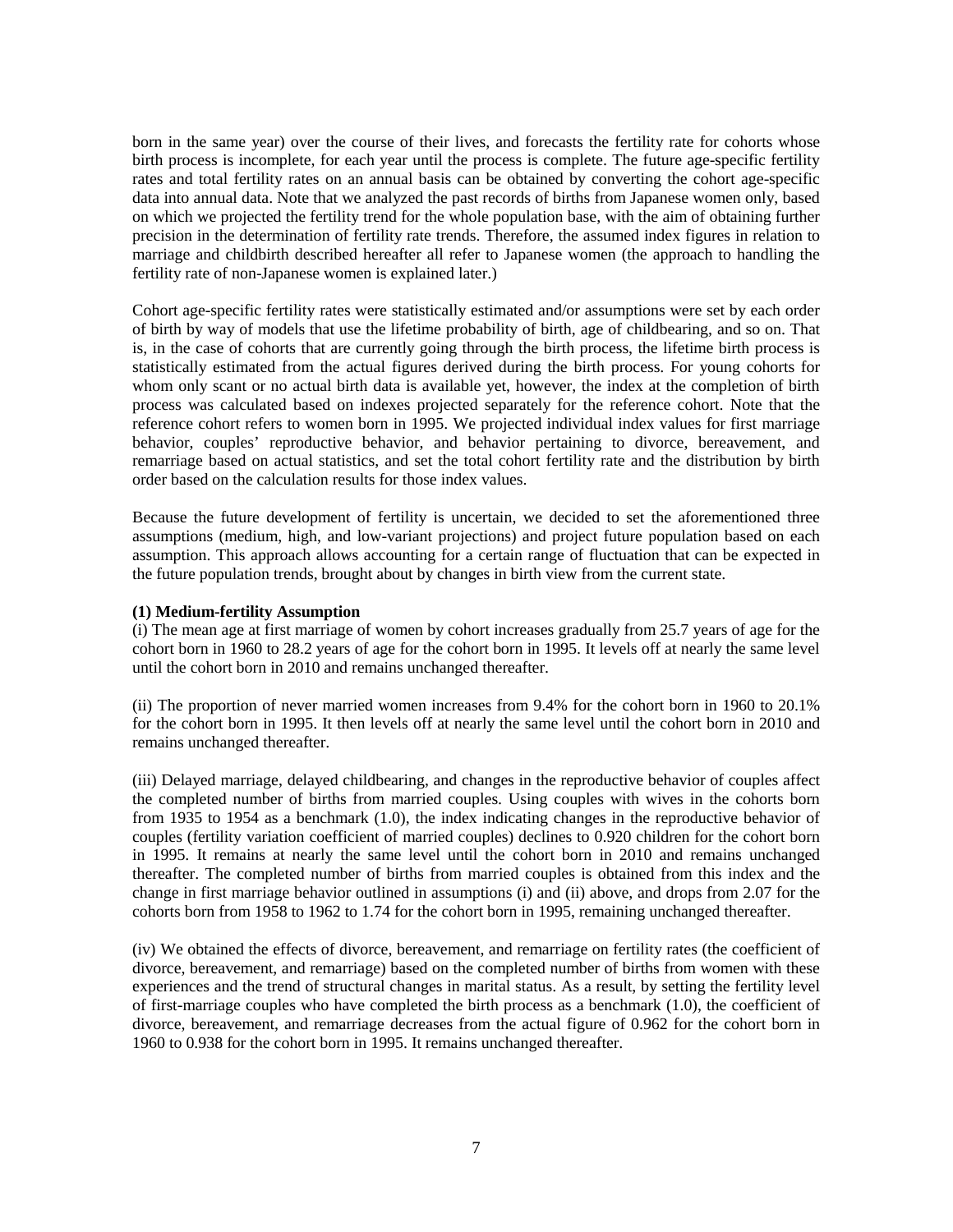As a result of the assumptions (i) to (iv) above, the total cohort fertility rate of Japanese women decreases from the actually observed figure of 1.808 for the cohort born in 1960 to 1.301 for the cohort born in 1995. It remains almost constant until the cohort born in 2010, and remains unchanged thereafter.

We converted the cohort age-specific fertility rates obtained above into an annual fertility rate. Subsequently, we assumed that the relationship between moments of the fertility rate of non-Japanese women obtained from the actual statistics and that of Japanese women to be constant and obtained the age-specific fertility rate of non-Japanese women on that basis. With this operation, it becomes possible to calculate the fertility rate with the same definition as the Vital Statistics when making the projections (i.e., the fertility rate including children of Japanese nationality born from women of non-Japanese nationality; see the formula below).

#### Definition of the total fertility rate of the Vital Statistics



*\* A child with Japanese nationality born from a non-Japanese female is a child whose father is Japanese.*

Note that due to the impacts of the Great East Japan Earthquake that occurred in March 2011, the number of births from December 2011 is anticipated to fluctuate for a short period of time. We thus referred to the actual fluctuation in the number of births in 1995 when the Great Hanshin-Awaji Earthquake occurred, the number of recent Pregnancy Notifications and other relevant statistics to separately calculate the number of births in 2011 and 2012, which were set as assumption figures.

The results of the calculations above show that the total fertility rate of the same definition as the Vital Statistics, whose statistic value was 1.39 in 2010, will largely remain at 1.39 until 2014, except for a brief drop to 1.37 in 2012. It is then expected to gradually drop until it reaches 1.33 in 2024, whereupon it will increase slightly to 1.34 in 2030 and 1.35 in 2060 (see **Table 4-1** and **Figure 4-1**).

#### **(2) High-fertility Assumption**

(i) The mean age at first marriage of women by cohort will advance to 27.9 years of age for the cohort born in 1995, maintain almost the same level up to the cohort born in 2010, and remain unchanged thereafter.

(ii) The proportion of never married women increases to 14.7% for the cohort born in 1995, ultimately dropping to 14.3% for the cohort born in 2010 and remaining unchanged thereafter.

(iii) Using couples with wives in the cohorts born from 1935 to 1954 as a benchmark (1.0), the fertility variation coefficient of married couples, which indicates changes in the reproductive behavior of couples, declines temporarily but returns to 1.0 before the cohort born in 1995. The completed number of births from married couples derived from this coefficient and changes in first marriage behavior explained above will reach 1.92 children for the cohort born in 2010, up from 1.91 for the cohort born in 1995, and it will remain unchanged thereafter.

(iv) The coefficient of divorce, bereavement, and remarriage will decrease from the actual figure of 0.962 for the cohort born in 1960 to 0.937 for the cohort born in 1995, remaining unchanged thereafter.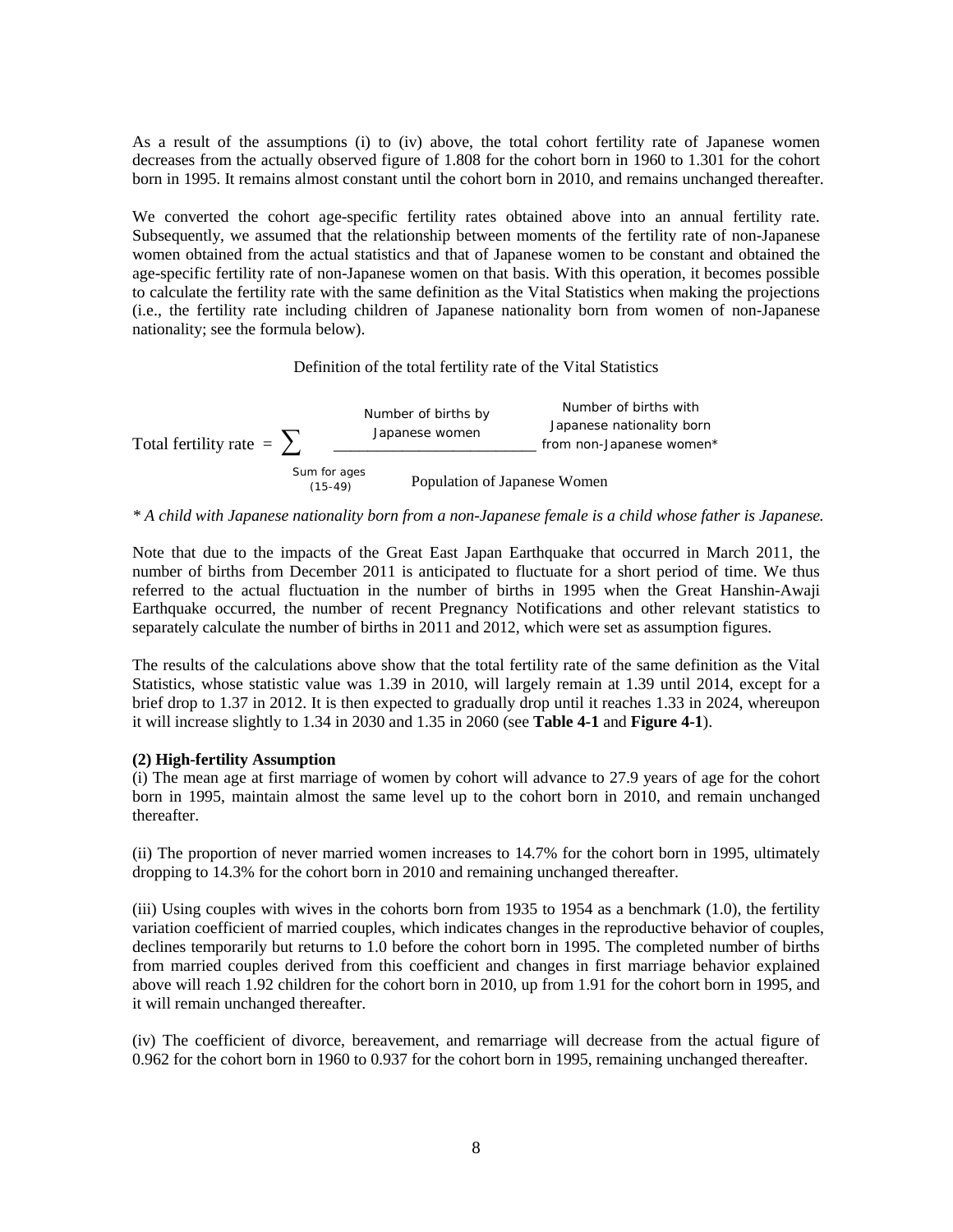From the assumptions (i) to (iv) above, the total cohort fertility rate of Japanese women is projected to decrease from the actual figure of 1.808 for the cohort born in 1960 to 1.531 for the cohort born in 1995, eventually reaching 1.541 for the cohort born in 2010 and remaining unchanged thereafter.

We made similar operations for the impacts of the Great East Japan Earthquake as for the mediumfertility assumption, and the total fertility rate with the same definition as the Vital Statistics will under the above assumptions increase from the actual figure of 1.39 as of 2010 to 1.44 in 2011 and to 1.61 in 2020, eventually dropping to 1.60 in 2060 (see **Table 4-1** and **Figure 4-1**).

#### **(3) Low fertility Assumption**

(i) The mean age at first marriage of women by cohort will increase to 28.5 years of age for the cohort born in 1995 and to 28.6 years of age for the cohort born in 2010, and remain unchanged thereafter.

(ii) The proportion of never married women increases to 26.2% for the cohort born in 1995, and eventually reaches 26.6% for the cohort born in 2010, remaining unchanged thereafter.

(iii) Using couples with wives in the cohorts born from 1935 to 1954 as a benchmark (1.0), the fertility variation coefficient of married couples, which indicates changes in the reproductive behavior of couples, declines steadily to 0.842 for the cohort born in 1995, eventually reaching 0.845 for the cohort born in 2010 and remaining unchanged thereafter. The completed number of births from married couples derived from this coefficient and the changes in first marriage behavior above will decrease to 1.57 children for the cohort born in 1995, and remain unchanged until the cohort born in 2010 and thereafter.

(iv) The coefficient of divorce, bereavement, and remarriage will decrease from the actual figure of 0.962 for the cohort born in 1960 to 0.938 for the cohort born in 1995, remaining unchanged thereafter.

Based on assumptions (i) to (iv) above, the total cohort fertility rate of Japanese women will decrease from the actual figure of 1.808 for the cohort born in 1960 to 1.087 for the cohort born in 1995, eventually reaching 1.079 for the cohort born in 2010 and remaining unchanged thereafter.

We made similar operations for the impacts of the Great East Japan Earthquake as for the mediumfertility assumption, and the total fertility rate with the same definition as the Vital Statistics will under the above assumptions decrease from the actual figure of 1.39 as of 2010 to 1.31 in 2011, eventually dropping to 1.08 in 2023, whereafter it will exhibit a slight increase to 1.12 in 2060 (see **Table 4-1** and **Figure 4-1**).

Regarding the sex ratio at birth (the number of male children for every 100 female children) that is used to divide the future number of newborns into male and female births, we assumed the actual figure for the five years from 2006 to 2010 (105.5) to remain constant for 2011 and thereafter.

#### *3. Assumptions for Survival Rates (Future Life Table)*

In order to project the population from one year to the next, survival rates by age and sex are needed, and, in order to obtain future survival rates, it is necessary to construct future life tables. In the Projections, we have adopted the Lee-Carter model, which is currently internationally recognized as the standard model, to construct future life tables, and we modified the model by adding new features so that the model adapts properly to the Japan's characteristic mortality trend, which exhibits the highest level of life expectancy in the world. The Lee-Carter model describes the change in mortality rates for each age according to the change in general mortality level, by decomposing the matrix of age-specific mortality rates into a standard age schedule, a general level of mortality (mortality index), age-specific mortality rate changes relative to the mortality index, and an error term. In the Projections, we used the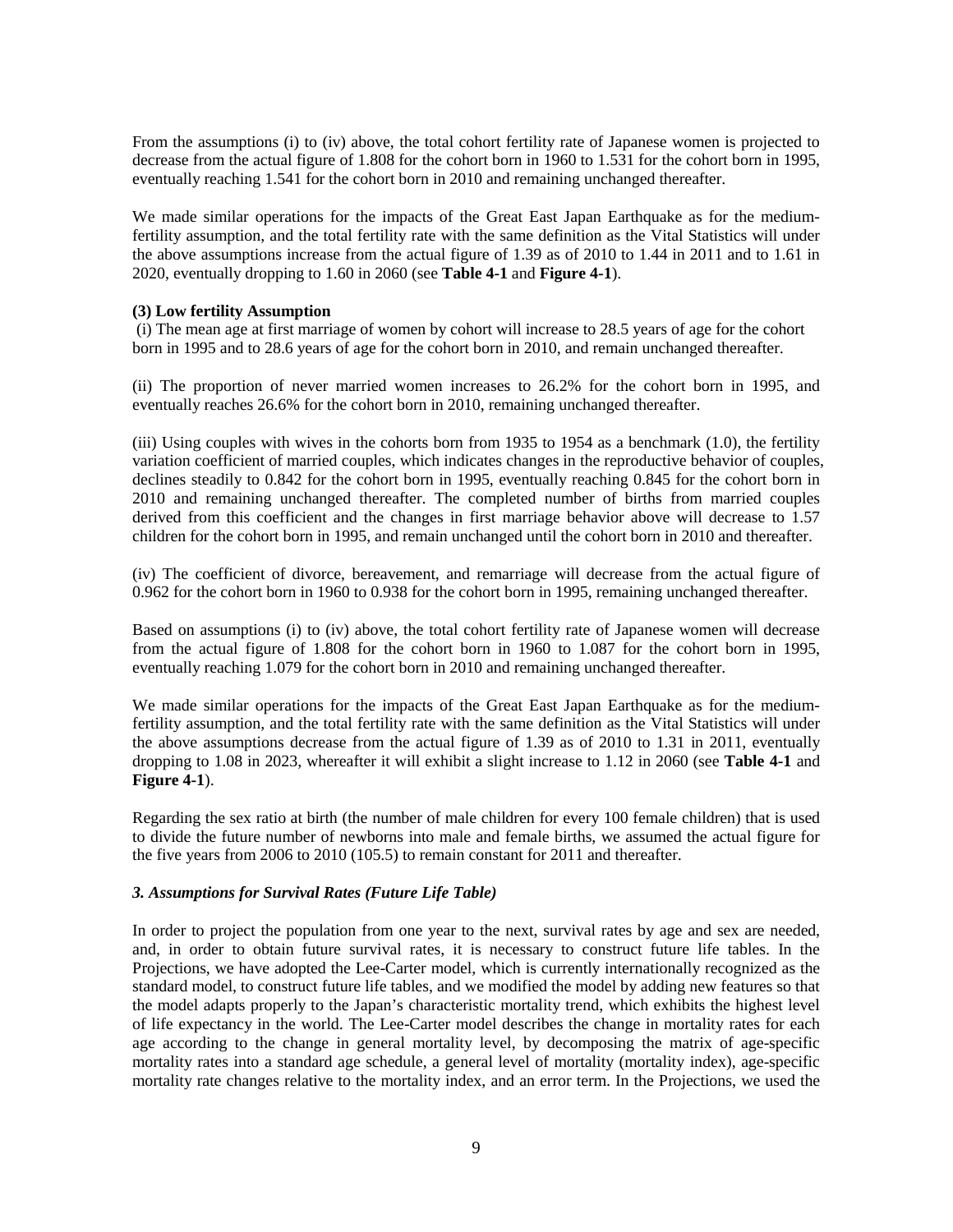Lee-Carter model for the younger generations and combined it with a model that expresses the mortality rate improvement as a shift of the mortality rate curve to the advanced age side (linear differential model) for the older generations, in order to adapt to the mortality conditions of Japan, where mortality rate improvement is notable. Note that the linear differential model describes the difference in the shift of the elderly mortality rate curve in the horizontal direction by a linear function of age.

When projecting the future mortality index, we used data after 1970 in order to reflect changes in the level of mortality that gradually slowed down over the past 40 years. From the perspective of ensuring consistency in terms of the mortality rate of men and women, curve fittings were applied simultaneously for both men and women. For the amount of shift of the mortality rate curve to the advanced age side used in the linear differential model we used the rate of change of the mortality index in the past 15 years to make projections, and fixed the gradient for the future using the latest mean value (covering the past five years).

Because the improvement in Japanese mortality levels for recent years is showing trends beyond the assumptions of existing theory, we judged that the future mortality rate transitions and levels reached will be highly uncertain as in the previous Projections. Therefore, in the Projections, we decided to make multiple assumptions to obtain a likely fluctuation range to the projections. That is, we obtained the distribution of mortality index parameters for the standard mortality rate trend via the bootstrap method and similar, used the distribution to estimate the 99% confidence interval of the mortality indices, and added a "high-mortality" assumption with a high mortality rate, in which the mortality index remains at the upper limit level of the confidence interval, and a "low-mortality" assumption with a low mortality rate, in which the mortality index remains at the lower limit of the confidence interval.

Based upon the parameters and variables obtained through the procedures above, we finally calculated age- and sex-specific mortality rates until 2060 to construct the future life tables. Note that we calculated the life table separately for 2011 to take the effects of the Great East Japan Earthquake into account, using the mortality rate in the Vital Statistics and data on the extent of damage from the National Police Agency and prefectural police departments of Iwate, Miyagi, and Fukushima in our calculations.

#### (1) Medium-mortality Assumption

According to the standard future life tables, life expectancy, which was 79.64 years for men and 86.39 years for women in 2010, is expected to grow to 80.93 years for men and 87.65 years for women in 2020, 81.95 years for men and 88.68 years for women in 2030, and 84.19 years for men and 90.93 years for women in 2060 (see **Table 4-2** and **Figure 4-2**).

#### (2) High-mortality Assumption

According to the high-mortality assumption, the mortality rate will be higher, and life expectancy will therefore be shorter, compared to the medium variant. As a result, life expectancy according to this assumption will be 81.25 years for men and 87.97 years for women in 2030 and 83.22 years for men and 89.96 years for women in 2060.

#### (3) Low-mortality Assumption

According to the low-mortality assumption, the mortality rate will be lower, and life expectancy will therefore be longer, compared to the medium variant. As a result, life expectancy according to this assumption will be 82.65 years for men and 89.39 years for women in 2030 and 85.14 years for men and 91.90 years for women in 2060.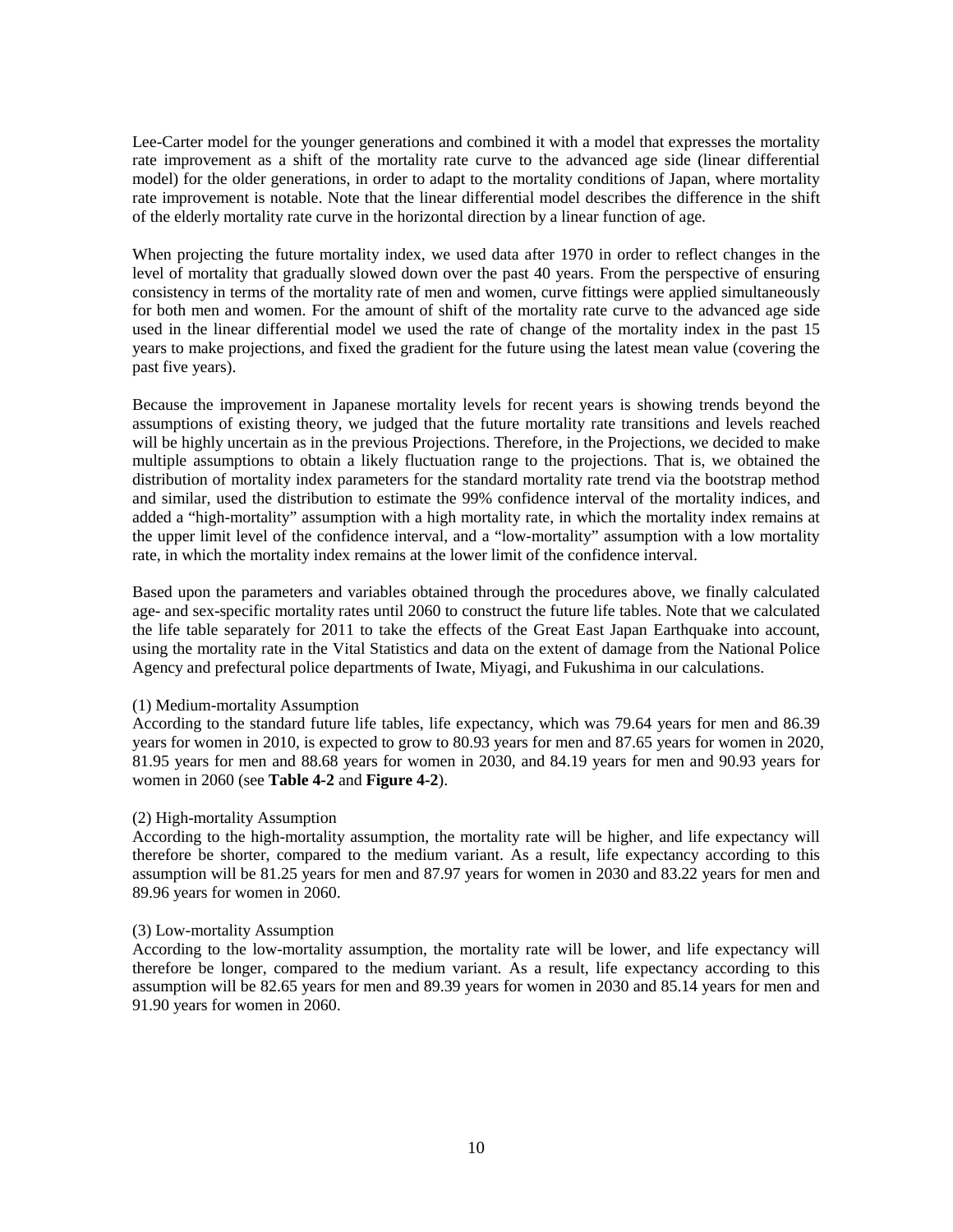#### *4. Assumptions for the International Migration Rate (Numbers)*

The trend of international migration is significantly influenced by the advancement of globalization and changes in socio-economic conditions, as well as the policies and regulations concerning international migration. In addition, socio-economic events and occurrence of disasters inside and outside Japan can also bring about great fluctuations in international migration. Recent examples of such incidents include the terrorist attacks in the United States in 2001, the outbreak of SARS (Severe Acute Respiratory Syndrome) in 2002 to 2003, and the Lehman Crisis in 2008. Most recently, the Great East Japan Earthquake in March of 2011 had a significant impact on the immigration emigration of non-Japanese people into and out of Japan as well.

The actual figures show that the trends of international migration rates and numbers are different between Japanese and non-Japanese populations. Additionally, from a demographics point of view, the movement of the Japanese population is influenced by the age structure of the population, but for the non-Japanese population, the relation of their movement with the population size or age structure of Japan is limited. Therefore, in the Projections, we made assumptions on international migration separately for the Japanese and non-Japanese populations and set the figures of the Japanese population based on the net international migration rate and those of the non-Japanese population based on the number of net migrants.

Looking at the actual statistics of international migration, the Japanese population shows a tendency of exits exceeding entries. In addition, the age patterns of the net international migration rate (net migration rate) by sex are relatively stable. We thus obtained the average value of the age- and sex-specific annual net international migration rate of Japanese between 2004 and 2009 (using values for 4 years, excluding the maximum and minimum values for each age), smoothed out the rates to remove random fluctuations, and set the result as the net international migration rate of Japanese for 2011 and onward (**Table 4-3** and **Figure 4-3**).

Looking at the actual statistics of international migration of the non-Japanese population, the number of net migrants has generally been increasing continuously, although some irregular fluctuations have been observed. However, quite recently, a large-scale excess of exits was observed due to the Lehman Crisis and the Great East Japan Earthquake; the trends of immigration and emigration of non-Japanese show great fluctuations in a short period of time. For this reason, we deliberately excluded data from years considered to show significant temporary transitions due to socio-economic events, disasters, etc. from our estimation of the number of net migrants of non-Japanese origin since 1970, projected a long-term trend of the number of net migrants, and set the result as the assumption until 2030. Note that the impact of the Great East Japan Earthquake on the excessive emigration is reflected in the assumptions until 2012. Note also that the sex-specific number of net migrants of each year was calculated using the average values of the sex ratio of the number of net migrants from 1970 and onward, and the agespecific proportion was obtained by smoothing the average values from 1986 to 2010, for which actual statistics are available (**Table 4-4** to **4-5, Figure 4-4** to **4-5**). However, in the long run, the scale of international migration of non-Japanese must be interlocked with the population scale of Japan. We therefore obtained the age- and sex-specific net international migration rate in 2030 in each projection (using the total population of Japanese and non-Japanese as the denominator) and assumed it to be constant thereafter.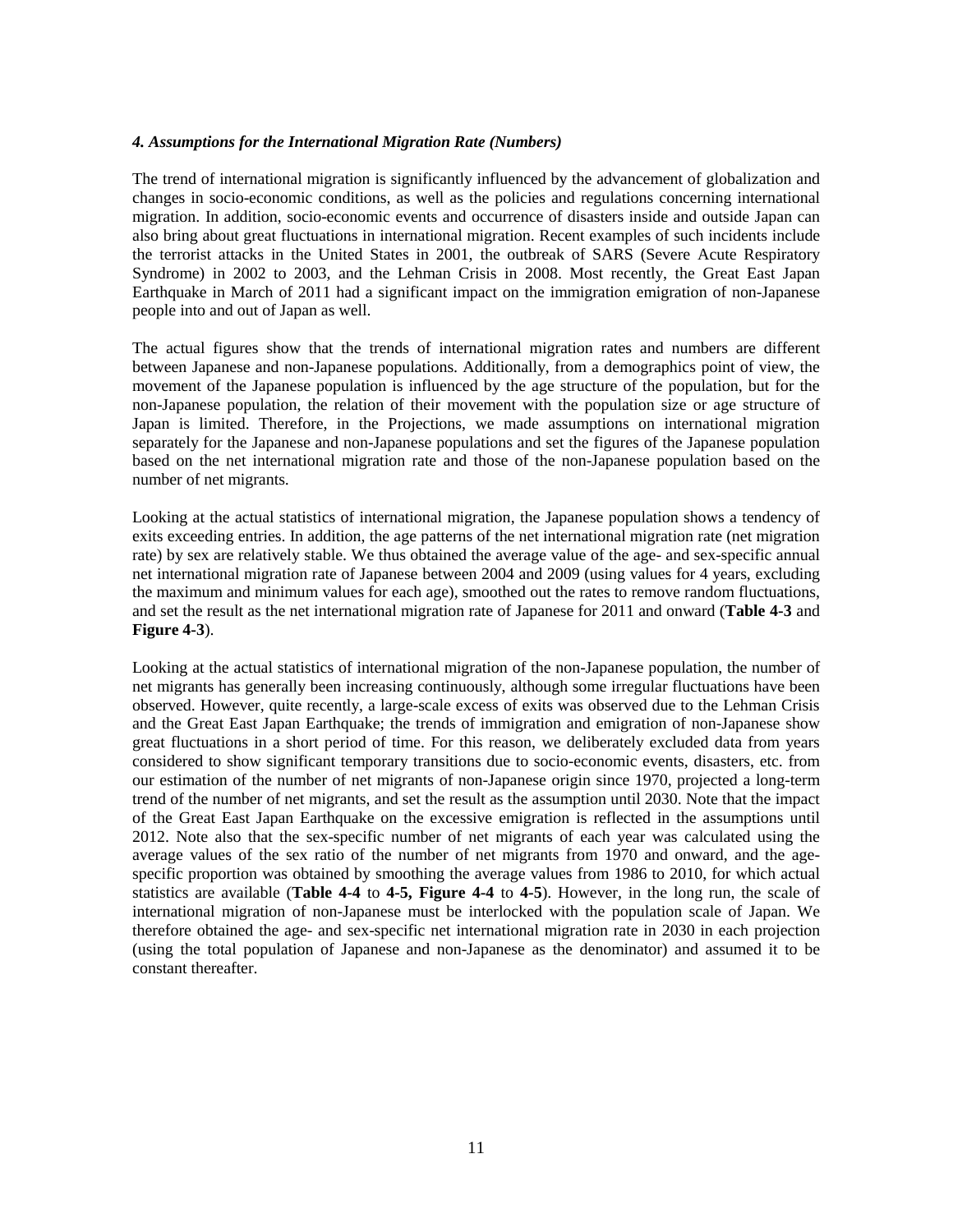## **IV Auxiliary Projections**

We made auxiliary projections for the period from 2061 to 2110, which may be used as a reference for analysis of long-term population projections. In these projections, the survival rate-fertility rate, sex ratio at birth, and international migration rate are assumed to remain constant from 2061 (**Table 5-1~5-6**).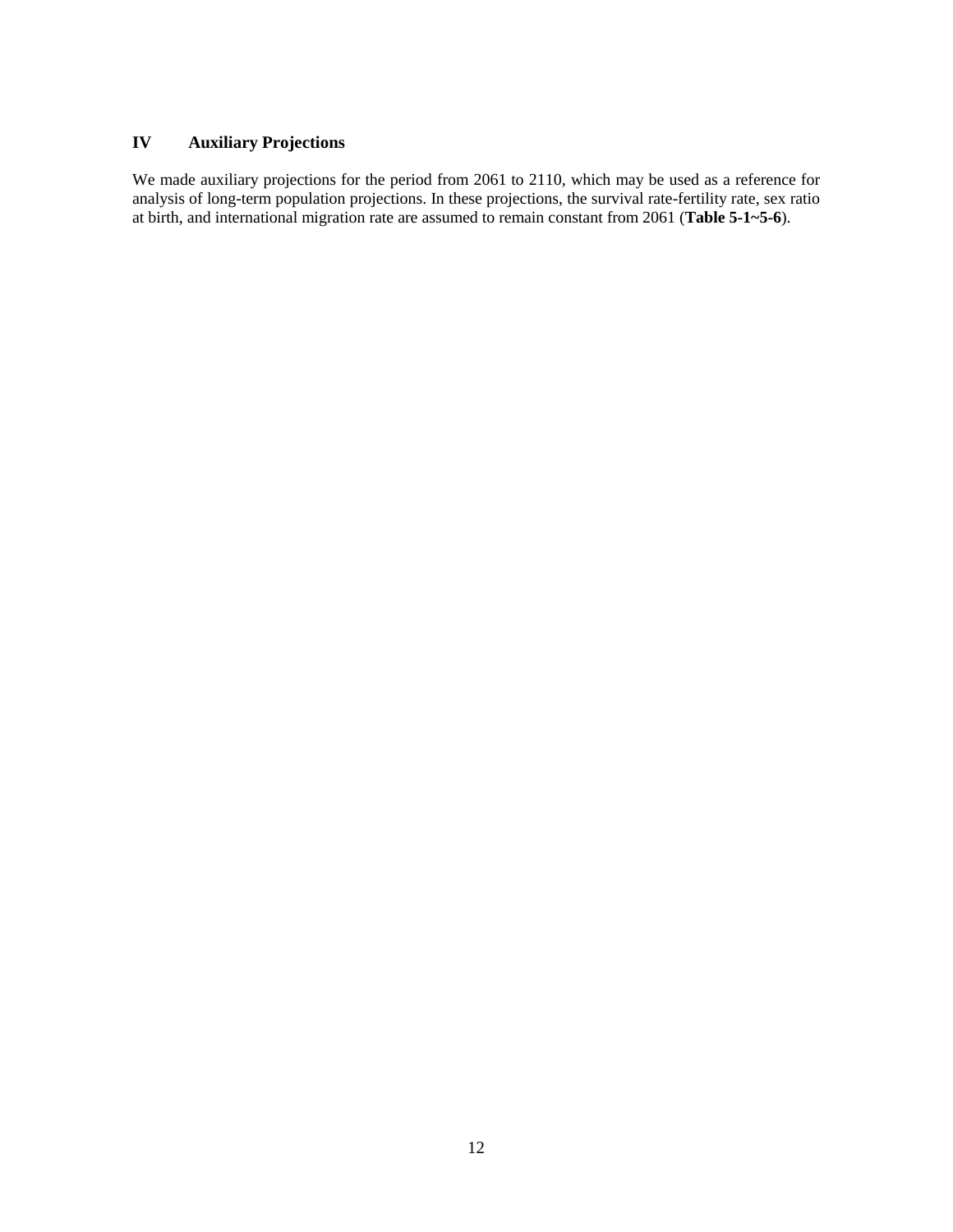# **V Summary Tables and Figures**

## **A. Summary of Results and Assumptions**

# Summary of Projection Results (medium mortality variant projection)

|                                | Fertility assumption                                | Medium fertility       |                                              |                         | Medium fertility variant                 |
|--------------------------------|-----------------------------------------------------|------------------------|----------------------------------------------|-------------------------|------------------------------------------|
|                                |                                                     | variant                | High fertility variant Low fertility variant |                         | projection<br>in December 2006           |
|                                | [long-term total fertility rate]                    | [1.35]                 | [1.60]                                       | [1.12]                  | [1.26]                                   |
|                                |                                                     |                        | Medium mortality variant                     |                         |                                          |
|                                | Mortality assumption<br>[long-term life expectancy] |                        |                                              |                         | Male: 83.67 years<br>Female: 90.34 years |
|                                |                                                     | [Male: 84.19 years ]   |                                              | [ Female: 90.93 years ] |                                          |
|                                | 2010                                                | 128.06 million         | 128.06 million                               | 128.06 million          | 127.18 million                           |
|                                | 2030                                                | 116.62 million         | 119.24 million                               | 114.17 million          | 115.22 milion                            |
| Total population               |                                                     |                        |                                              |                         |                                          |
|                                | 2055                                                | 91.93 million          | 98.8 million                                 | 85.93 million           | 89.93 million                            |
|                                | 2060                                                | 86.74 million          | 94.6 million                                 | 79.97 million           |                                          |
| Young-age (0 to 14) population | 2010                                                | 16.84 million          | 16.84 million                                | 16.84 million           | 16.84 million                            |
|                                |                                                     | 13.1%                  | 13.1%                                        | 13.1%                   | 13.0%                                    |
|                                | 2030                                                | J<br>12.04 million     | T<br>14.32 million                           | J.<br>99.9 million      | J<br>11.15 million                       |
|                                |                                                     | 10.3%                  | 12.0%                                        | 8.7%                    | 9.7%                                     |
|                                |                                                     |                        |                                              |                         | J                                        |
|                                | 2055                                                | 8.61 million           | 11.40 million                                | 6.38 million            | 7.52 million                             |
|                                |                                                     | 9.4%                   | 11.5%                                        | 7.4%                    | 8.4%                                     |
|                                | 2060                                                | 7.91 million           | 10.87 million                                | 5.62 million            |                                          |
|                                |                                                     | 9.1%                   | 11.5%                                        | 7.0%                    |                                          |
|                                | 2010                                                | 81.73 million          | 81.73 million                                | 81.73 million           | 81.28 million                            |
|                                |                                                     | 63.8%                  | 63.8%                                        | 63.8%                   | 63.9%                                    |
|                                |                                                     | J.                     |                                              | $\perp$                 | T                                        |
|                                | 2030                                                | 67.73 million<br>58.1% | 68.07 million<br>57.1%                       | 67.33 million<br>59.0%  | 67.40 million<br>58.5%                   |
| population                     |                                                     | J                      | J.                                           | J                       | J                                        |
| Working-age (15 to 64)         | 2055                                                | 47.06 million          | 51.14 million                                | 43.30 million           | 45.95 million                            |
|                                |                                                     | 51.2%                  | 51.8%                                        | 50.4%                   | 51.1%                                    |
|                                | 2060                                                | 44.18 million          | 49.09 million                                | 39.71 million           |                                          |
|                                |                                                     | 50.9%                  | 51.9%                                        | 49.7%                   |                                          |
|                                | 2010                                                | 29.48 million          | 29.48 million                                | 29.48 million           | 29.41 million                            |
|                                |                                                     | 23.0%                  | 23.0%                                        | 23.0%                   | 23.1%                                    |
|                                | 2030                                                | J.<br>36.85 million    | 36.85 million                                | 36.85 million           | J<br>36.67 milloin                       |
|                                |                                                     | 31.6%                  | 30.9%                                        | 32.3%                   | 31.8%                                    |
| population                     |                                                     |                        | J.                                           | J                       | J                                        |
|                                | 2055                                                | 36.26 million          | 36.26 million                                | 36.26 million           | 36.46 million                            |
| Old-age (65 and over)          |                                                     | 39.4%                  | 36.7%                                        | 42.2%                   | 40.5%                                    |
|                                | 2060                                                | 34.64 million          | 34.64 million                                | 34.64 million           |                                          |
|                                |                                                     | 39.9%                  | 36.6%                                        | 43.3%                   |                                          |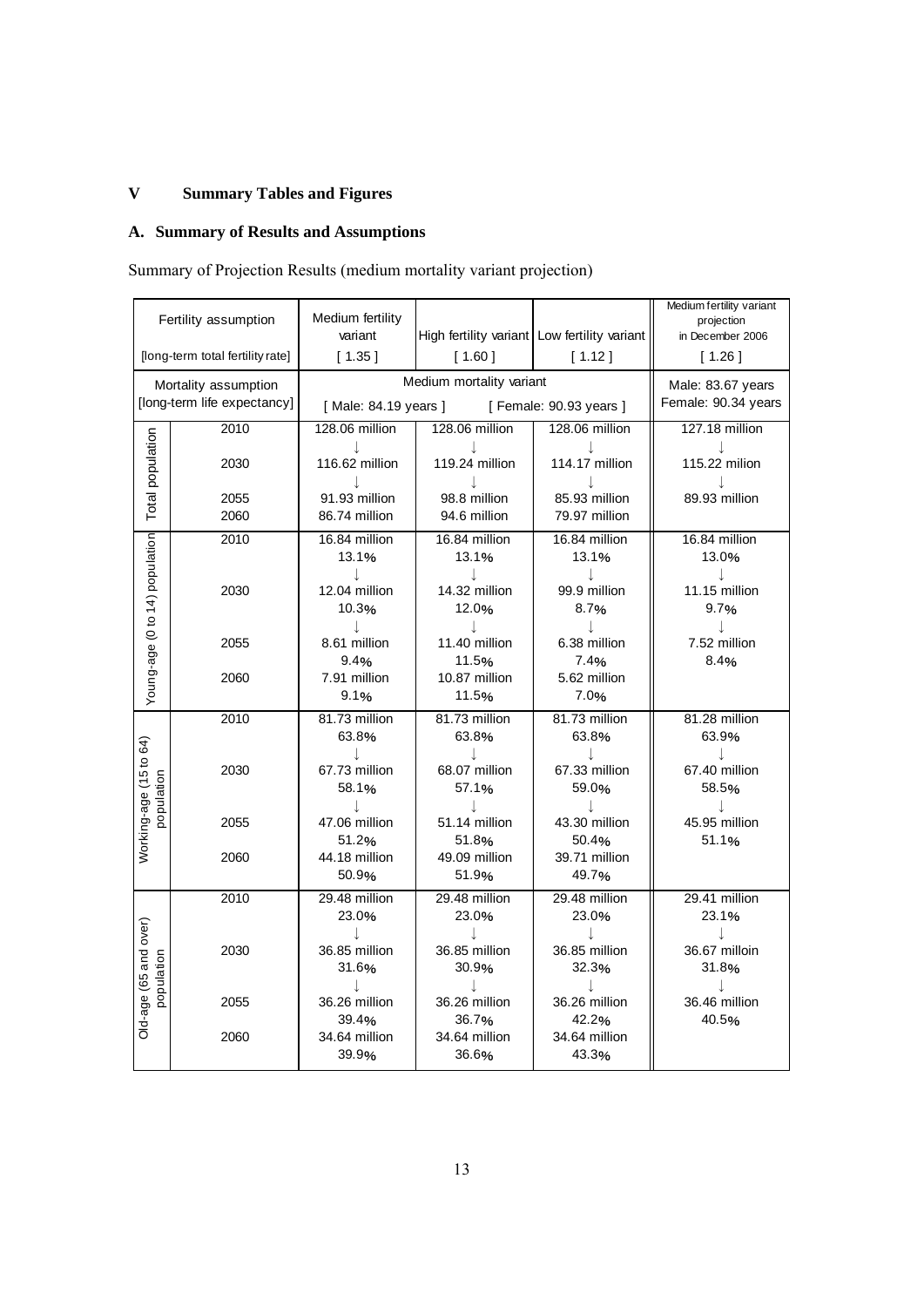Summary of the Method used for Projections

We set assumptions on individual components of the population dynamics, i.e., birth, death, and international migration and projected future population using the cohort component method. Assumptions are made based on the past demographic dynamics for each component using the demographic method.

#### (1) Summary of Fertility Assumptions

We set assumptions on marriage and fertility indexes of the female cohort born in 1995 (reference cohort) and assumed that the fertility will develop from the empirical values or estimated values of older cohorts to that of the cohort born in 2010, and will remain constant thereafter.

|                              |                                                            |                                                          | Assumption |                                                               |                              | Total fertility rate  |      | Projection in<br>December 2006 |
|------------------------------|------------------------------------------------------------|----------------------------------------------------------|------------|---------------------------------------------------------------|------------------------------|-----------------------|------|--------------------------------|
| assumption<br>Type of        | Fertility assumption index                                 | <b>Current statistic</b><br>value, women<br>born in 1960 |            | Assumption,<br>women born in<br>1995<br>(reference<br>cohort) | <b>Statistics</b><br>in 2010 | Progression           | 2060 | 2055                           |
|                              | (1) Mean age at first marriage                             | 25.7years old                                            | Increase   | 28.2 years old                                                |                              | Maximum value<br>2013 |      |                                |
| Medium-variant<br>assumption | (2) Proportion of never married                            | 9.4%                                                     | Increase   | 20.1%                                                         | 1.39                         | 1.39                  | 1.35 | 1.26                           |
|                              | (3) Completed number of births<br>from married couples     | 2.07children                                             | Decrease   | 1.74 children                                                 |                              | Minimum value<br>2024 |      |                                |
|                              | (4) Coefficient of divorce,<br>bereavement, and remarriage | 0.962                                                    | Decrease   | 0.938                                                         |                              | 1.33                  |      |                                |
|                              | (1) Mean age at first marriage                             |                                                          | Increase   | 27.9 years old                                                |                              | Maximum value         |      |                                |
| High-variant assumption      | (2) Proportion of never married                            | Same as above                                            | Increase   | 14.7%                                                         | 1.39                         | 2020<br>1.61          | 1.60 | 1.55                           |
|                              | (3) Completed number of births<br>from married couples     |                                                          | Decrease   | 1.91 children                                                 |                              | Minimum value         |      |                                |
|                              | (4) Coefficient of divorce,<br>bereavement, and remarriage |                                                          | Decrease   | 0.937                                                         |                              | 2010<br>1.39          |      |                                |
|                              | (1) Mean age at first marriage                             |                                                          |            | 28.5 years old                                                |                              | Maximum value         |      |                                |
|                              |                                                            |                                                          | Increase   |                                                               |                              | 2010                  |      |                                |
|                              | (2) Proportion of never married                            | Same as above                                            | Increase   | 26.2%                                                         | 1.39                         | 1.39                  | 1.12 | 1.06                           |
|                              | (3) Completed number of births<br>from married couples     |                                                          | Decrease   | 1.57 children                                                 |                              | Minimum value         |      |                                |
| Low-variant assumption       | (4) Coefficient of divorce,<br>bereavement, and remarriage |                                                          | Decrease   | 0.938                                                         |                              | 2023<br>1.09          |      |                                |

Sex ratio at birth: The average value of the sex ratio at birth (105.5) from 2006 to 2010 is assumed to remain constant onward.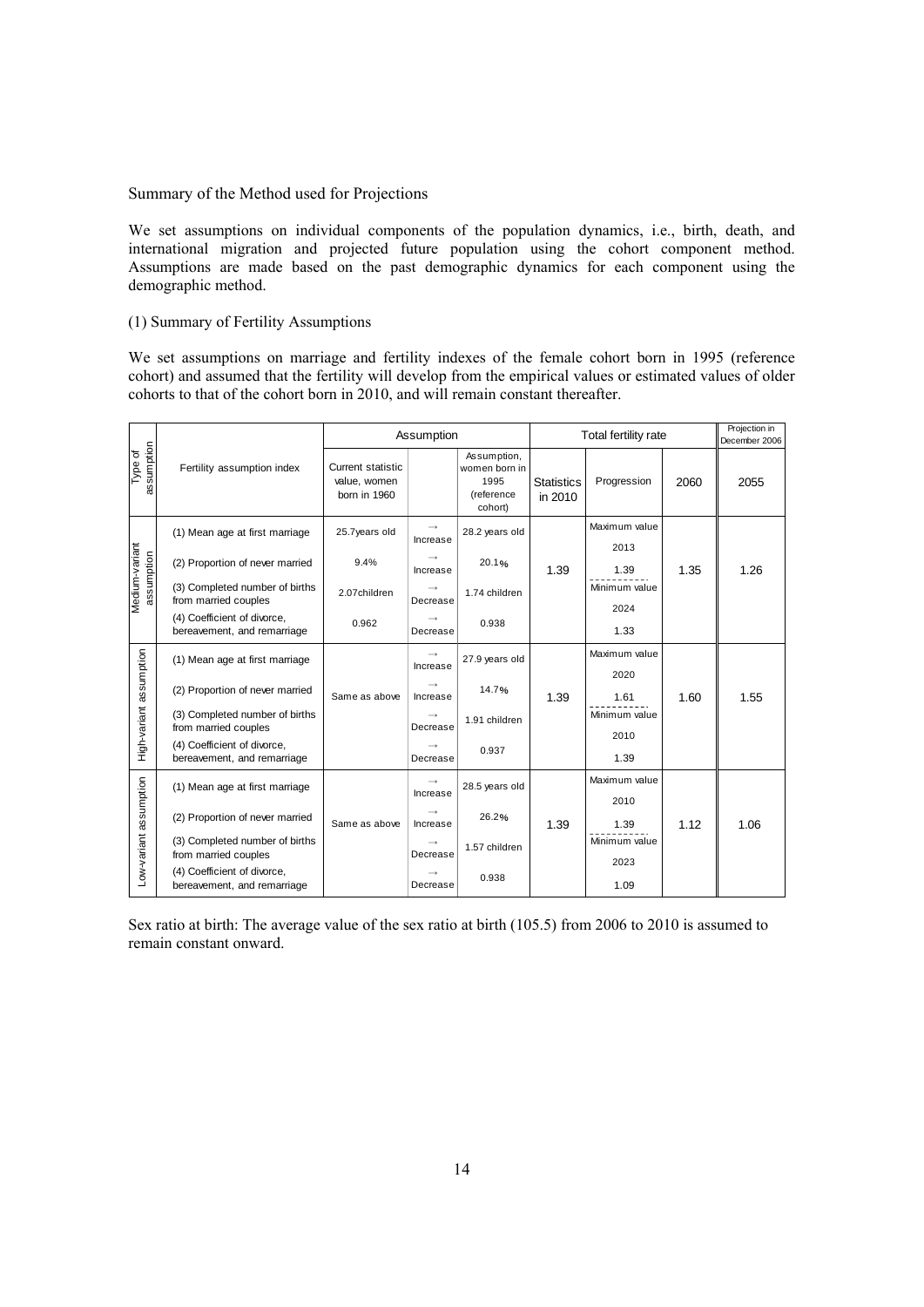#### (2) Summary of Mortality Assumptions

We made the "medium-mortality" assumption (84.19 years for men and 90.93 years for women in 2060) based on the statistics of mortality from 1970 to 2010 and set the "high-mortality" assumption (83.22 years and 89.96 years for men and women, respectively) and the "low-mortality" assumption (85.14 years and 91.90 years for men and women, respectively) according to the 99% confidence interval of the mortality index parameters.

| Life<br>expectancy | <b>Statistics</b> | Medium fertility assumption | Projection in December<br>2006 |
|--------------------|-------------------|-----------------------------|--------------------------------|
|                    | 2010              | 2060                        | 2055                           |
| Male               | 79.64 years       | 84.19 years                 | 83.67 years                    |
| Female             | 86.39 years       | 90.93 years                 | 90.34 years                    |

### (3) Summary of International Migration Assumptions

For Japanese migration, we assumed that the average of the sex- and age-specific net international migration rate (net migration rate) from 2004 to 2009 would remain constant onward. For non-Japanese migration, we projected the trend of the number of net migrants in 1970 and onward, and used this trend as the assumption. Note that although exits exceeded entries for both men and women in 2011 when Japan was hit by Great East Japan Earthquake, entries are expected to exceed exits again from 2012, and the number of net migrants is expected to reach 34,000 men and 38,000 women in 2030. In subsequent years, the sex- and age-specific net international migration rate of non-Japanese was set to be constant (using the total population as the denominator).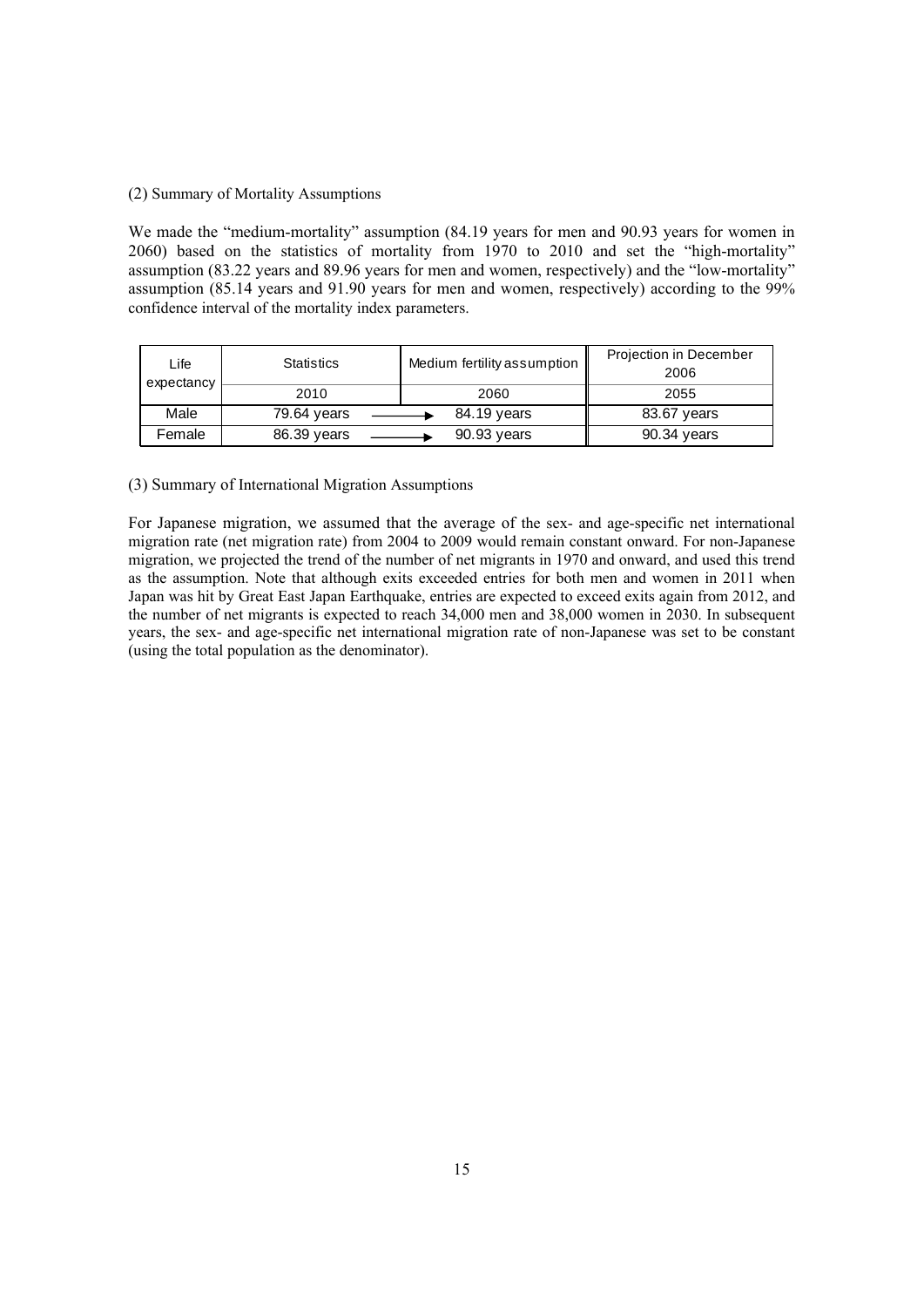### **B. Results of Projections According to the Three Fertility Variants with Medium-Mortality Assumption**

|              |         | Population (thousands) |        |        |            | Percentage   |              |
|--------------|---------|------------------------|--------|--------|------------|--------------|--------------|
| Year         | Total   | $0 - 14$               | 15-64  | $65 +$ | $0 - 14$   | 15-64        | $65 +$       |
| 2010         | 128,057 | 16,839                 | 81,735 | 29,484 | 13.1       | 63.8         | 23.0         |
| 2011         | 127,753 | 16,685                 | 81,303 | 29,764 | 13.1       | 63.6         | 23.3         |
| 2012         | 127,498 | 16,493                 | 80,173 | 30,831 | 12.9       | 62.9         | 24.2         |
| 2013         | 127,247 | 16,281                 | 78,996 | 31,971 | 12.8       | 62.1         | 25.1         |
| 2014         | 126,949 | 16,067                 | 77,803 | 33,080 | 12.7       | 61.3         | 26.1         |
| 2015         | 126,597 | 15,827                 | 76,818 | 33,952 | 12.5       | 60.7         | 26.8         |
| 2016         | 126,193 | 15,574                 | 75,979 | 34,640 | 12.3       | 60.2         | 27.5         |
| 2017         | 125,739 | 15,311                 | 75,245 | 35,182 | 12.2       | 59.8         | 28.0         |
| 2018         | 125,236 | 15,056                 | 74,584 | 35,596 | 12.0       | 59.6         | 28.4         |
| 2019         | 124,689 | 14,800                 | 74,011 | 35,877 | 11.9       | 59.4         | 28.8         |
| 2020         | 124,100 | 14,568                 | 73,408 | 36,124 | 11.7       | 59.2         | 29.1         |
| 2021         | 123,474 | 14,318                 | 72,866 | 36,290 | 11.6       | 59.0         | 29.4         |
| 2022         | 122,813 | 14,049                 | 72,408 | 36,356 | 11.4       | 59.0         | 29.6         |
| 2023         | 122,122 | 13,766                 | 71,920 | 36,436 | 11.3       | 58.9         | 29.8         |
| 2024         | 121,403 | 13,505                 | 71,369 | 36,529 | 11.1       | 58.8         | 30.1         |
| 2025         | 120,659 | 13,240                 | 70,845 | 36,573 | 11.0       | 58.7         | 30.3         |
| 2026         | 119,891 | 12,959                 | 70,349 | 36,584 | 10.8       | 58.7         | 30.5         |
| 2027         | 119,102 | 12,706                 | 69,799 | 36,597 | 10.7       | 58.6         | 30.7         |
| 2028         | 118,293 | 12,466                 | 69,187 | 36,640 | 10.5       | 58.5         | 31.0         |
| 2029         | 117,465 | 12,242                 | 68,522 | 36,701 | 10.4       | 58.3         | 31.2         |
| 2030         | 116,618 | 12,039                 | 67,730 | 36,849 | 10.3       | 58.1         | 31.6         |
| 2031         | 115,752 | 11,856                 | 67,224 | 36,673 | 10.2       | 58.1         | 31.7         |
| 2032         | 114,870 | 11,692                 | 66,330 | 36,848 | 10.2       | 57.7         | 32.1         |
| 2033         | 113,970 | 11,544                 | 65,412 | 37,013 | 10.1       | 57.4         | 32.5         |
| 2034         | 113,054 | 11,410                 | 64,441 | 37,203 | 10.1       | 57.0         | 32.9         |
| 2035         | 112,124 | 11,287                 | 63,430 | 37,407 | 10.1       | 56.6         | 33.4         |
| 2036         | 111.179 | 11.171                 | 62,357 | 37,651 | 10.0       | 56.1         | 33.9         |
| 2037         | 110,220 | 11,060                 | 61,229 | 37,931 | 10.0       | 55.6         | 34.4         |
| 2038         | 109,250 | 10,951                 | 60,059 | 38,239 | 10.0       | 55.0         | 35.0         |
| 2039         | 108,268 | 10,842                 | 58,917 | 38,508 | 10.0       | 54.4         | 35.6         |
| 2040         | 107,276 | 10,732                 | 57,866 | 38,678 | 10.0       | 53.9         | 36.1         |
| 2041         | 106,275 | 10,618                 | 56,888 | 38,769 | 10.0       | 53.5         | 36.5         |
| 2042         | 105,267 | 10,500                 | 55,985 | 38,782 | 10.0       | 53.2         | 36.8         |
| 2043         | 104,253 | 10,377                 | 55,117 | 38,759 | 10.0       | 52.9         | 37.2         |
| 2044         | 103,233 | 10,249                 | 54,308 | 38,676 | 9.9        | 52.6         | 37.5         |
| 2045         | 102,210 | 10,116                 | 53,531 | 38,564 | 9.9        | 52.4         | 37.7         |
| 2046         | 101,185 | 9,978                  | 52,810 | 38,398 | 9.9        | 52.2         | 37.9         |
| 2047         | 100,158 | 9,835                  | 52,098 | 38,225 | 9.8        | 52.0         | 38.2         |
| 2048         | 99,131  | 9,689                  | 51,385 | 38,057 | 9.8        | 51.8         | 38.4         |
| 2049         | 98,103  | 9,539                  | 50,683 | 37,881 | 9.7        | 51.7         | 38.6         |
| 2050         | 97,076  | 9,387                  | 50,013 | 37,676 | 9.7        | 51.5         | 38.8         |
| 2051         | 96,048  | 9,233                  | 49,386 | 37,430 | 9.6        | 51.4         | 39.0         |
| 2052         | 95,021  | 9,077                  | 48,773 | 37,171 | 9.6        | 51.3         | 39.1         |
| 2053         | 93,993  | 8,922                  | 48,180 | 36,891 | 9.5        | 51.3         | 39.2         |
| 2054         | 92,964  | 8,767                  | 47,613 | 36,585 | 9.4        | 51.2         | 39.4         |
| 2055         | 91,933  | 8,614                  | 47,063 | 36,257 | 9.4        | 51.2         | 39.4         |
| 2056         | 90,901  | 8,464                  | 46,520 | 35,916 | 9.3        | 51.2         | 39.5         |
| 2057         | 89,865  | 8,319                  | 45,956 | 35,591 | 9.3        | 51.1         | 39.6         |
| 2058<br>2059 | 88,826  | 8,178                  | 45,391 | 35,257 | 9.2<br>9.2 | 51.1<br>51.0 | 39.7<br>39.8 |
|              | 87,783  | 8,042                  | 44,791 | 34,951 |            |              |              |
| 2060         | 86,737  | 7,912                  | 44,183 | 34,642 | 9.1        | 50.9         | 39.9         |

**Table 1-1 Total population, population by the major three age groups (under 15, 15-64, and 65 and over), and age composition: Medium-fertility (medium-mortality) projection**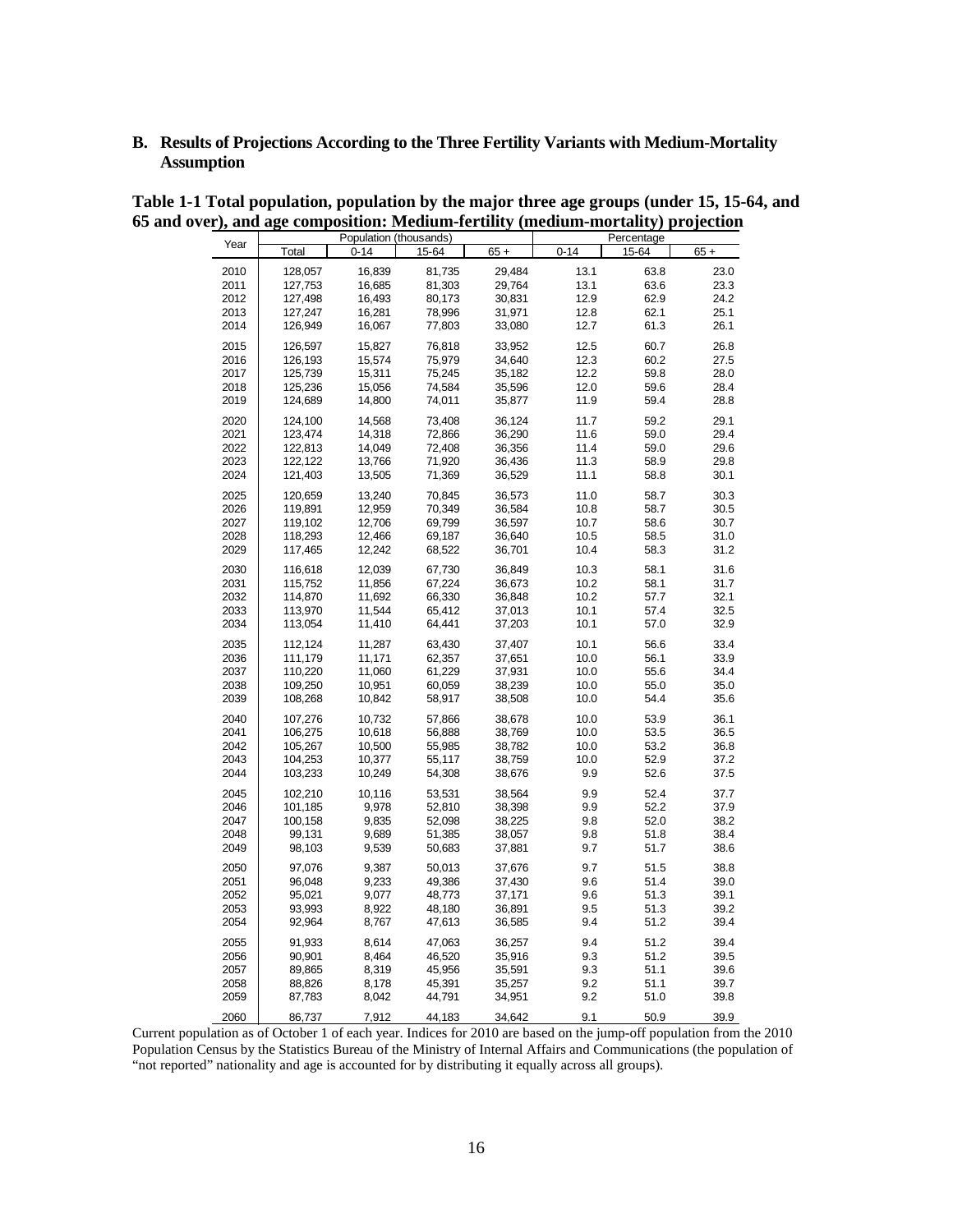|              |                    |                  | Population (thousands) |                  |              | Percentage   |              |
|--------------|--------------------|------------------|------------------------|------------------|--------------|--------------|--------------|
| Year         | Total              | $0 - 14$         | 15-64                  | $65 +$           | $0 - 14$     | 15-64        | $65 +$       |
| 2010         | 128,057            | 16,839           | 81,735                 | 29,484           | 13.1         | 63.8         | 23.0         |
| 2011         | 127,785            | 16,717           | 81,303                 | 29,764           | 13.1         | 63.6         | 23.3         |
| 2012         | 127,582            | 16,578           | 80,173                 | 30,831           | 13.0         | 62.8         | 24.2         |
| 2013         | 127,402            | 16,435           | 78,996                 | 31,971           | 12.9         | 62.0         | 25.1         |
| 2014         | 127,191            | 16,309           | 77,803                 | 33,080           | 12.8         | 61.2         | 26.0         |
| 2015         | 126,947            | 16,177           | 76,818                 | 33,952           | 12.7         | 60.5         | 26.7         |
| 2016         | 126,669            | 16,050           | 75,979                 | 34,640           | 12.7         | 60.0         | 27.3         |
| 2017         | 126,356            | 15,928           | 75,245                 | 35,182           | 12.6         | 59.6         | 27.8         |
| 2018         | 126,006            | 15,827           | 74,584                 | 35,596           | 12.6         | 59.2         | 28.2         |
| 2019         | 125,620            | 15,731           | 74,011                 | 35,877           | 12.5         | 58.9         | 28.6         |
| 2020         | 125,196            | 15,664           | 73,408                 | 36,124           | 12.5         | 58.6         | 28.9         |
| 2021         | 124,735            | 15,579           | 72,866                 | 36,290           | 12.5         | 58.4         | 29.1         |
| 2022         | 124,239            | 15,474           | 72,408                 | 36,356           | 12.5         | 58.3         | 29.3         |
| 2023         | 123,709            | 15,353           | 71,920                 | 36,436           | 12.4         | 58.1         | 29.5         |
| 2024         | 123,149            | 15,251           | 71,369                 | 36,529           | 12.4         | 58.0         | 29.7         |
| 2025         | 122,559            | 15,141           | 70,845                 | 36,573           | 12.4         | 57.8         | 29.8         |
| 2026         | 121,943            | 14,979           | 70,380                 | 36,584           | 12.3         | 57.7         | 30.0         |
| 2027         | 121,302            | 14,823           | 69,882                 | 36,597           | 12.2         | 57.6         | 30.2         |
| 2028         | 120,638            | 14,659           | 69,338                 | 36,640           | 12.2         | 57.5         | 30.4         |
| 2029         | 119,951            | 14,490           | 68,760                 | 36,701           | 12.1         | 57.3         | 30.6         |
| 2030         | 119,243            | 14,320           | 68,073                 | 36,849           | 12.0         | 57.1         | 30.9         |
| 2031         | 118,514            | 14,150           | 67,692                 | 36,673           | 11.9         | 57.1         | 30.9         |
| 2032         | 117,767            | 13,982           | 66,938                 | 36,848           | 11.9         | 56.8         | 31.3         |
| 2033         | 117,003            | 13,817           | 66,172                 | 37,013           | 11.8         | 56.6         | 31.6         |
| 2034         | 116,222            | 13,658           | 65,361                 | 37,203           | 11.8         | 56.2         | 32.0         |
| 2035         | 115,427            | 13,505           | 64,515                 | 37,407           | 11.7         | 55.9         | 32.4         |
| 2036         | 114,620            | 13,360           | 63,609                 | 37,651           | 11.7         | 55.5         | 32.8         |
| 2037         | 113,802            | 13,223           | 62,647                 | 37,931           | 11.6         | 55.0         | 33.3         |
| 2038<br>2039 | 112,974<br>112,140 | 13,093<br>12,969 | 61,642<br>60,663       | 38,239<br>38,508 | 11.6<br>11.6 | 54.6<br>54.1 | 33.8<br>34.3 |
|              |                    |                  |                        |                  |              |              |              |
| 2040         | 111,300            | 12,851           | 59,770                 | 38,678           | 11.5         | 53.7         | 34.8         |
| 2041         | 110,457            | 12,738           | 58,949                 | 38,769           | 11.5         | 53.4         | 35.1         |
| 2042<br>2043 | 109,611<br>108,766 | 12,630<br>12,525 | 58,199<br>57,482       | 38,782<br>38,759 | 11.5<br>11.5 | 53.1<br>52.8 | 35.4<br>35.6 |
| 2044         | 107,921            | 12,424           | 56,820                 | 38,676           | 11.5         | 52.7         | 35.8         |
| 2045         | 107,078            | 12,327           | 56,188                 | 38,564           | 11.5         | 52.5         | 36.0         |
| 2046         | 106,239            | 12,232           | 55,610                 | 38,398           | 11.5         | 52.3         | 36.1         |
| 2047         | 105,403            | 12,139           | 55,039                 | 38,225           | 11.5         | 52.2         | 36.3         |
| 2048         | 104,570            | 12,048           | 54,465                 | 38,057           | 11.5         | 52.1         | 36.4         |
| 2049         | 103,741            | 11,958           | 53,902                 | 37,881           | 11.5         | 52.0         | 36.5         |
| 2050         | 102,915            | 11,868           | 53,371                 | 37,676           | 11.5         | 51.9         | 36.6         |
| 2051         | 102,091            | 11,778           | 52,884                 | 37,430           | 11.5         | 51.8         | 36.7         |
| 2052         | 101,269            | 11,686           | 52,412                 | 37,171           | 11.5         | 51.8         | 36.7         |
| 2053         | 100,446            | 11,592           | 51,963                 | 36,891           | 11.5         | 51.7         | 36.7         |
| 2054         | 99,623             | 11,496           | 51,542                 | 36,585           | 11.5         | 51.7         | 36.7         |
| 2055         | 98,797             | 11,397           | 51,143                 | 36,257           | 11.5         | 51.8         | 36.7         |
| 2056         | 97,967             | 11,295           | 50,756                 | 35,916           | 11.5         | 51.8         | 36.7         |
| 2057         | 97,134             | 11,191           | 50,352                 | 35,591           | 11.5         | 51.8         | 36.6         |
| 2058         | 96,295             | 11,084           | 49,953                 | 35,257           | 11.5         | 51.9         | 36.6         |
| 2059         | 95,450             | 10,976           | 49,524                 | 34,951           | 11.5         | 51.9         | 36.6         |
| 2060         | 94,600             | 10,865           | 49,093                 | 34,642           | 11.5         | 51.9         | 36.6         |

**Table 1-2 Total population, population by the major three age groups (under 15, 15-64, and 65 and over), and age composition: High-fertility (medium-mortality) projection**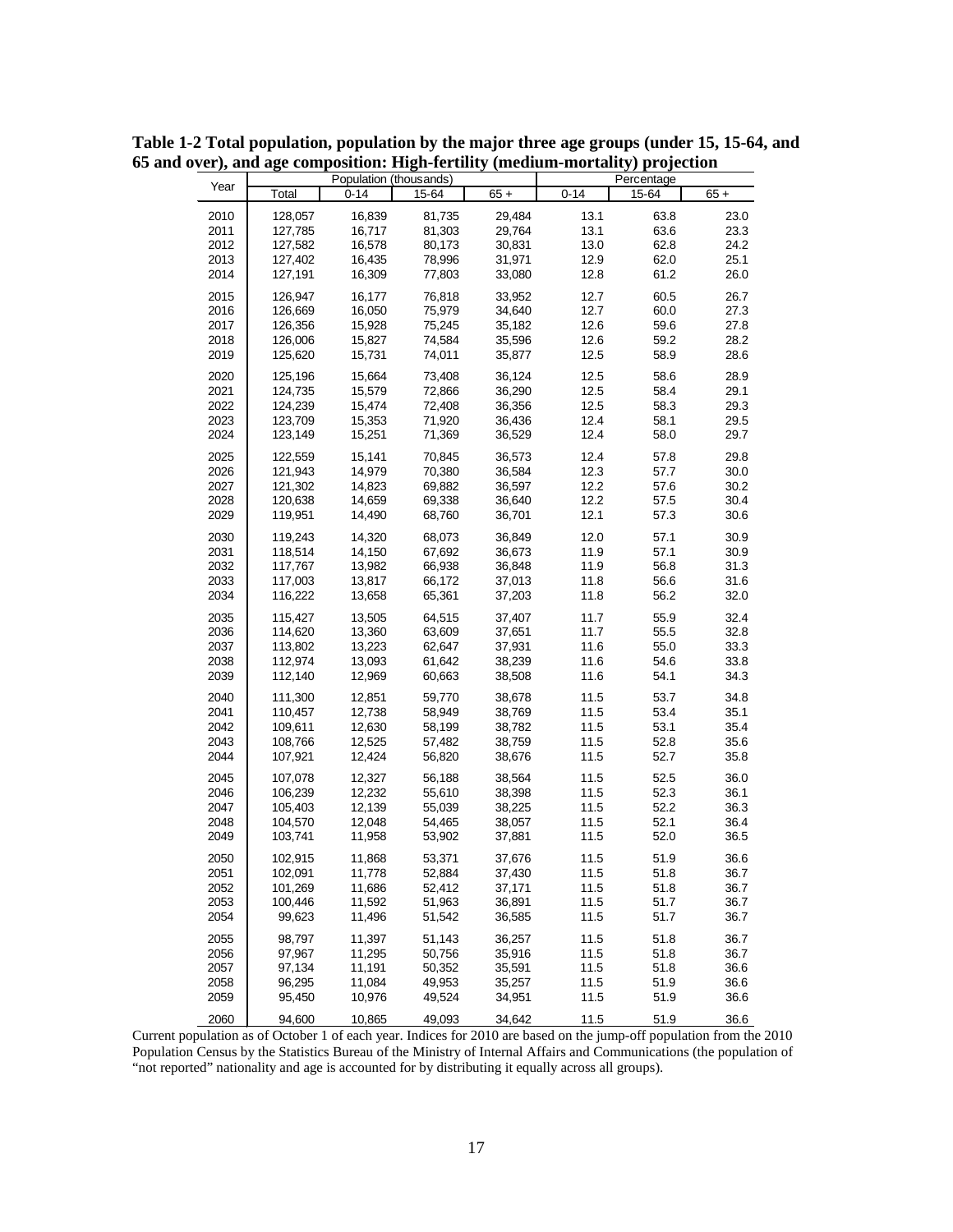|      |         |          | Population (thousands) |        |          | Percentage |        |
|------|---------|----------|------------------------|--------|----------|------------|--------|
| Year | Total   | $0 - 14$ | 15-64                  | $65 +$ | $0 - 14$ | 15-64      | $65 +$ |
| 2010 | 128,057 | 16,839   | 81,735                 | 29,484 | 13.1     | 63.8       | 23.0   |
| 2011 | 127,710 | 16,643   | 81,303                 | 29,764 | 13.0     | 63.7       | 23.3   |
| 2012 | 127,388 | 16,384   | 80,173                 | 30,831 | 12.9     | 62.9       | 24.2   |
| 2013 | 127,054 | 16,088   | 78,996                 | 31,971 | 12.7     | 62.2       | 25.2   |
| 2014 | 126,655 | 15,773   | 77,803                 | 33,080 | 12.5     | 61.4       | 26.1   |
| 2015 | 126,188 | 15,418   | 76,818                 | 33,952 | 12.2     | 60.9       | 26.9   |
| 2016 | 125,657 | 15,037   | 75,979                 | 34,640 | 12.0     | 60.5       | 27.6   |
| 2017 | 125,066 | 14,638   | 75,245                 | 35,182 | 11.7     | 60.2       | 28.1   |
| 2018 | 124,421 | 14,241   | 74,584                 | 35,596 | 11.4     | 59.9       | 28.6   |
| 2019 | 123,729 | 13,841   | 74,011                 | 35,877 | 11.2     | 59.8       | 29.0   |
| 2020 | 122,996 | 13,464   | 73,408                 | 36,124 | 10.9     | 59.7       | 29.4   |
| 2021 | 122,226 | 13,071   | 72,866                 | 36,290 | 10.7     | 59.6       | 29.7   |
| 2022 | 121,423 | 12,659   | 72,408                 | 36,356 | 10.4     | 59.6       | 29.9   |
| 2023 | 120,592 | 12,236   | 71,920                 | 36,436 | 10.1     | 59.6       | 30.2   |
| 2024 | 119,735 | 11,837   | 71,369                 | 36,529 | 9.9      | 59.6       | 30.5   |
| 2025 | 118,855 | 11,436   | 70,845                 | 36,573 | 9.6      | 59.6       | 30.8   |
| 2026 | 117,954 | 11,062   | 70,308                 | 36,584 | 9.4      | 59.6       | 31.0   |
| 2027 | 117,034 | 10,744   | 69,692                 | 36,597 | 9.2      | 59.5       | 31.3   |
| 2028 | 116,095 | 10,457   | 68,998                 | 36,640 | 9.0      | 59.4       | 31.6   |
| 2029 | 115,139 | 10,204   | 68,234                 | 36,701 | 8.9      | 59.3       | 31.9   |
| 2030 | 114,166 | 9,988    | 67,328                 | 36,849 | 8.7      | 59.0       | 32.3   |
| 2031 | 113,176 | 9,807    | 66,697                 | 36,673 | 8.7      | 58.9       | 32.4   |
| 2032 | 112,169 | 9,654    | 65,668                 | 36,848 | 8.6      | 58.5       | 32.8   |
| 2033 | 111,146 | 9,524    | 64,608                 | 37,013 | 8.6      | 58.1       | 33.3   |
| 2034 | 110,106 | 9,411    | 63,492                 | 37,203 | 8.5      | 57.7       | 33.8   |
| 2035 | 109,051 | 9,308    | 62,335                 | 37,407 | 8.5      | 57.2       | 34.3   |
| 2036 | 107,980 | 9,213    | 61,117                 | 37,651 | 8.5      | 56.6       | 34.9   |
| 2037 | 106,895 | 9,120    | 59,844                 | 37,931 | 8.5      | 56.0       | 35.5   |
| 2038 | 105,796 | 9,026    | 58,531                 | 38,239 | 8.5      | 55.3       | 36.1   |
| 2039 | 104,683 | 8,927    | 57,247                 | 38,508 | 8.5      | 54.7       | 36.8   |
| 2040 | 103,557 | 8,823    | 56,056                 | 38,678 | 8.5      | 54.1       | 37.3   |
| 2041 | 102,419 | 8,710    | 54,940                 | 38,769 | 8.5      | 53.6       | 37.9   |
| 2042 | 101,271 | 8,589    | 53,900                 | 38,782 | 8.5      | 53.2       | 38.3   |
| 2043 | 100,114 | 8,457    | 52,898                 | 38,759 | 8.4      | 52.8       | 38.7   |
| 2044 | 98,949  | 8,316    | 51,956                 | 38,676 | 8.4      | 52.5       | 39.1   |
| 2045 | 97,777  | 8,165    | 51,048                 | 38,564 | 8.4      | 52.2       | 39.4   |
| 2046 | 96,600  | 8,006    | 50,197                 | 38,398 | 8.3      | 52.0       | 39.7   |
| 2047 | 95,420  | 7,838    | 49,357                 | 38,225 | 8.2      | 51.7       | 40.1   |
| 2048 | 94,237  | 7,664    | 48,516                 | 38,057 | 8.1      | 51.5       | 40.4   |
| 2049 | 93,052  | 7,483    | 47,687                 | 37,881 | 8.0      | 51.2       | 40.7   |
| 2050 | 91.866  | 7,299    | 46,891                 | 37,676 | 7.9      | 51.0       | 41.0   |
| 2051 | 90,680  | 7,113    | 46,137                 | 37,430 | 7.8      | 50.9       | 41.3   |
| 2052 | 89,493  | 6,926    | 45,397                 | 37,171 | 7.7      | 50.7       | 41.5   |
| 2053 | 88,307  | 6,740    | 44,675                 | 36,891 | 7.6      | 50.6       | 41.8   |
| 2054 | 87,120  | 6,558    | 43,977                 | 36,585 | 7.5      | 50.5       | 42.0   |
| 2055 | 85,933  | 6,381    | 43,295                 | 36,257 | 7.4      | 50.4       | 42.2   |
| 2056 | 84,744  | 6,210    | 42,618                 | 35,916 | 7.3      | 50.3       | 42.4   |
| 2057 | 83,554  | 6,048    | 41,916                 | 35,591 | 7.2      | 50.2       | 42.6   |
| 2058 | 82,362  | 5,894    | 41,211                 | 35,257 | 7.2      | 50.0       | 42.8   |
| 2059 | 81,168  | 5,750    | 40,467                 | 34,951 | 7.1      | 49.9       | 43.1   |
| 2060 | 79,972  | 5,617    | 39,713                 | 34,642 | 7.0      | 49.7       | 43.3   |

**Table 1-3 Total population, population by the major three age groups (under 15, 15-64, and 65 and over), and age composition: Low-fertility (medium-mortality) projection**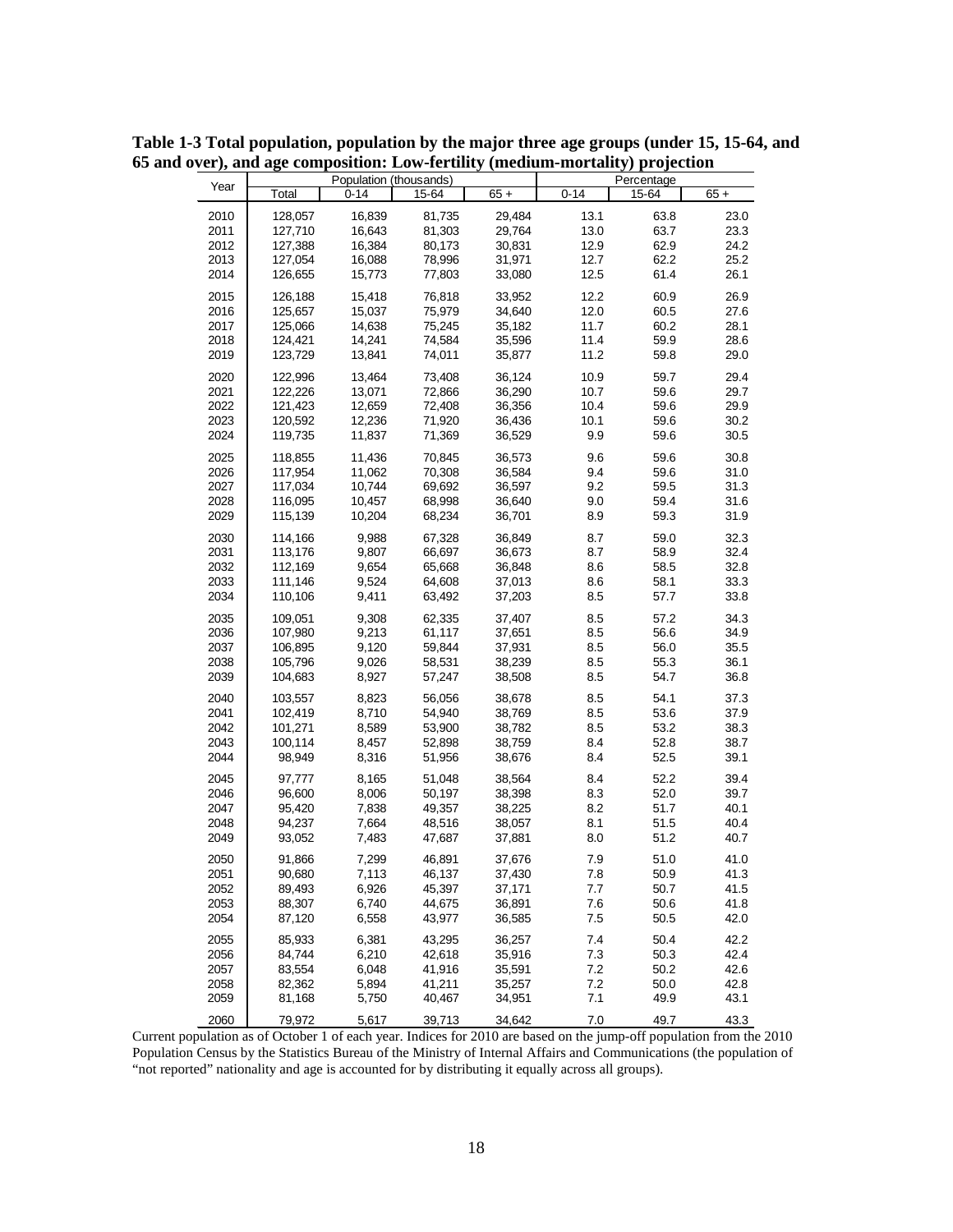|      |          |       | Medium-fertility (medium-mortality) projection |         |          |       | High-fertility (medium-mortality) projection |         |          |       | Low-fertility (medium-mortality) projection |         |
|------|----------|-------|------------------------------------------------|---------|----------|-------|----------------------------------------------|---------|----------|-------|---------------------------------------------|---------|
| Year | Mean Age |       | Dependency Ratio (per 100)                     |         | Mean Age |       | Dependency Ratio (per 100)                   |         | Mean Age |       | Dependency Ratio (per 100)                  |         |
|      | (year)   | Total | Young-age                                      | Old-age | (year)   | Total | Young-age                                    | Old-age | (year)   | Total | Young-age                                   | Old-age |
| 2010 | 45.0     | 56.7  | 20.6                                           | 36.1    | 45.0     | 56.7  | 20.6                                         | 36.1    | 45.0     | 56.7  | 20.6                                        | 36.1    |
| 2011 | 45.3     | 57.1  | 20.5                                           | 36.6    | 45.3     | 57.2  | 20.6                                         | 36.6    | 45.3     | 57.1  | 20.5                                        | 36.6    |
| 2012 | 45.6     | 59.0  | 20.6                                           | 38.5    | 45.6     | 59.1  | 20.7                                         | 38.5    | 45.6     | 58.9  | 20.4                                        | 38.5    |
| 2013 | 45.9     | 61.1  | 20.6                                           | 40.5    | 45.9     | 61.3  | 20.8                                         | 40.5    | 46.0     | 60.8  | 20.4                                        | 40.5    |
| 2014 | 46.2     | 63.2  | 20.7                                           | 42.5    | 46.1     | 63.5  | 21.0                                         | 42.5    | 46.3     | 62.8  | 20.3                                        | 42.5    |
|      |          |       |                                                |         |          |       |                                              |         |          |       |                                             |         |
| 2015 | 46.5     | 64.8  | 20.6                                           | 44.2    | 46.4     | 65.3  | 21.1                                         | 44.2    | 46.7     | 64.3  | 20.1                                        | 44.2    |
| 2016 | 46.8     | 66.1  | 20.5                                           | 45.6    | 46.6     | 66.7  | 21.1                                         | 45.6    | 47.0     | 65.4  | 19.8                                        | 45.6    |
| 2017 | 47.1     | 67.1  | 20.3                                           | 46.8    | 46.9     | 67.9  | 21.2                                         | 46.8    | 47.4     | 66.2  | 19.5                                        | 46.8    |
| 2018 | 47.4     | 67.9  | 20.2                                           | 47.7    | 47.1     | 68.9  | 21.2                                         | 47.7    | 47.7     | 66.8  | 19.1                                        | 47.7    |
| 2019 | 47.7     | 68.5  | 20.0                                           | 48.5    | 47.4     | 69.7  | 21.3                                         | 48.5    | 48.0     | 67.2  | 18.7                                        | 48.5    |
| 2020 | 48.0     | 69.1  | 19.8                                           | 49.2    | 47.6     | 70.5  | 21.3                                         | 49.2    | 48.4     | 67.6  | 18.3                                        | 49.2    |
| 2021 | 48.3     | 69.5  | 19.7                                           | 49.8    | 47.8     | 71.2  | 21.4                                         | 49.8    | 48.7     | 67.7  | 17.9                                        | 49.8    |
| 2022 | 48.5     | 69.6  | 19.4                                           | 50.2    | 48.0     | 71.6  | 21.4                                         | 50.2    | 49.0     | 67.7  | 17.5                                        | 50.2    |
| 2023 | 48.8     | 69.8  | 19.1                                           | 50.7    | 48.2     | 72.0  | 21.3                                         | 50.7    | 49.3     | 67.7  | 17.0                                        | 50.7    |
| 2024 | 49.1     | 70.1  | 18.9                                           | 51.2    | 48.4     | 72.6  | 21.4                                         | 51.2    | 49.7     | 67.8  | 16.6                                        | 51.2    |
| 2025 | 49.3     | 70.3  | 18.7                                           | 51.6    | 48.6     | 73.0  | 21.4                                         | 51.6    | 50.0     | 67.8  | 16.1                                        | 51.6    |
| 2026 | 49.5     | 70.4  | 18.4                                           | 52.0    | 48.8     | 73.3  | 21.3                                         | 52.0    | 50.2     | 67.8  | 15.7                                        | 52.0    |
| 2027 | 49.8     | 70.6  | 18.2                                           | 52.4    | 49.0     | 73.6  | 21.2                                         | 52.4    | 50.5     | 67.9  | 15.4                                        | 52.5    |
| 2028 | 50.0     | 71.0  | 18.0                                           | 53.0    | 49.2     | 74.0  | 21.1                                         | 52.8    | 50.8     | 68.3  | 15.2                                        | 53.1    |
| 2029 | 50.2     | 71.4  | 17.9                                           | 53.6    | 49.3     | 74.4  | 21.1                                         | 53.4    | 51.1     | 68.7  | 15.0                                        | 53.8    |
|      |          |       |                                                |         |          |       |                                              |         |          |       |                                             |         |
| 2030 | 50.4     | 72.2  | 17.8                                           | 54.4    | 49.5     | 75.2  | 21.0                                         | 54.1    | 51.3     | 69.6  | 14.8                                        | 54.7    |
| 2031 | 50.6     | 72.2  | 17.6                                           | 54.6    | 49.7     | 75.1  | 20.9                                         | 54.2    | 51.5     | 69.7  | 14.7                                        | 55.0    |
| 2032 | 50.8     | 73.2  | 17.6                                           | 55.6    | 49.8     | 75.9  | 20.9                                         | 55.0    | 51.8     | 70.8  | 14.7                                        | 56.1    |
| 2033 | 51.0     | 74.2  | 17.6                                           | 56.6    | 49.9     | 76.8  | 20.9                                         | 55.9    | 52.0     | 72.0  | 14.7                                        | 57.3    |
| 2034 | 51.2     | 75.4  | 17.7                                           | 57.7    | 50.1     | 77.8  | 20.9                                         | 56.9    | 52.2     | 73.4  | 14.8                                        | 58.6    |
| 2035 | 51.3     | 76.8  | 17.8                                           | 59.0    | 50.2     | 78.9  | 20.9                                         | 58.0    | 52.4     | 74.9  | 14.9                                        | 60.0    |
| 2036 | 51.5     | 78.3  | 17.9                                           | 60.4    | 50.3     | 80.2  | 21.0                                         | 59.2    | 52.7     | 76.7  | 15.1                                        | 61.6    |
| 2037 | 51.7     | 80.0  | 18.1                                           | 61.9    | 50.4     | 81.7  | 21.1                                         | 60.5    | 52.9     | 78.6  | 15.2                                        | 63.4    |
| 2038 | 51.8     | 81.9  | 18.2                                           | 63.7    | 50.5     | 83.3  | 21.2                                         | 62.0    | 53.1     | 80.8  | 15.4                                        | 65.3    |
| 2039 | 51.9     | 83.8  | 18.4                                           | 65.4    | 50.6     | 84.9  | 21.4                                         | 63.5    | 53.3     | 82.9  | 15.6                                        | 67.3    |
| 2040 | 52.1     | 85.4  | 18.5                                           | 66.8    | 50.7     | 86.2  | 21.5                                         | 64.7    | 53.4     | 84.7  | 15.7                                        | 69.0    |
| 2041 | 52.2     | 86.8  | 18.7                                           | 68.1    | 50.8     | 87.4  | 21.6                                         | 65.8    | 53.6     | 86.4  | 15.9                                        | 70.6    |
| 2042 | 52.4     | 88.0  | 18.8                                           | 69.3    | 50.9     | 88.3  | 21.7                                         | 66.6    | 53.8     | 87.9  | 15.9                                        | 72.0    |
| 2043 | 52.5     | 89.1  | 18.8                                           | 70.3    | 51.0     | 89.2  | 21.8                                         | 67.4    | 54.0     | 89.3  | 16.0                                        | 73.3    |
| 2044 | 52.6     | 90.1  | 18.9                                           | 71.2    | 51.0     | 89.9  | 21.9                                         | 68.1    | 54.2     | 90.4  | 16.0                                        | 74.4    |
| 2045 | 52.8     | 90.9  | 18.9                                           | 72.0    | 51.1     | 90.6  | 21.9                                         | 68.6    | 54.4     | 91.5  | 16.0                                        | 75.5    |
| 2046 | 52.9     | 91.6  | 18.9                                           | 72.7    | 51.2     | 91.0  | 22.0                                         | 69.0    | 54.6     | 92.4  | 15.9                                        | 76.5    |
| 2047 | 53.0     | 92.2  | 18.9                                           | 73.4    | 51.2     | 91.5  | 22.1                                         | 69.5    | 54.8     | 93.3  | 15.9                                        | 77.4    |
| 2048 | 53.1     | 92.9  | 18.9                                           | 74.1    | 51.3     | 92.0  | 22.1                                         | 69.9    | 55.0     | 94.2  | 15.8                                        | 78.4    |
| 2049 | 53.3     | 93.6  | 18.8                                           | 74.7    | 51.4     | 92.5  | 22.2                                         | 70.3    | 55.2     | 95.1  | 15.7                                        | 79.4    |
|      |          |       |                                                |         |          |       |                                              |         |          |       |                                             |         |
| 2050 | 53.4     | 94.1  | 18.8                                           | 75.3    | 51.4     | 92.8  | 22.2                                         | 70.6    | 55.4     | 95.9  | 15.6                                        | 80.3    |
| 2051 | 53.5     | 94.5  | 18.7                                           | 75.8    | 51.5     | 93.0  | 22.3                                         | 70.8    | 55.6     | 96.5  | 15.4                                        | 81.1    |
| 2052 | 53.7     | 94.8  | 18.6                                           | 76.2    | 51.5     | 93.2  | 22.3                                         | 70.9    | 55.8     | 97.1  | 15.3                                        | 81.9    |
| 2053 | 53.8     | 95.1  | 18.5                                           | 76.6    | 51.6     | 93.3  | 22.3                                         | 71.0    | 56.0     | 97.7  | 15.1                                        | 82.6    |
| 2054 | 53.9     | 95.3  | 18.4                                           | 76.8    | 51.7     | 93.3  | 22.3                                         | 71.0    | 56.2     | 98.1  | 14.9                                        | 83.2    |
| 2055 | 54.1     | 95.3  | 18.3                                           | 77.0    | 51.7     | 93.2  | 22.3                                         | 70.9    | 56.4     | 98.5  | 14.7                                        | 83.7    |
| 2056 | 54.2     | 95.4  | 18.2                                           | 77.2    | 51.8     | 93.0  | 22.3                                         | 70.8    | 56.6     | 98.8  | 14.6                                        | 84.3    |
| 2057 | 54.3     | 95.5  | 18.1                                           | 77.4    | 51.8     | 92.9  | 22.2                                         | 70.7    | 56.8     | 99.3  | 14.4                                        | 84.9    |
| 2058 | 54.4     | 95.7  | 18.0                                           | 77.7    | 51.9     | 92.8  | 22.2                                         | 70.6    | 56.9     | 99.9  | 14.3                                        | 85.6    |
| 2059 | 54.5     | 96.0  | 18.0                                           | 78.0    | 51.9     | 92.7  | 22.2                                         | 70.6    | 57.1     | 100.6 | 14.2                                        | 86.4    |
| 2060 | 54.6     | 96.3  | 17.9                                           | 78.4    | 52.0     | 92.7  | 22.1                                         | 70.6    | 57.3     | 101.4 | 14.1                                        | 87.2    |

**Table 1-4 Mean age and dependency ratio: Medium-, high-, and low-fertility (mediummortality) projection**

The dependency ratio is a ratio obtained by dividing dependent population by the working-age population (15 to 64 years of age). This table shows the number of dependent people per 100 working-age people. The ratio of the young-age population only (under 15 years of age), out of the dependent population, divided by the working-age population is called the young-age dependency ratio, while the ratio of the old-age population only (aged 65 and over) divided by the working-age population is called the old-age dependency ratio; these indices are indicated simply as young-age and old-age population. The age dependency ratio is the sum of the young-age and old-age dependency ratio.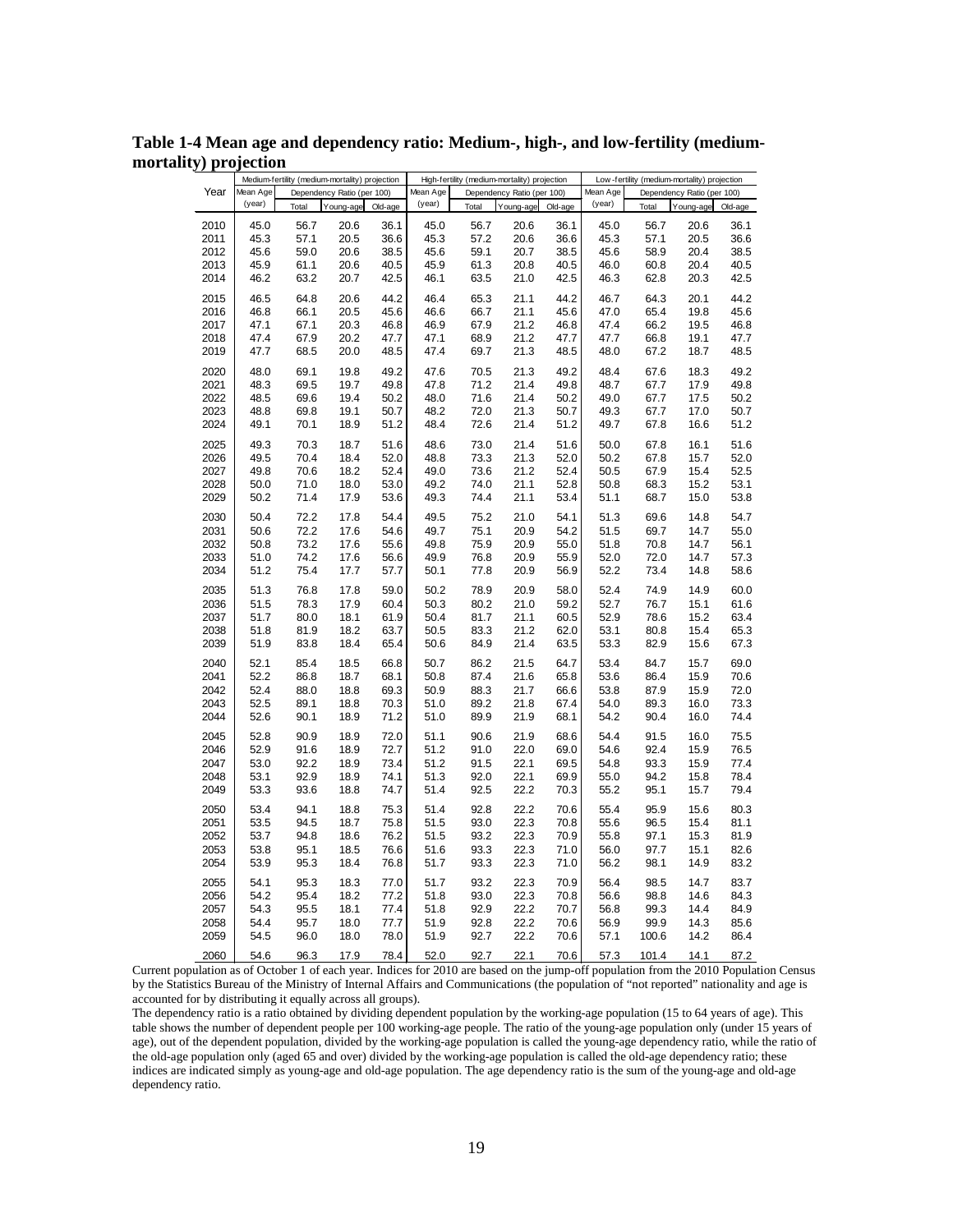

**Figure 1-1 Actual and projected population of Japan: Medium-, high-, and low-fertility (medium-mortality) projections**

**Figure 1-2 Trends in the proportion of elderly (aged 65 and over): Medium-, high-, and low-fertility (medium-mortality) projections**

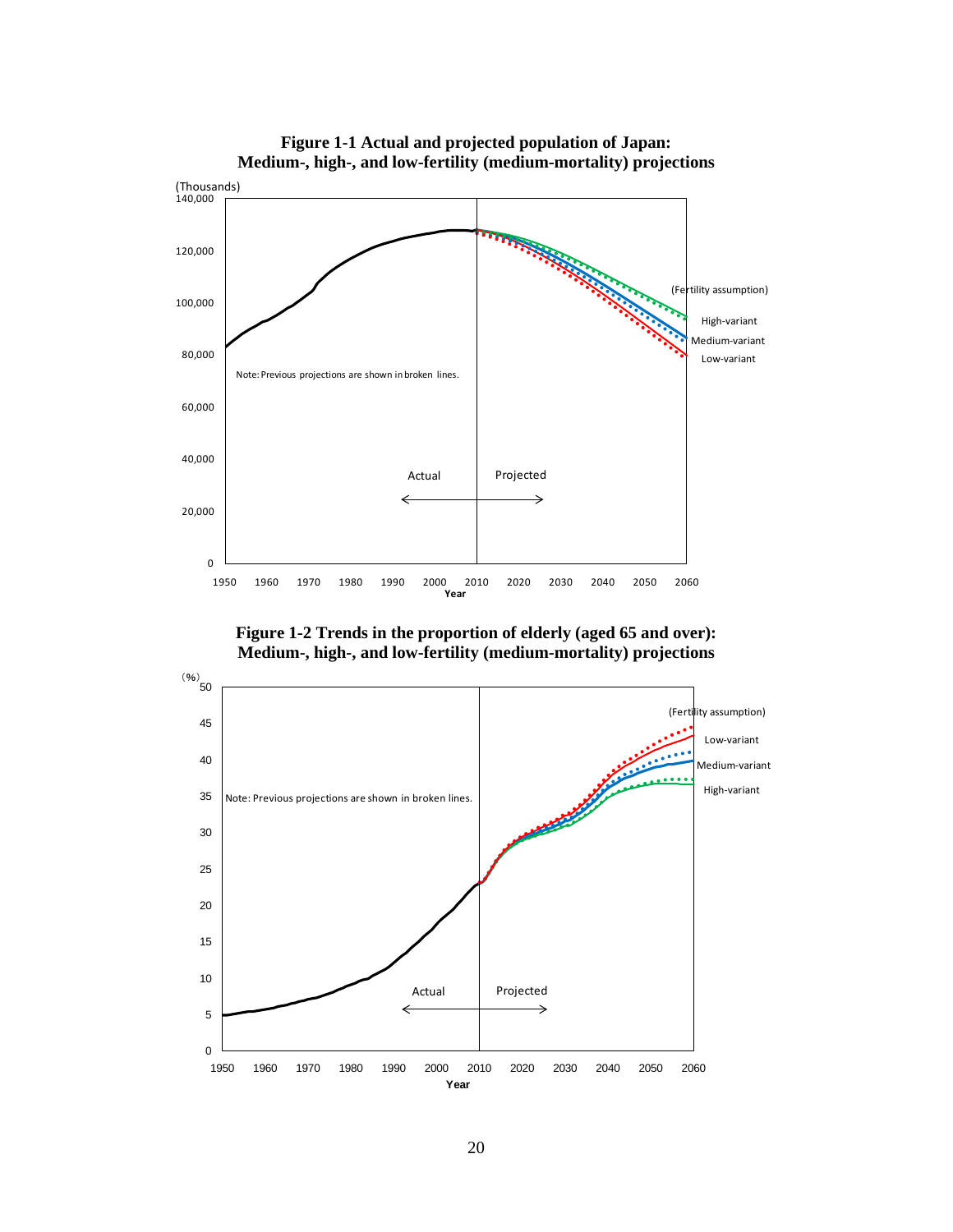

**Figure 1-3 Trends in the population of major three age groups: Medium-fertility (medium-mortality) projections**

**Figure 1-4 Trends in the proportion of major three age groups: Medium-fertility (medium-mortality) projections**

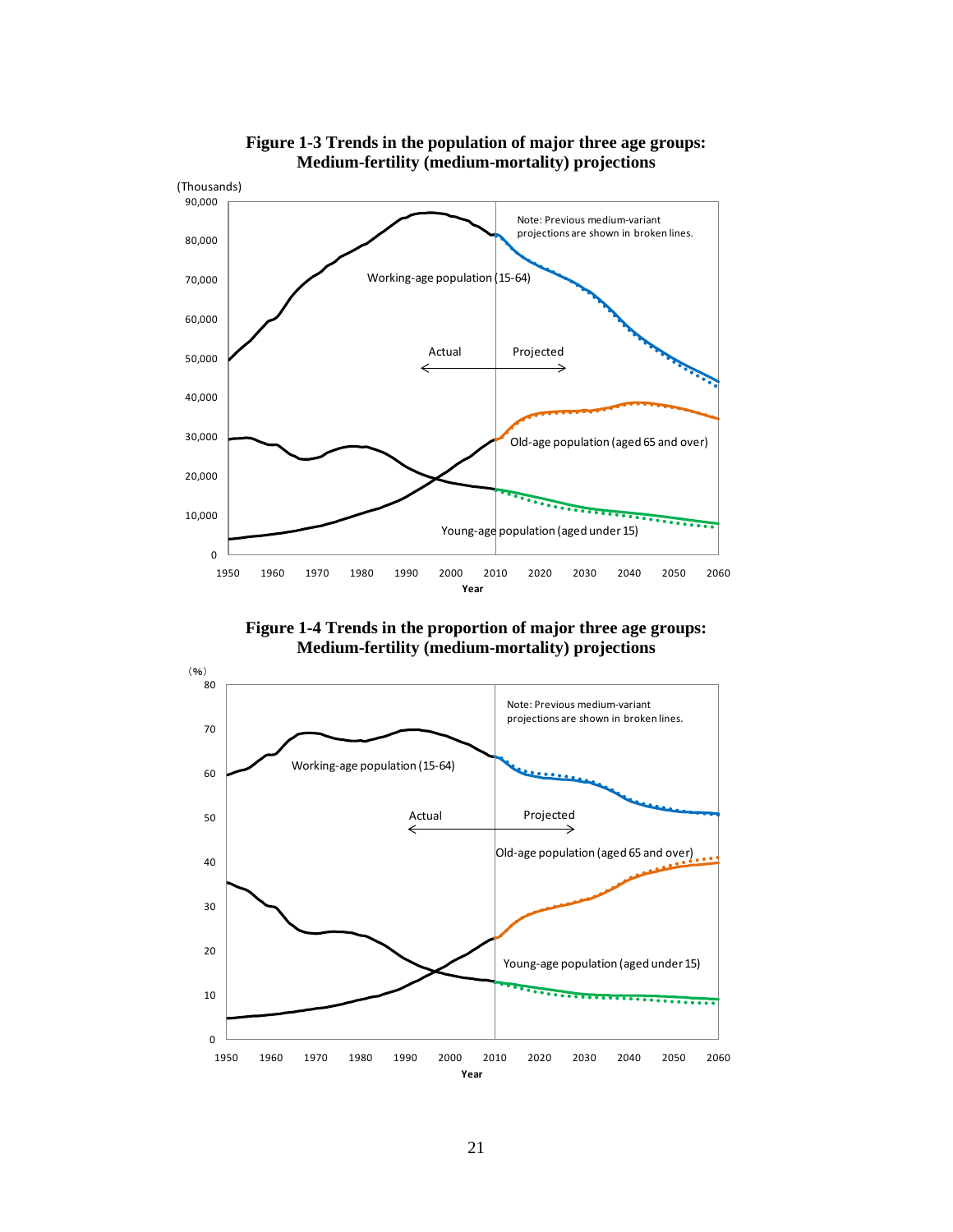



## **Three fertility variant projections (medium-mortality)**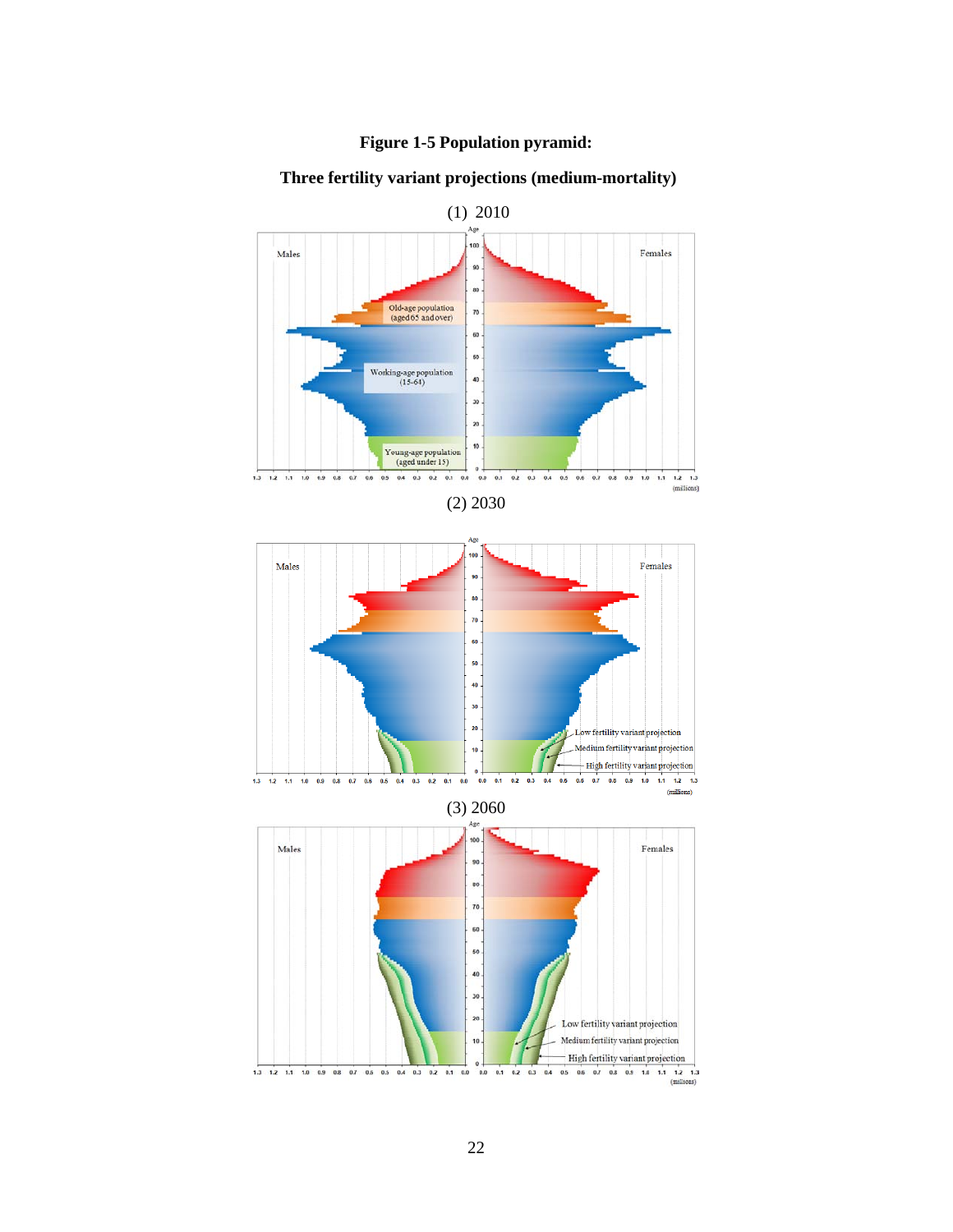## **C. Results of Projections According to the Medium-Fertility Assumption with High- and Low-Mortality Assumptions**

|              |                    | Population (thousands) |                  |                  |              | Percentage   |              |
|--------------|--------------------|------------------------|------------------|------------------|--------------|--------------|--------------|
| Year         | Total              | $0 - 14$               | 15-64            | $65 +$           | $0 - 14$     | 15-64        | $65 +$       |
| 2010         | 128,057            | 16,839                 | 81,735           | 29,484           | 13.1         | 63.8         | 23.0         |
| 2011         | 127,690            | 16,684                 | 81,295           | 29,711           | 13.1         | 63.7         | 23.3         |
| 2012         | 127,360            | 16,492                 | 80,157           | 30,711           | 12.9         | 62.9         | 24.1         |
| 2013         | 127.040            | 16,279                 | 78,972           | 31,788           | 12.8         | 62.2         | 25.0         |
| 2014         | 126,674            | 16,065                 | 77,774           | 32,836           | 12.7         | 61.4         | 25.9         |
| 2015         | 126,259            | 15,825                 | 76,784           | 33,650           | 12.5         | 60.8         | 26.7         |
| 2016         | 125.795            | 15.571                 | 75.941           | 34,283           | 12.4         | 60.4         | 27.3         |
| 2017         | 125,283            | 15,308                 | 75,202           | 34,773           | 12.2         | 60.0         | 27.8         |
| 2018         | 124,725            | 15,052                 | 74,537           | 35,136           | 12.1         | 59.8         | 28.2         |
| 2019         | 124,126            | 14,796                 | 73,960           | 35,369           | 11.9         | 59.6         | 28.5         |
| 2020         | 123,488            | 14,564                 | 73,354           | 35,571           | 11.8         | 59.4         | 28.8         |
| 2021         | 122,816            | 14,314                 | 72,808           | 35,694           | 11.7         | 59.3         | 29.1         |
| 2022         | 122,111            | 14,044                 | 72,347           | 35,720           | 11.5         | 59.2         | 29.3         |
| 2023         | 121,378            | 13,761                 | 71,855           | 35,762           | 11.3         | 59.2         | 29.5         |
| 2024         | 120,619            | 13,499                 | 71,301           | 35,818           | 11.2         | 59.1         | 29.7         |
| 2025         | 119,837            | 13,235                 | 70,775           | 35,828           | 11.0         | 59.1         | 29.9         |
| 2026         | 119,034            | 12,953                 | 70,276           | 35,805           | 10.9         | 59.0         | 30.1         |
| 2027         | 118,211            | 12,701                 | 69,723           | 35,787           | 10.7         | 59.0         | 30.3         |
| 2028         | 117,369            | 12,460                 | 69,109           | 35,800           | 10.6         | 58.9         | 30.5         |
| 2029         | 116,509            | 12,236                 | 68,441           | 35,832           | 10.5         | 58.7         | 30.8         |
| 2030         | 115.633            | 12,033                 | 67,647           | 35,953           | 10.4         | 58.5         | 31.1         |
| 2031         | 114,740            | 11,850                 | 67,139           | 35,751           | 10.3         | 58.5         | 31.2         |
| 2032         | 113,830            | 11,686                 | 66,244           | 35,900           | 10.3         | 58.2         | 31.5         |
| 2033         | 112,905            | 11,538                 | 65,325           | 36,041           | 10.2         | 57.9         | 31.9         |
| 2034         | 111,965            | 11,404                 | 64,353           | 36,208           | 10.2         | 57.5         | 32.3         |
| 2035         | 111,011            | 11,281                 | 63,341           | 36,389           | 10.2         | 57.1         | 32.8         |
| 2036<br>2037 | 110,044            | 11,165                 | 62,268           | 36,611           | 10.1<br>10.1 | 56.6<br>56.1 | 33.3<br>33.8 |
| 2038         | 109,065<br>108,075 | 11,054<br>10,945       | 61,141<br>59,972 | 36,871<br>37,158 | 10.1         | 55.5         | 34.4         |
| 2039         | 107,075            | 10,836                 | 58,831           | 37,408           | 10.1         | 54.9         | 34.9         |
| 2040         | 106.067            | 10,726                 | 57,780           | 37,562           | 10.1         | 54.5         | 35.4         |
| 2041         | 105,052            | 10,612                 | 56,803           | 37,637           | 10.1         | 54.1         | 35.8         |
| 2042         | 104,030            | 10,493                 | 55,900           | 37,637           | 10.1         | 53.7         | 36.2         |
| 2043         | 103,003            | 10,370                 | 55,032           | 37,601           | 10.1         | 53.4         | 36.5         |
| 2044         | 101,974            | 10,242                 | 54,224           | 37,508           | 10.0         | 53.2         | 36.8         |
| 2045         | 100,941            | 10,109                 | 53,447           | 37,386           | 10.0         | 52.9         | 37.0         |
| 2046         | 99,908             | 9,971                  | 52,725           | 37,212           | 10.0         | 52.8         | 37.2         |
| 2047         | 98,873             | 9,828                  | 52,014           | 37,031           | 9.9          | 52.6         | 37.5         |
| 2048         | 97,839             | 9,682                  | 51,301           | 36,856           | 9.9          | 52.4         | 37.7         |
| 2049         | 96,804             | 9,532                  | 50,598           | 36,674           | 9.8          | 52.3         | 37.9         |
| 2050         | 95,769             | 9,380                  | 49,929           | 36,461           | 9.8          | 52.1         | 38.1         |
| 2051         | 94,734             | 9,225                  | 49,301           | 36,208           | 9.7          | 52.0         | 38.2         |
| 2052         | 93,699             | 9,070                  | 48,688           | 35,941           | 9.7          | 52.0         | 38.4         |
| 2053<br>2054 | 92,662<br>91,623   | 8,914<br>8,759         | 48,095<br>47,527 | 35,653<br>35,337 | 9.6<br>9.6   | 51.9<br>51.9 | 38.5<br>38.6 |
| 2055         | 90,582             | 8,606                  | 46,977           | 34,998           | 9.5          | 51.9         | 38.6         |
| 2056         | 89,537             | 8,457                  | 46,434           | 34,646           | 9.4          | 51.9         | 38.7         |
| 2057         | 88,489             | 8,311                  | 45,869           | 34,309           | 9.4          | 51.8         | 38.8         |
| 2058         | 87,437             | 8,170                  | 45,304           | 33,963           | 9.3          | 51.8         | 38.8         |
| 2059         | 86,381             | 8,034                  | 44,704           | 33,643           | 9.3          | 51.8         | 38.9         |
| 2060         | 85,321             | 7,904                  | 44,096           | 33,321           | 9.3          | 51.7         | 39.1         |

**Table 2-1 Total population, population by the major three age groups (under 15, 15-64, and 65 and over), and age composition: Medium-fertility (high-mortality) projection**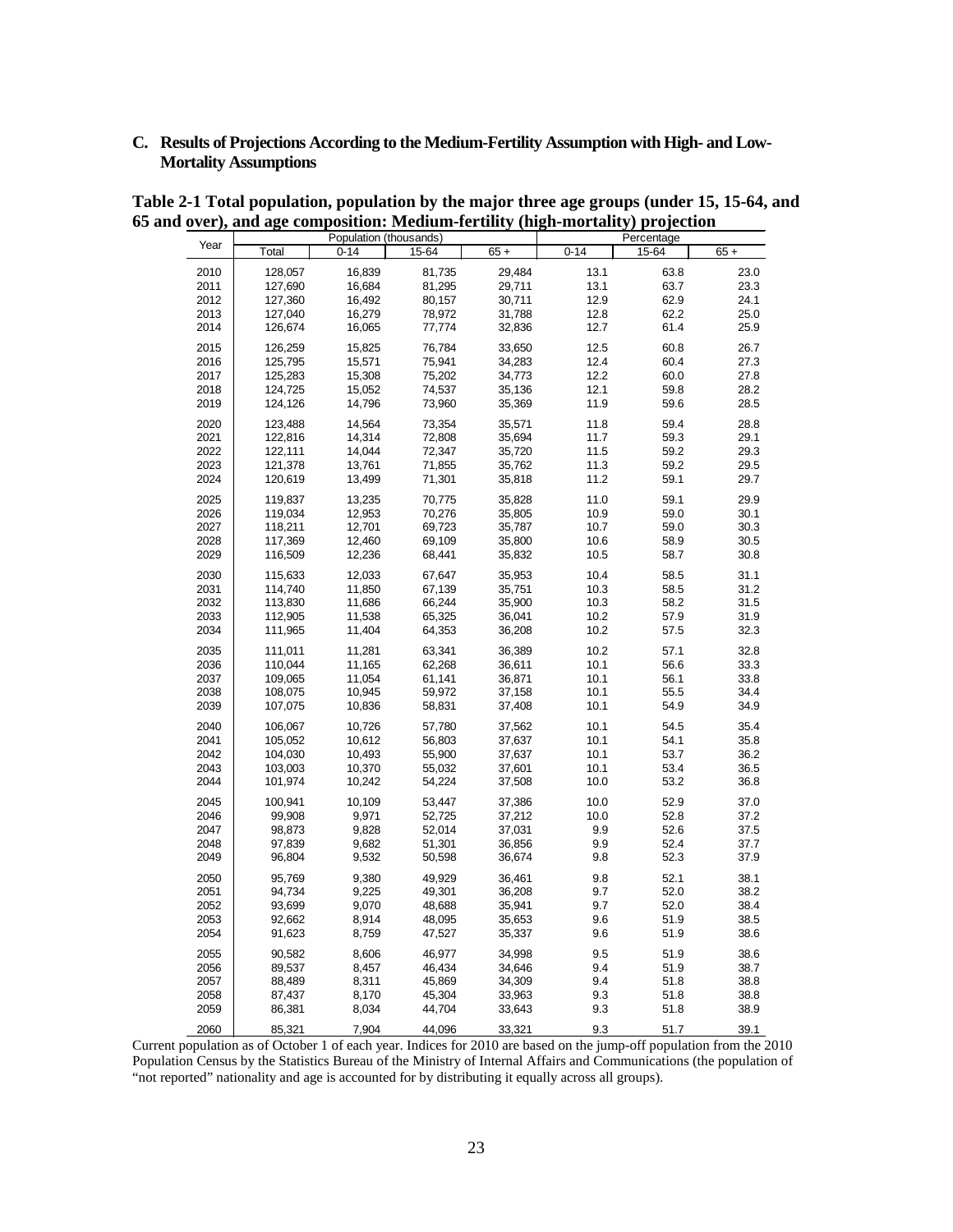|      |                    |          | Population (thousands) |        |          | Percentage |        |
|------|--------------------|----------|------------------------|--------|----------|------------|--------|
| Year | Total              | $0 - 14$ | 15-64                  | $65 +$ | $0 - 14$ | 15-64      | $65 +$ |
| 2010 | 128,057            | 16,839   | 81,735                 | 29,484 | 13.1     | 63.8       | 23.0   |
| 2011 | 127,808            | 16,685   | 81,310                 | 29,813 | 13.1     | 63.6       | 23.3   |
| 2012 | 127,624            | 16,494   | 80,188                 | 30,943 | 12.9     | 62.8       | 24.2   |
| 2013 | 127,441            | 16,282   | 79,017                 | 32,143 | 12.8     | 62.0       | 25.2   |
| 2014 | 127,207            | 16,068   | 77,829                 | 33,310 | 12.6     | 61.2       | 26.2   |
|      |                    |          |                        |        |          |            |        |
| 2015 | 126,917            | 15,829   | 76,850                 | 34,239 | 12.5     | 60.6       | 27.0   |
| 2016 | 126,573            | 15,576   | 76,015                 | 34,981 | 12.3     | 60.1       | 27.6   |
| 2017 | 126,175            | 15,314   | 75,285                 | 35,575 | 12.1     | 59.7       | 28.2   |
| 2018 | 125,726            | 15,059   | 74.628                 | 36,038 | 12.0     | 59.4       | 28.7   |
| 2019 | 125,230            | 14,804   | 74,059                 | 36,367 | 11.8     | 59.1       | 29.0   |
| 2020 | 124,690            | 14,572   | 73,459                 | 36,659 | 11.7     | 58.9       | 29.4   |
| 2021 | 124,111            | 14,323   | 72,920                 | 36,868 | 11.5     | 58.8       | 29.7   |
| 2022 | 123,495            | 14,054   | 72,465                 | 36,976 | 11.4     | 58.7       | 29.9   |
| 2023 | 122,846            | 13,771   | 71,980                 | 37,095 | 11.2     | 58.6       | 30.2   |
| 2024 | 122,168            | 13,510   | 71,432                 | 37,226 | 11.1     | 58.5       | 30.5   |
| 2025 |                    | 13,246   | 70,911                 | 37,305 | 10.9     | 58.4       | 30.7   |
| 2026 | 121,462            | 12,964   | 70,417                 | 37,350 | 10.7     | 58.3       | 30.9   |
| 2027 | 120,731<br>119,977 | 12,712   |                        |        | 10.6     | 58.2       | 31.2   |
| 2028 | 119,201            | 12,471   | 69,870<br>69,261       | 37,395 | 10.5     | 58.1       | 31.4   |
| 2029 |                    | 12,247   |                        | 37,469 | 10.3     | 57.9       | 31.7   |
|      | 118,404            |          | 68,597                 | 37,560 |          |            |        |
| 2030 | 117,588            | 12,044   | 67.807                 | 37,737 | 10.2     | 57.7       | 32.1   |
| 2031 | 116,751            | 11,861   | 67,304                 | 37,586 | 10.2     | 57.6       | 32.2   |
| 2032 | 115,896            | 11,697   | 66,411                 | 37,788 | 10.1     | 57.3       | 32.6   |
| 2033 | 115,023            | 11,549   | 65,494                 | 37,979 | 10.0     | 56.9       | 33.0   |
| 2034 | 114,133            | 11,415   | 64,523                 | 38,194 | 10.0     | 56.5       | 33.5   |
| 2035 | 113,226            | 11,292   | 63,513                 | 38,421 | 10.0     | 56.1       | 33.9   |
| 2036 | 112,304            | 11,176   | 62,440                 | 38,688 | 10.0     | 55.6       | 34.4   |
| 2037 | 111,367            | 11,065   | 61,312                 | 38,990 | 9.9      | 55.1       | 35.0   |
| 2038 | 110,417            | 10,957   | 60,141                 | 39,319 | 9.9      | 54.5       | 35.6   |
| 2039 | 109,454            | 10,848   | 58,998                 | 39,607 | 9.9      | 53.9       | 36.2   |
|      |                    |          |                        |        |          |            |        |
| 2040 | 108,479            | 10,737   | 57,946                 | 39,796 | 9.9      | 53.4       | 36.7   |
| 2041 | 107,495            | 10,624   | 56,968                 | 39,904 | 9.9      | 53.0       | 37.1   |
| 2042 | 106,501            | 10,505   | 56,064                 | 39,932 | 9.9      | 52.6       | 37.5   |
| 2043 | 105,500            | 10,382   | 55,196                 | 39,921 | 9.8      | 52.3       | 37.8   |
| 2044 | 104,492            | 10,254   | 54,387                 | 39,851 | 9.8      | 52.0       | 38.1   |
| 2045 | 103,480            | 10,122   | 53,610                 | 39,749 | 9.8      | 51.8       | 38.4   |
| 2046 | 102,464            | 9,984    | 52,888                 | 39,592 | 9.7      | 51.6       | 38.6   |
| 2047 | 101,446            | 9,842    | 52,177                 | 39,427 | 9.7      | 51.4       | 38.9   |
| 2048 | 100,426            | 9,695    | 51,463                 | 39,267 | 9.7      | 51.2       | 39.1   |
| 2049 | 99,405             | 9,546    | 50,761                 | 39,099 | 9.6      | 51.1       | 39.3   |
| 2050 | 98,385             | 9,394    | 50.091                 | 38,900 | 9.5      | 50.9       | 39.5   |
| 2051 | 97,365             | 9,239    | 49,464                 | 38,661 | 9.5      | 50.8       | 39.7   |
| 2052 | 96,345             | 9,084    | 48,851                 | 38,410 | 9.4      | 50.7       | 39.9   |
| 2053 | 95,325             | 8,928    | 48,259                 | 38,138 | 9.4      | 50.6       | 40.0   |
| 2054 | 94,305             | 8,774    | 47,691                 | 37,840 | 9.3      | 50.6       | 40.1   |
|      |                    |          |                        |        |          |            |        |
| 2055 | 93,285             | 8,621    | 47,142                 | 37,522 | 9.2      | 50.5       | 40.2   |
| 2056 | 92,263             | 8,471    | 46,600                 | 37,192 | 9.2      | 50.5       | 40.3   |
| 2057 | 91,239             | 8,326    | 46,035                 | 36,879 | 9.1      | 50.5       | 40.4   |
| 2058 | 90,213             | 8,184    | 45,471                 | 36,557 | 9.1      | 50.4       | 40.5   |
| 2059 | 89,183             | 8,049    | 44,871                 | 36,264 | 9.0      | 50.3       | 40.7   |
| 2060 | 88,150             | 7,919    | 44,263                 | 35,968 | 9.0      | 50.2       | 40.8   |

**Table 2-2 Total population, population by the major three age groups (under 15, 15-64, and 65 and over), and age composition: Medium-fertility (low-mortality) projection**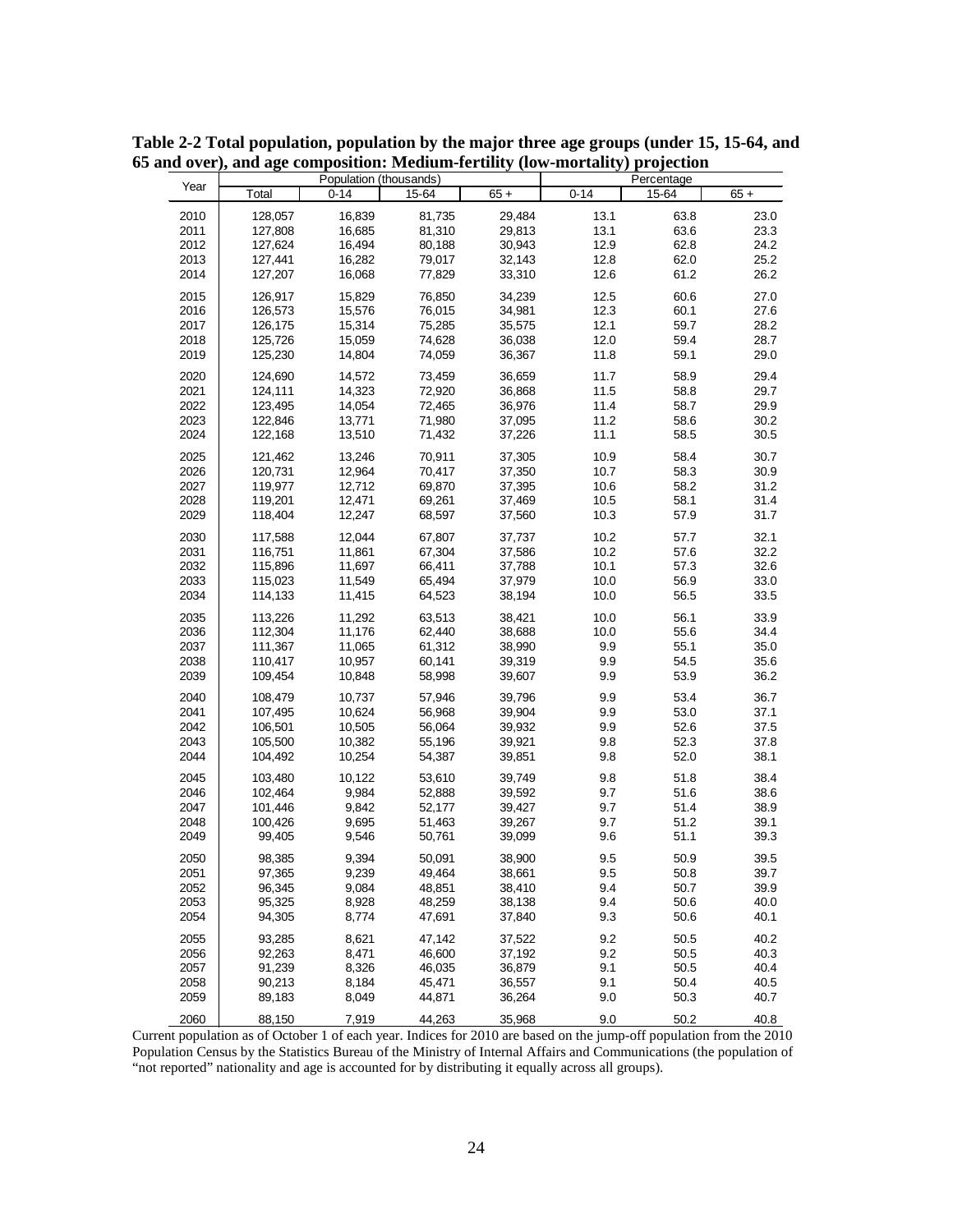|      |          |       | Medium-fertility (medium-mortality) projection |         |          |       | Medium-fertility (high-mortality) projection |         |          |       | Medium-fertility (low-mortality) projection |         |
|------|----------|-------|------------------------------------------------|---------|----------|-------|----------------------------------------------|---------|----------|-------|---------------------------------------------|---------|
| Year | Mean Age |       | Dependency Ratio (per 100)                     |         | Mean Age |       | Dependency Ratio (per 100)                   |         | Mean Age |       | Dependency Ratio (per 100)                  |         |
|      | (year)   | Total | Young-age                                      | Old-age | (year)   | Total | Young-age                                    | Old-age | (year)   | Total | Young-age                                   | Old-age |
| 2010 | 45.0     | 56.7  | 20.6                                           | 36.1    | 45.0     | 56.7  | 20.6                                         | 36.1    | 45.0     | 56.7  | 20.6                                        | 36.1    |
| 2011 | 45.3     | 57.1  | 20.5                                           | 36.6    | 45.3     | 57.1  | 20.5                                         | 36.5    | 45.3     | 57.2  | 20.5                                        | 36.7    |
| 2012 | 45.6     | 59.0  | 20.6                                           | 38.5    | 45.6     | 58.9  | 20.6                                         | 38.3    | 45.6     | 59.2  | 20.6                                        | 38.6    |
| 2013 | 45.9     | 61.1  | 20.6                                           | 40.5    | 45.9     | 60.9  | 20.6                                         | 40.3    | 46.0     | 61.3  | 20.6                                        | 40.7    |
| 2014 | 46.2     | 63.2  | 20.7                                           | 42.5    | 46.1     | 62.9  | 20.7                                         | 42.2    | 46.3     | 63.4  | 20.6                                        | 42.8    |
|      |          |       |                                                |         |          |       |                                              |         |          |       |                                             |         |
| 2015 | 46.5     | 64.8  | 20.6                                           | 44.2    | 46.4     | 64.4  | 20.6                                         | 43.8    | 46.6     | 65.2  | 20.6                                        | 44.6    |
| 2016 | 46.8     | 66.1  | 20.5                                           | 45.6    | 46.7     | 65.6  | 20.5                                         | 45.1    | 46.9     | 66.5  | 20.5                                        | 46.0    |
| 2017 | 47.1     | 67.1  | 20.3                                           | 46.8    | 47.0     | 66.6  | 20.4                                         | 46.2    | 47.2     | 67.6  | 20.3                                        | 47.3    |
| 2018 | 47.4     | 67.9  | 20.2                                           | 47.7    | 47.3     | 67.3  | 20.2                                         | 47.1    | 47.5     | 68.5  | 20.2                                        | 48.3    |
| 2019 | 47.7     | 68.5  | 20.0                                           | 48.5    | 47.5     | 67.8  | 20.0                                         | 47.8    | 47.8     | 69.1  | 20.0                                        | 49.1    |
| 2020 | 48.0     | 69.1  | 19.8                                           | 49.2    | 47.8     | 68.3  | 19.9                                         | 48.5    | 48.1     | 69.7  | 19.8                                        | 49.9    |
| 2021 | 48.3     | 69.5  | 19.7                                           | 49.8    | 48.1     | 68.7  | 19.7                                         | 49.0    | 48.4     | 70.2  | 19.6                                        | 50.6    |
| 2022 | 48.5     | 69.6  | 19.4                                           | 50.2    | 48.3     | 68.8  | 19.4                                         | 49.4    | 48.7     | 70.4  | 19.4                                        | 51.0    |
| 2023 | 48.8     | 69.8  | 19.1                                           | 50.7    | 48.6     | 68.9  | 19.2                                         | 49.8    | 49.0     | 70.7  | 19.1                                        | 51.5    |
| 2024 | 49.1     | 70.1  | 18.9                                           | 51.2    | 48.8     | 69.2  | 18.9                                         | 50.2    | 49.3     | 71.0  | 18.9                                        | 52.1    |
| 2025 | 49.3     | 70.3  | 18.7                                           | 51.6    | 49.1     | 69.3  | 18.7                                         | 50.6    | 49.5     | 71.3  | 18.7                                        | 52.6    |
| 2026 | 49.5     | 70.4  | 18.4                                           | 52.0    | 49.3     | 69.4  | 18.4                                         | 50.9    | 49.8     | 71.5  | 18.4                                        | 53.0    |
| 2027 | 49.8     | 70.6  | 18.2                                           | 52.4    | 49.5     | 69.5  | 18.2                                         | 51.3    | 50.0     | 71.7  | 18.2                                        | 53.5    |
| 2028 | 50.0     | 71.0  | 18.0                                           | 53.0    | 49.7     | 69.8  | 18.0                                         | 51.8    | 50.3     | 72.1  | 18.0                                        | 54.1    |
| 2029 | 50.2     | 71.4  | 17.9                                           | 53.6    | 49.9     | 70.2  | 17.9                                         | 52.4    | 50.5     | 72.6  | 17.9                                        | 54.8    |
|      |          |       |                                                |         |          |       |                                              |         |          |       |                                             |         |
| 2030 | 50.4     | 72.2  | 17.8                                           | 54.4    | 50.1     | 70.9  | 17.8                                         | 53.1    | 50.7     | 73.4  | 17.8                                        | 55.7    |
| 2031 | 50.6     | 72.2  | 17.6                                           | 54.6    | 50.3     | 70.9  | 17.7                                         | 53.2    | 50.9     | 73.5  | 17.6                                        | 55.8    |
| 2032 | 50.8     | 73.2  | 17.6                                           | 55.6    | 50.5     | 71.8  | 17.6                                         | 54.2    | 51.1     | 74.5  | 17.6                                        | 56.9    |
| 2033 | 51.0     | 74.2  | 17.6                                           | 56.6    | 50.7     | 72.8  | 17.7                                         | 55.2    | 51.3     | 75.6  | 17.6                                        | 58.0    |
| 2034 | 51.2     | 75.4  | 17.7                                           | 57.7    | 50.8     | 74.0  | 17.7                                         | 56.3    | 51.5     | 76.9  | 17.7                                        | 59.2    |
| 2035 | 51.3     | 76.8  | 17.8                                           | 59.0    | 51.0     | 75.3  | 17.8                                         | 57.4    | 51.7     | 78.3  | 17.8                                        | 60.5    |
| 2036 | 51.5     | 78.3  | 17.9                                           | 60.4    | 51.2     | 76.7  | 17.9                                         | 58.8    | 51.8     | 79.9  | 17.9                                        | 62.0    |
| 2037 | 51.7     | 80.0  | 18.1                                           | 61.9    | 51.3     | 78.4  | 18.1                                         | 60.3    | 52.0     | 81.6  | 18.0                                        | 63.6    |
| 2038 | 51.8     | 81.9  | 18.2                                           | 63.7    | 51.4     | 80.2  | 18.3                                         | 62.0    | 52.2     | 83.6  | 18.2                                        | 65.4    |
| 2039 | 51.9     | 83.8  | 18.4                                           | 65.4    | 51.6     | 82.0  | 18.4                                         | 63.6    | 52.3     | 85.5  | 18.4                                        | 67.1    |
| 2040 | 52.1     | 85.4  | 18.5                                           | 66.8    | 51.7     | 83.6  | 18.6                                         | 65.0    | 52.5     | 87.2  | 18.5                                        | 68.7    |
| 2041 | 52.2     | 86.8  | 18.7                                           | 68.1    | 51.8     | 84.9  | 18.7                                         | 66.3    | 52.6     | 88.7  | 18.6                                        | 70.0    |
| 2042 | 52.4     | 88.0  | 18.8                                           | 69.3    | 52.0     | 86.1  | 18.8                                         | 67.3    | 52.8     | 90.0  | 18.7                                        | 71.2    |
| 2043 | 52.5     | 89.1  | 18.8                                           | 70.3    | 52.1     | 87.2  | 18.8                                         | 68.3    | 52.9     | 91.1  | 18.8                                        | 72.3    |
| 2044 | 52.6     | 90.1  | 18.9                                           | 71.2    | 52.2     | 88.1  | 18.9                                         | 69.2    | 53.0     | 92.1  | 18.9                                        | 73.3    |
|      |          |       |                                                |         |          |       |                                              |         |          |       |                                             |         |
| 2045 | 52.8     | 90.9  | 18.9                                           | 72.0    | 52.3     | 88.9  | 18.9                                         | 70.0    | 53.2     | 93.0  | 18.9                                        | 74.1    |
| 2046 | 52.9     | 91.6  | 18.9                                           | 72.7    | 52.5     | 89.5  | 18.9                                         | 70.6    | 53.3     | 93.7  | 18.9                                        | 74.9    |
| 2047 | 53.0     | 92.2  | 18.9                                           | 73.4    | 52.6     | 90.1  | 18.9                                         | 71.2    | 53.4     | 94.4  | 18.9                                        | 75.6    |
| 2048 | 53.1     | 92.9  | 18.9                                           | 74.1    | 52.7     | 90.7  | 18.9                                         | 71.8    | 53.6     | 95.1  | 18.8                                        | 76.3    |
| 2049 | 53.3     | 93.6  | 18.8                                           | 74.7    | 52.8     | 91.3  | 18.8                                         | 72.5    | 53.7     | 95.8  | 18.8                                        | 77.0    |
| 2050 | 53.4     | 94.1  | 18.8                                           | 75.3    | 53.0     | 91.8  | 18.8                                         | 73.0    | 53.9     | 96.4  | 18.8                                        | 77.7    |
| 2051 | 53.5     | 94.5  | 18.7                                           | 75.8    | 53.1     | 92.2  | 18.7                                         | 73.4    | 54.0     | 96.8  | 18.7                                        | 78.2    |
| 2052 | 53.7     | 94.8  | 18.6                                           | 76.2    | 53.2     | 92.4  | 18.6                                         | 73.8    | 54.1     | 97.2  | 18.6                                        | 78.6    |
| 2053 | 53.8     | 95.1  | 18.5                                           | 76.6    | 53.4     | 92.7  | 18.5                                         | 74.1    | 54.3     | 97.5  | 18.5                                        | 79.0    |
| 2054 | 53.9     | 95.3  | 18.4                                           | 76.8    | 53.5     | 92.8  | 18.4                                         | 74.4    | 54.4     | 97.7  | 18.4                                        | 79.3    |
| 2055 | 54.1     | 95.3  | 18.3                                           | 77.0    | 53.6     | 92.8  | 18.3                                         | 74.5    | 54.6     | 97.9  | 18.3                                        | 79.6    |
| 2056 | 54.2     | 95.4  | 18.2                                           | 77.2    | 53.7     | 92.8  | 18.2                                         | 74.6    | 54.7     | 98.0  | 18.2                                        | 79.8    |
| 2057 | 54.3     | 95.5  | 18.1                                           | 77.4    | 53.8     | 92.9  | 18.1                                         | 74.8    | 54.8     | 98.2  | 18.1                                        | 80.1    |
| 2058 | 54.4     | 95.7  | 18.0                                           | 77.7    | 53.9     | 93.0  | 18.0                                         | 75.0    | 54.9     | 98.4  | 18.0                                        | 80.4    |
| 2059 | 54.5     | 96.0  | 18.0                                           | 78.0    | 54.0     | 93.2  | 18.0                                         | 75.3    | 55.1     | 98.8  | 17.9                                        | 80.8    |
|      | 54.6     |       | 17.9                                           | 78.4    | 54.1     | 93.5  | 17.9                                         | 75.6    | 55.2     | 99.2  |                                             |         |
| 2060 |          | 96.3  |                                                |         |          |       |                                              |         |          |       | 17.9                                        | 81.3    |

**Table 2-3 Mean age and dependency ratio: Medium-fertility (medium-, high-, and lowmortality) projections**

The dependency ratio is a ratio obtained by dividing dependent population by the working-age population (15 to 64 years of age). This table shows the number of dependent people per 100 working-age people. The ratio of the young-age population only (under 15 years of age), out of the dependent population, divided by the working-age population is called the young-age dependency ratio, while the ratio of the old-age population only (aged 65 and over) divided by the working-age population is called the old-age dependency ratio; these indices are indicated simply as young-age and old-age population. The age dependency ratio is the sum of the young-age and old-age dependency ratio.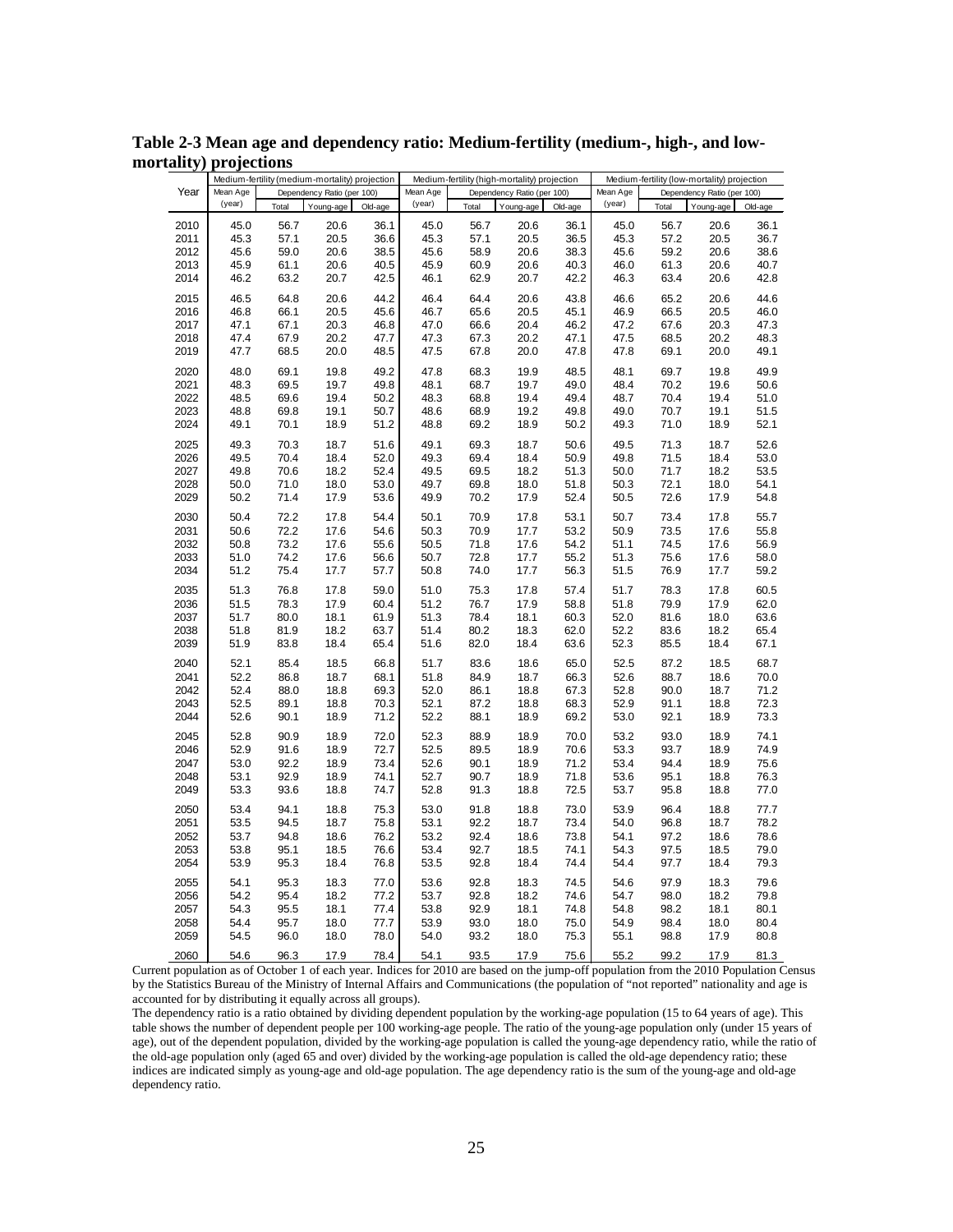

**Figure 2-1 Actual and projected population of Japan: Medium-fertility (medium-, high-, and low-mortality) projections**

**Figure 2-2 Trends in the proportion of elderly (aged 65 and over): Medium-fertility (medium-, high-, and low-mortality) projections**

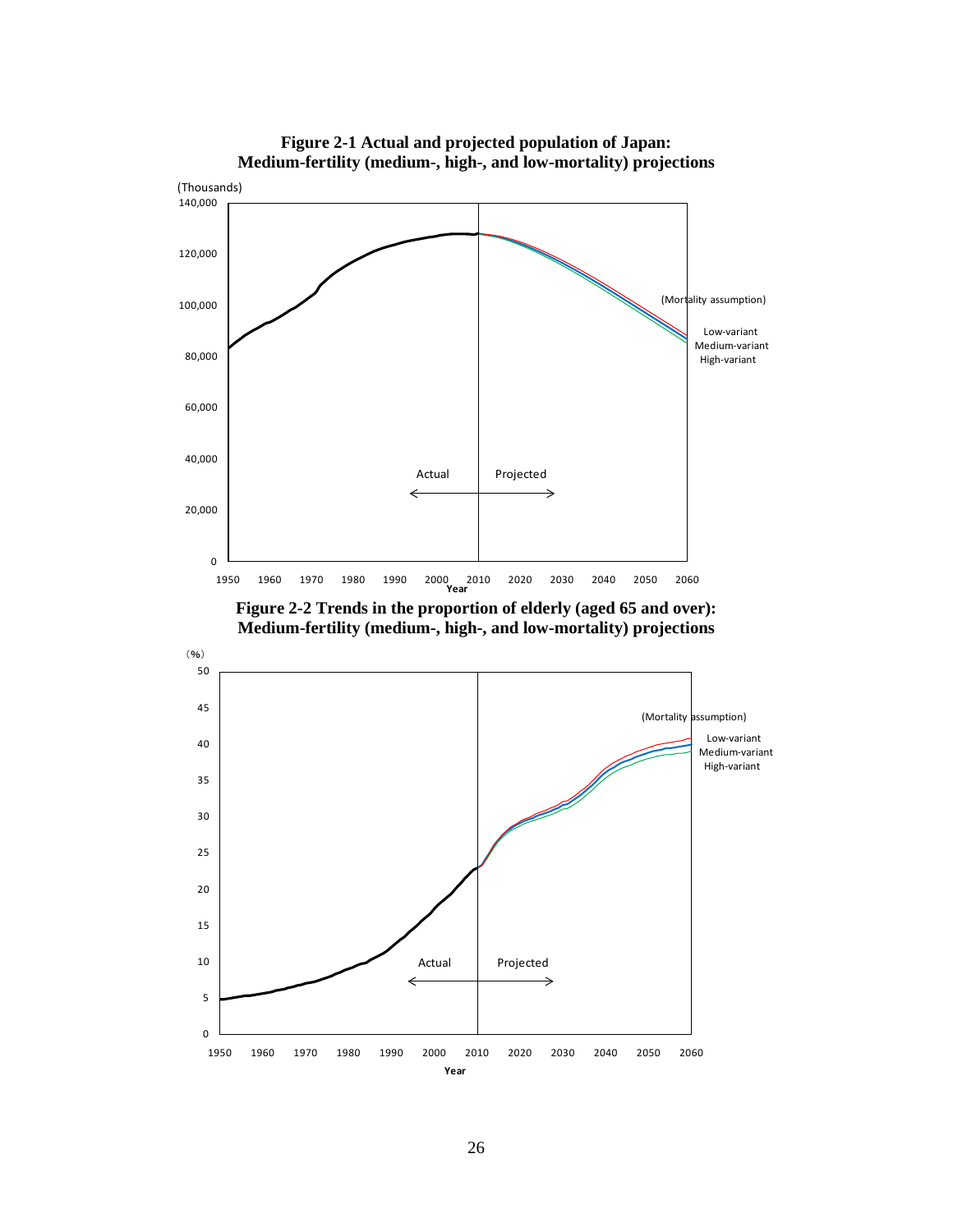# **D. Comparison of Projection Variants**

| 77 L - 29 - 22 |                     | Medium mortality assumption |                    |                     | High mortality assumption |                    |                     | Low mortality assumption | (Thousand people)  |
|----------------|---------------------|-----------------------------|--------------------|---------------------|---------------------------|--------------------|---------------------|--------------------------|--------------------|
| Year           | Medium<br>fertility | High fertility              | Low fertility      | Medium<br>fertility | High fertility            | Low fertility      | Medium<br>fertility | <b>High fertility</b>    | Low fertility      |
| 2010           | 128,057             | 128,057                     | 128,057<br>127,710 | 128,057             | 128,057                   | 128,057            | 128,057             | 128,057                  | 128,057            |
| 2011<br>2012   | 127,753<br>127,498  | 127,785<br>127,582          | 127,388            | 127,690<br>127,360  | 127,722<br>127,445        | 127,648<br>127,251 | 127,808<br>127,624  | 127,841<br>127,709       | 127,766<br>127,515 |
| 2013           | 127,247             | 127,402                     | 127,054            | 127,040             | 127,194                   | 126,847            | 127,441             | 127,595                  | 127,248            |
| 2014           | 126,949             | 127,191                     | 126,655            | 126,674             | 126,917                   | 126,381            | 127,207             | 127,450                  | 126,914            |
| 2015           | 126,597             | 126,947                     | 126,188            | 126,259             | 126,609                   | 125,850            | 126,917             | 127,268                  | 126,508            |
| 2016           | 126,193             | 126,669                     | 125,657            | 125,795             | 126,270                   | 125,258            | 126,573             | 127,049                  | 126,036            |
| 2017           | 125,739             | 126,356                     | 125,066            | 125,283             | 125,900                   | 124,610            | 126,175             | 126,792                  | 125,501            |
| 2018           | 125,236             | 126,006                     | 124,421            | 124,725             | 125,495                   | 123,911            | 125,726             | 126,496                  | 124,911            |
| 2019           | 124,689             | 125,620                     | 123,729            | 124,126             | 125,057                   | 123,167            | 125,230             | 126,161                  | 124,270            |
| 2020           | 124,100             | 125,196                     | 122,996            | 123,488             | 124,584                   | 122,385            | 124,690             | 125,786                  | 123,586            |
| 2021           | 123,474             | 124,735                     | 122,226            | 122,816             | 124,076                   | 121,568            | 124,111             | 125,372                  | 122,862            |
| 2022           | 122,813             | 124,239                     | 121,423            | 122,111             | 123,536                   | 120,721            | 123,495             | 124,921                  | 122,104            |
| 2023           | 122,122             | 123,709                     | 120,592            | 121,378             | 122,964                   | 119,848            | 122,846             | 124,434                  | 121,315            |
| 2024           | 121,403             | 123,149                     | 119,735            | 120,619             | 122,364                   | 118,952            | 122,168             | 123,914                  | 120,499            |
| 2025           | 120,659             | 122,559                     | 118,855            | 119,837             | 121,737                   | 118,034            | 121,462             | 123,363                  | 119,657            |
| 2026           | 119,891             | 121,943                     | 117,954            | 119,034             | 121,085                   | 117,097            | 120,731             | 122,784                  | 118,793            |
| 2027           | 119,102             | 121,302                     | 117,034            | 118,211             | 120,410                   | 116,143            | 119,977             | 122,178                  | 117,907            |
| 2028           | 118,293             | 120,638                     | 116,095            | 117,369             | 119,713                   | 115,172            | 119,201             | 121,547                  | 117,002            |
| 2029           | 117,465             | 119,951                     | 115,139            | 116,509             | 118,994                   | 114,185            | 118,404             | 120,891                  | 116,077            |
| 2030           | 116,618             | 119,243                     | 114,166            | 115,633             | 118,257                   | 113,183            | 117,588             | 120,214                  | 115,135            |
| 2031           | 115,752             | 118,514                     | 113,176            | 114,740             | 117,500                   | 112,164            | 116,751             | 119,515                  | 114,174            |
| 2032           | 114,870             | 117,767                     | 112,169            | 113,830             | 116,726                   | 111,131            | 115,896             | 118,795                  | 113,195            |
| 2033           | 113,970             | 117,003                     | 111,146            | 112,905             | 115,936                   | 110,082            | 115,023             | 118,057                  | 112,198            |
| 2034           | 113,054             | 116,222                     | 110,106            | 111,965             | 115,131                   | 109,018            | 114,133             | 117,302                  | 111,183            |
| 2035           | 112,124             | 115,427                     | 109,051            | 111,011             | 114,313                   | 107,940            | 113,226             | 116,531                  | 110,152            |
| 2036           | 111,179             | 114,620                     | 107,980            | 110,044             | 113,483                   | 106,848            | 112,304             | 115,747                  | 109,104            |
| 2037           | 110,220             | 113,802                     | 106,895            | 109,065             | 112,644                   | 105,742            | 111,367             | 114,950                  | 108,040            |
| 2038           | 109,250             | 112,974                     | 105,796            | 108,075             | 111,798                   | 104,623            | 110,417             | 114,143                  | 106,961            |
| 2039           | 108,268             | 112,140                     | 104,683            | 107,075             | 110,945                   | 103,492            | 109,454             | 113,328                  | 105,867            |
| 2040           | 107,276             | 111,300                     | 103,557            | 106,067             | 110,089                   | 102,350            | 108,479             | 112,506                  | 104,758            |
| 2041           | 106,275             | 110,457                     | 102,419            | 105,052             | 109,230                   | 101,198            | 107,495             | 111,679                  | 103,637            |
| 2042           | 105,267             | 109,611                     | 101,271            | 104,030             | 108,371                   | 100,037            | 106,501             | 110,848                  | 102,503            |
| 2043           | 104,253             | 108,766                     | 100,114            | 103,003             | 107,514                   | 98,868             | 105,500             | 110,016                  | 101,359            |
| 2044           | 103,233             | 107,921                     | 98,949             | 101,974             | 106,658                   | 97,692             | 104,492             | 109,183                  | 100,206            |
| 2045           | 102,210             | 107,078                     | 97,777             | 100,941             | 105,806                   | 96,511             | 103,480             | 108,351                  | 99,044             |
| 2046           | 101,185             | 106,239                     | 96,600             | 99,908              | 104,958                   | 95,326             | 102,464             | 107,521                  | 97,876             |
| 2047           | 100,158             | 105,403                     | 95,420             | 98,873              | 104,114                   | 94,138             | 101,446             | 106,694                  | 96,704             |
| 2048           | 99,131              | 104,570                     | 94,237             | 97,839              | 103,274                   | 92,948             | 100,426             | 105,869                  | 95,528             |
| 2049           | 98,103              | 103,741                     | 93,052             | 96,804              | 102,438                   | 91,756             | 99,405              | 105,047                  | 94,350             |
| 2050           | 97,076              | 102,915                     | 91,866             | 95,769              | 101,604                   | 90,564             | 98,385              | 104,229                  | 93,171             |
| 2051           | 96,048              | 102,091                     | 90,680             | 94,734              | 100,772                   | 89,370             | 97,365              | 103,412                  | 91,992             |
| 2052           | 95,021              | 101,269                     | 89,493             | 93,699              | 99,941                    | 88,176             | 96,345              | 102,597                  | 90,813             |
| 2053           | 93,993              | 100,446                     | 88,307             | 92,662              | 99,110                    | 86,981             | 95,325              | 101,783                  | 89,635             |
| 2054           | 92,964              | 99,623                      | 87,120             | 91,623              | 98,276                    | 85,784             | 94,305              | 100,969                  | 88,457             |
| 2055           | 91,933              | 98,797                      | 85,933             | 90.582              | 97,439                    | 84,586             | 93,285              | 100,154                  | 87,279             |
| 2056           | 90,901              | 97,967                      | 84,744             | 89,537              | 96,597                    | 83,386             | 92,263              | 99,336                   | 86,101             |
| 2057           | 89,865              | 97,134                      | 83,554             | 88,489              | 95,751                    | 82,184             | 91,239              | 98,514                   | 84,923             |
| 2058           | 88,826              | 96,295                      | 82,362             | 87,437              | 94,898                    | 80,979             | 90,213              | 97,688                   | 83,743             |
| 2059           | 87,783              | 95,450                      | 81,168             | 86,381              | 94,040                    | 79,772             | 89,183              | 96,857                   | 82,562             |
| 2060           | 86,737              | 94,600                      | 79,972             | 85,321              | 93,177                    | 78,563             | 88,150              | 96,021                   | 81,378             |

**Table 3-1 Total population: Medium-, high-, and low-fertility (medium-, high-, and lowmortality) projections**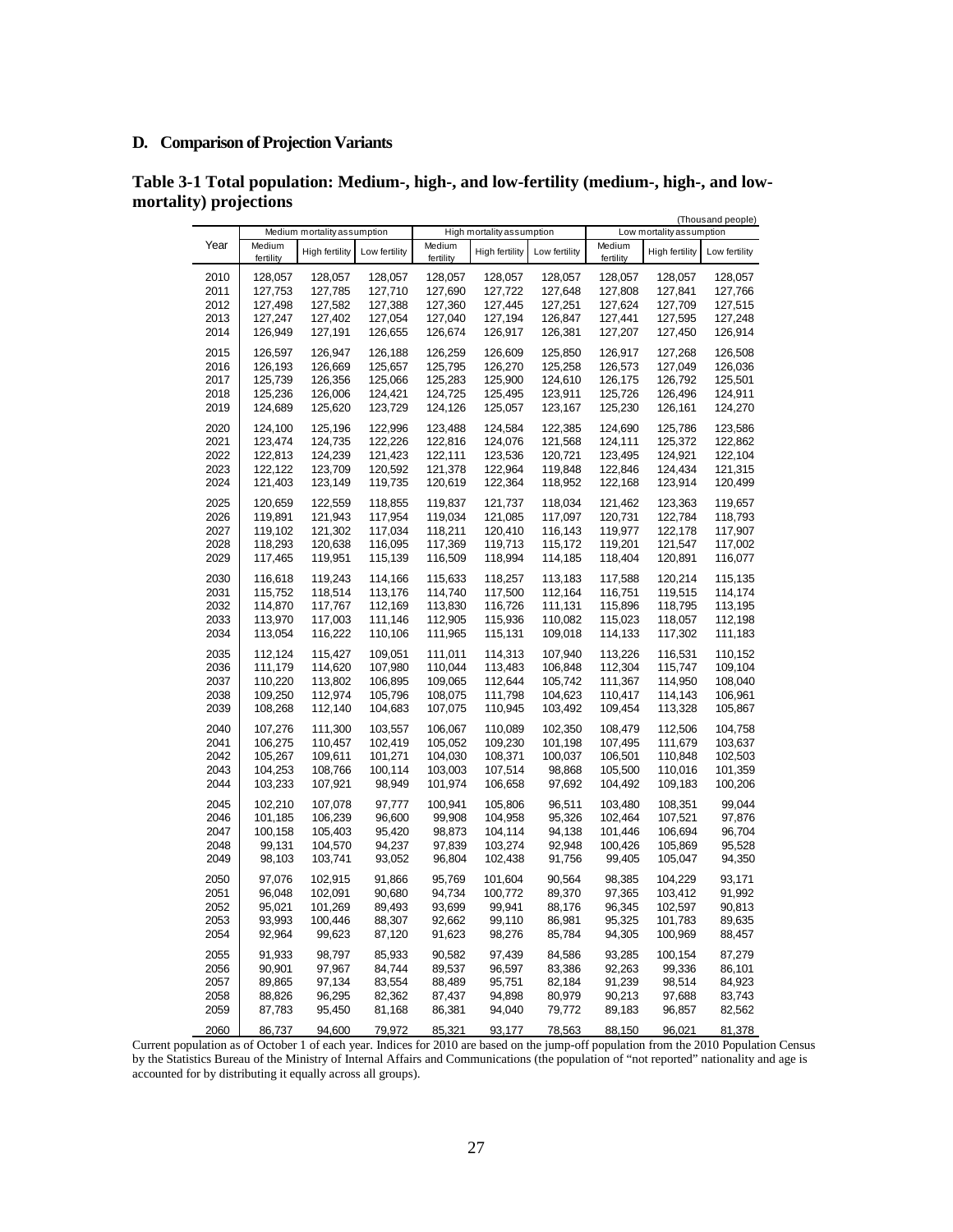|      | Medium mortality assumption |                       |               |                     | $(\% )$<br>High mortality assumption |               |                     |                          |               |
|------|-----------------------------|-----------------------|---------------|---------------------|--------------------------------------|---------------|---------------------|--------------------------|---------------|
|      |                             |                       |               |                     |                                      |               |                     | Low mortality assumption |               |
| Year | Medium<br>fertility         | <b>High fertility</b> | Low fertility | Medium<br>fertility | <b>High fertility</b>                | Low fertility | Medium<br>fertility | <b>High fertility</b>    | Low fertility |
| 2010 | 13.1                        | 13.1                  | 13.1          | 13.1                | 13.1                                 | 13.1          | 13.1                | 13.1                     | 13.1          |
| 2011 | 13.1                        | 13.1                  | 13.0          | 13.1                | 13.1                                 | 13.0          | 13.1                | 13.1                     | 13.0          |
| 2012 | 12.9                        | 13.0                  | 12.9          | 12.9                | 13.0                                 | 12.9          | 12.9                | 13.0                     | 12.8          |
| 2013 | 12.8                        | 12.9                  | 12.7          | 12.8                | 12.9                                 | 12.7          | 12.8                | 12.9                     | 12.6          |
|      |                             |                       |               |                     |                                      |               |                     |                          |               |
| 2014 | 12.7                        | 12.8                  | 12.5          | 12.7                | 12.8                                 | 12.5          | 12.6                | 12.8                     | 12.4          |
| 2015 | 12.5                        | 12.7                  | 12.2          | 12.5                | 12.8                                 | 12.2          | 12.5                | 12.7                     | 12.2          |
| 2016 | 12.3                        | 12.7                  | 12.0          | 12.4                | 12.7                                 | 12.0          | 12.3                | 12.6                     | 11.9          |
| 2017 | 12.2                        | 12.6                  | 11.7          | 12.2                | 12.6                                 | 11.7          | 12.1                | 12.6                     | 11.7          |
| 2018 | 12.0                        | 12.6                  | 11.4          | 12.1                | 12.6                                 | 11.5          | 12.0                | 12.5                     | 11.4          |
| 2019 | 11.9                        | 12.5                  | 11.2          | 11.9                | 12.6                                 | 11.2          | 11.8                | 12.5                     | 11.1          |
| 2020 | 11.7                        | 12.5                  | 10.9          | 11.8                | 12.6                                 | 11.0          | 11.7                | 12.5                     | 10.9          |
| 2021 | 11.6                        | 12.5                  | 10.7          | 11.7                | 12.6                                 | 10.7          | 11.5                | 12.4                     | 10.6          |
| 2022 | 11.4                        | 12.5                  | 10.4          | 11.5                | 12.5                                 | 10.5          | 11.4                | 12.4                     | 10.4          |
| 2023 | 11.3                        | 12.4                  | 10.1          | 11.3                | 12.5                                 | 10.2          | 11.2                | 12.3                     | 10.1          |
|      |                             |                       | 9.9           |                     |                                      | 9.9           |                     |                          | 9.8           |
| 2024 | 11.1                        | 12.4                  |               | 11.2                | 12.5                                 |               | 11.1                | 12.3                     |               |
| 2025 | 11.0                        | 12.4                  | 9.6           | 11.0                | 12.4                                 | 9.7           | 10.9                | 12.3                     | 9.6           |
| 2026 | 10.8                        | 12.3                  | 9.4           | 10.9                | 12.4                                 | 9.4           | 10.7                | 12.2                     | 9.3           |
| 2027 | 10.7                        | 12.2                  | 9.2           | 10.7                | 12.3                                 | 9.2           | 10.6                | 12.1                     | 9.1           |
| 2028 | 10.5                        | 12.2                  | 9.0           | 10.6                | 12.2                                 | 9.1           | 10.5                | 12.1                     | 8.9           |
| 2029 | 10.4                        | 12.1                  | 8.9           | 10.5                | 12.2                                 | 8.9           | 10.3                | 12.0                     | 8.8           |
| 2030 | 10.3                        | 12.0                  | 8.7           | 10.4                | 12.1                                 | 8.8           | 10.2                | 11.9                     | 8.7           |
| 2031 | 10.2                        | 11.9                  | 8.7           | 10.3                | 12.0                                 | 8.7           | 10.2                | 11.8                     | 8.6           |
| 2032 | 10.2                        | 11.9                  | 8.6           | 10.3                | 12.0                                 | 8.7           | 10.1                | 11.8                     | 8.5           |
| 2033 | 10.1                        | 11.8                  | 8.6           | 10.2                | 11.9                                 | 8.6           | 10.0                | 11.7                     | 8.5           |
| 2034 | 10.1                        | 11.8                  | 8.5           | 10.2                | 11.9                                 | 8.6           | 10.0                | 11.6                     | 8.5           |
| 2035 | 10.1                        | 11.7                  | 8.5           | 10.2                | 11.8                                 | 8.6           | 10.0                | 11.6                     | 8.5           |
| 2036 | 10.0                        | 11.7                  | 8.5           | 10.1                | 11.8                                 | 8.6           | 10.0                | 11.5                     | 8.4           |
| 2037 | 10.0                        | 11.6                  | 8.5           | 10.1                | 11.7                                 | 8.6           | 9.9                 | 11.5                     | 8.4           |
| 2038 | 10.0                        | 11.6                  | 8.5           | 10.1                | 11.7                                 | 8.6           | 9.9                 | 11.5                     | 8.4           |
| 2039 | 10.0                        | 11.6                  | 8.5           | 10.1                | 11.7                                 | 8.6           | 9.9                 | 11.4                     | 8.4           |
|      |                             |                       |               |                     |                                      |               |                     |                          |               |
| 2040 | 10.0                        | 11.5                  | 8.5           | 10.1                | 11.7                                 | 8.6           | 9.9                 | 11.4                     | 8.4           |
| 2041 | 10.0                        | 11.5                  | 8.5           | 10.1                | 11.7                                 | 8.6           | 9.9                 | 11.4                     | 8.4           |
| 2042 | 10.0                        | 11.5                  | 8.5           | 10.1                | 11.6                                 | 8.6           | 9.9                 | 11.4                     | 8.4           |
| 2043 | 10.0                        | 11.5                  | 8.4           | 10.1                | 11.6                                 | 8.5           | 9.8                 | 11.4                     | 8.3           |
| 2044 | 9.9                         | 11.5                  | 8.4           | 10.0                | 11.6                                 | 8.5           | 9.8                 | 11.4                     | 8.3           |
| 2045 | 9.9                         | 11.5                  | 8.4           | 10.0                | 11.6                                 | 8.5           | 9.8                 | 11.4                     | 8.2           |
| 2046 | 9.9                         | 11.5                  | 8.3           | 10.0                | 11.6                                 | 8.4           | 9.7                 | 11.4                     | 8.2           |
| 2047 | 9.8                         | 11.5                  | 8.2           | 9.9                 | 11.7                                 | 8.3           | 9.7                 | 11.4                     | 8.1           |
| 2048 | 9.8                         | 11.5                  | 8.1           | 9.9                 | 11.7                                 | 8.2           | 9.7                 | 11.4                     | 8.0           |
| 2049 | 9.7                         | 11.5                  | 8.0           | 9.8                 | 11.7                                 | 8.1           | 9.6                 | 11.4                     | 7.9           |
| 2050 | 9.7                         | 11.5                  | 7.9           | 9.8                 | 11.7                                 | 8.1           | 9.5                 | 11.4                     | 7.8           |
| 2051 | 9.6                         | 11.5                  | 7.8           | 9.7                 | 11.7                                 | 8.0           | 9.5                 | 11.4                     | 7.7           |
| 2052 | 9.6                         | 11.5                  | 7.7           | 9.7                 | 11.7                                 | 7.8           | 9.4                 | 11.4                     | 7.6           |
| 2053 | 9.5                         | 11.5                  | 7.6           | 9.6                 | 11.7                                 | 7.7           | 9.4                 | 11.4                     | 7.5           |
| 2054 | 9.4                         | 11.5                  | 7.5           | 9.6                 | 11.7                                 | 7.6           | 9.3                 | 11.4                     | 7.4           |
|      |                             |                       |               |                     |                                      |               |                     |                          |               |
| 2055 | 9.4                         | 11.5                  | 7.4           | 9.5                 | 11.7                                 | 7.5           | 9.2                 | 11.4                     | 7.3           |
| 2056 | 9.3                         | 11.5                  | 7.3           | 9.4                 | 11.7                                 | 7.4           | 9.2                 | 11.4                     | 7.2           |
| 2057 | 9.3                         | 11.5                  | 7.2           | 9.4                 | 11.7                                 | 7.4           | 9.1                 | 11.4                     | 7.1           |
| 2058 | 9.2                         | 11.5                  | 7.2           | 9.3                 | 11.7                                 | 7.3           | 9.1                 | 11.4                     | 7.0           |
| 2059 | 9.2                         | 11.5                  | 7.1           | 9.3                 | 11.7                                 | 7.2           | 9.0                 | 11.3                     | $7.0$         |
| 2060 | 9.1                         | 11.5                  | 7.0           | 9.3                 | 11.6                                 | 7.1           | 9.0                 | 11.3                     | 6.9           |

**Table 3-2 Projections of Proportion of Young-age Population (under 15): Medium-, high-, and low-fertility (medium-, high-, and low-mortality) projections**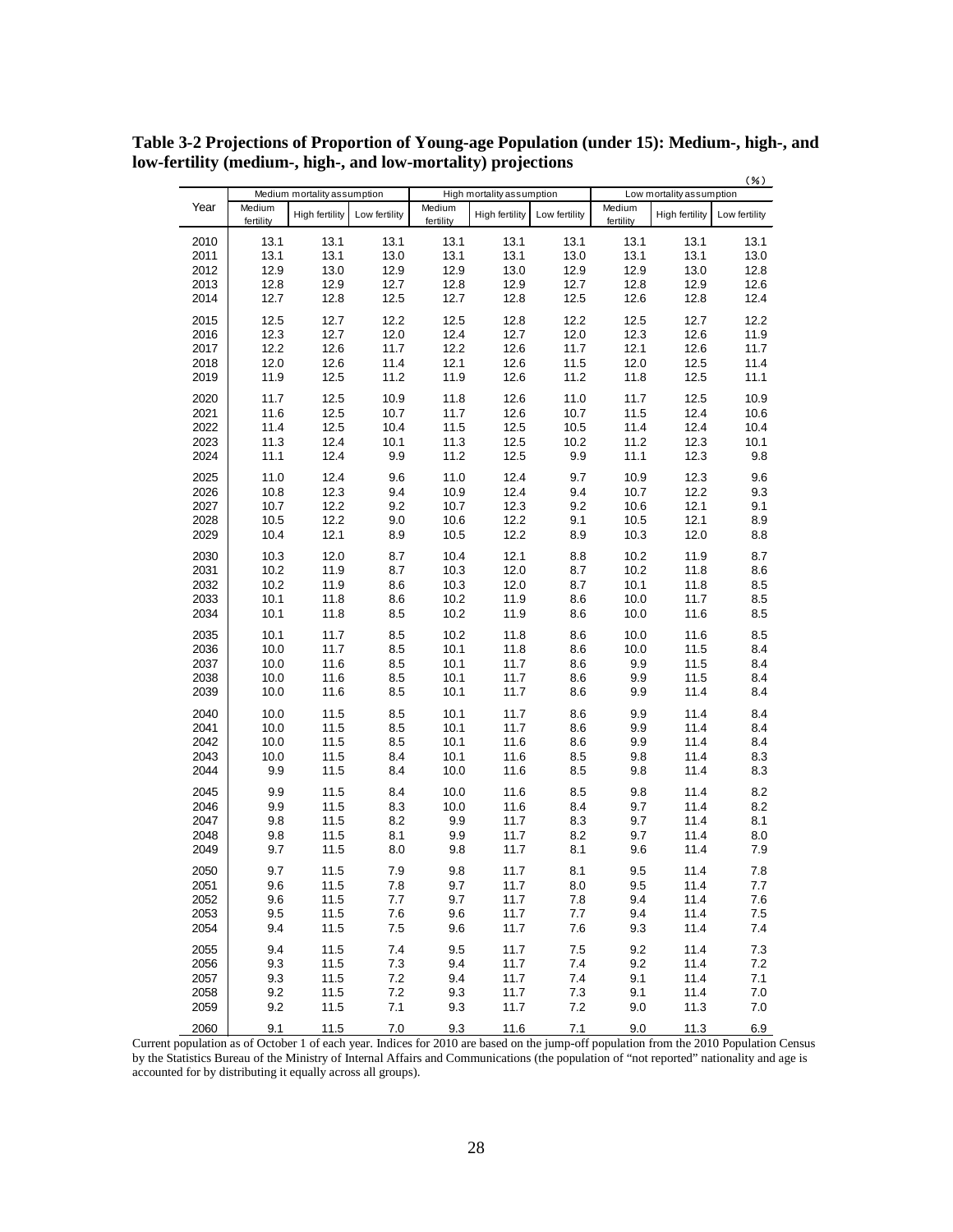|      |                     |                             |               |                     |                           |               |                     |                          | $(\%)$        |
|------|---------------------|-----------------------------|---------------|---------------------|---------------------------|---------------|---------------------|--------------------------|---------------|
|      |                     | Medium mortality assumption |               |                     | High mortality assumption |               |                     | Low mortality assumption |               |
| Year | Medium<br>fertility | High fertility              | Low fertility | Medium<br>fertility | High fertility            | Low fertility | Medium<br>fertility | High fertility           | Low fertility |
| 2010 | 63.8                | 63.8                        | 63.8          | 63.8                | 63.8                      | 63.8          | 63.8                | 63.8                     | 63.8          |
| 2011 | 63.6                | 63.6                        | 63.7          | 63.7                | 63.6                      | 63.7          | 63.6                | 63.6                     | 63.6          |
| 2012 | 62.9                | 62.8                        | 62.9          | 62.9                | 62.9                      | 63.0          | 62.8                | 62.8                     | 62.9          |
|      |                     |                             |               |                     |                           |               |                     |                          |               |
| 2013 | 62.1                | 62.0                        | 62.2          | 62.2                | 62.1                      | 62.3          | 62.0                | 61.9                     | 62.1          |
| 2014 | 61.3                | 61.2                        | 61.4          | 61.4                | 61.3                      | 61.5          | 61.2                | 61.1                     | 61.3          |
| 2015 | 60.7                | 60.5                        | 60.9          | 60.8                | 60.6                      | 61.0          | 60.6                | 60.4                     | 60.7          |
| 2016 | 60.2                | 60.0                        | 60.5          | 60.4                | 60.1                      | 60.6          | 60.1                | 59.8                     | 60.3          |
| 2017 | 59.8                | 59.6                        | 60.2          | 60.0                | 59.7                      | 60.4          | 59.7                | 59.4                     | 60.0          |
| 2018 | 59.6                | 59.2                        | 59.9          | 59.8                | 59.4                      | 60.2          | 59.4                | 59.0                     | 59.7          |
| 2019 | 59.4                | 58.9                        | 59.8          | 59.6                | 59.1                      | 60.0          | 59.1                | 58.7                     | 59.6          |
| 2020 | 59.2                | 58.6                        | 59.7          | 59.4                | 58.9                      | 59.9          | 58.9                | 58.4                     | 59.4          |
| 2021 | 59.0                | 58.4                        | 59.6          | 59.3                | 58.7                      | 59.9          | 58.8                | 58.2                     | 59.4          |
| 2022 | 59.0                | 58.3                        | 59.6          | 59.2                | 58.6                      | 59.9          | 58.7                | 58.0                     | 59.3          |
| 2023 | 58.9                | 58.1                        | 59.6          | 59.2                | 58.4                      | 60.0          | 58.6                | 57.8                     | 59.3          |
| 2024 | 58.8                | 58.0                        | 59.6          | 59.1                | 58.3                      | 59.9          | 58.5                | 57.6                     | 59.3          |
| 2025 | 58.7                | 57.8                        | 59.6          | 59.1                | 58.1                      | 60.0          | 58.4                | 57.5                     | 59.3          |
| 2026 | 58.7                | 57.7                        | 59.6          | 59.0                | 58.1                      | 60.0          | 58.3                | 57.4                     | 59.2          |
| 2027 | 58.6                | 57.6                        | 59.5          | 59.0                | 58.0                      | 59.9          | 58.2                | 57.3                     | 59.2          |
| 2028 | 58.5                | 57.5                        | 59.4          | 58.9                | 57.9                      | 59.8          | 58.1                | 57.1                     | 59.0          |
| 2029 | 58.3                | 57.3                        | 59.3          | 58.7                | 57.7                      | 59.7          | 57.9                | 56.9                     | 58.8          |
| 2030 | 58.1                | 57.1                        | 59.0          | 58.5                | 57.5                      | 59.4          | 57.7                | 56.7                     | 58.5          |
| 2031 | 58.1                | 57.1                        | 58.9          | 58.5                | 57.5                      | 59.4          | 57.6                | 56.7                     | 58.5          |
| 2032 | 57.7                | 56.8                        | 58.5          | 58.2                | 57.3                      | 59.0          | 57.3                | 56.4                     | 58.1          |
| 2033 | 57.4                | 56.6                        | 58.1          | 57.9                | 57.0                      | 58.6          | 56.9                | 56.1                     | 57.7          |
| 2034 | 57.0                | 56.2                        | 57.7          | 57.5                | 56.7                      | 58.2          | 56.5                | 55.8                     | 57.2          |
| 2035 | 56.6                | 55.9                        | 57.2          | 57.1                | 56.4                      | 57.7          | 56.1                | 55.4                     | 56.7          |
| 2036 | 56.1                | 55.5                        | 56.6          | 56.6                | 56.0                      | 57.1          | 55.6                | 55.0                     | 56.1          |
| 2037 | 55.6                | 55.0                        | 56.0          | 56.1                | 55.5                      | 56.5          | 55.1                | 54.6                     | 55.5          |
| 2038 | 55.0                | 54.6                        | 55.3          | 55.5                | 55.1                      | 55.9          | 54.5                | 54.1                     | 54.8          |
| 2039 | 54.4                | 54.1                        | 54.7          | 54.9                | 54.6                      | 55.2          | 53.9                | 53.6                     | 54.2          |
| 2040 | 53.9                | 53.7                        | 54.1          | 54.5                | 54.2                      | 54.7          | 53.4                | 53.2                     | 53.6          |
| 2041 | 53.5                | 53.4                        | 53.6          | 54.1                | 53.9                      | 54.2          | 53.0                | 52.9                     | 53.1          |
| 2042 | 53.2                | 53.1                        | 53.2          | 53.7                | 53.6                      | 53.8          | 52.6                | 52.6                     | 52.7          |
| 2043 | 52.9                | 52.8                        | 52.8          | 53.4                | 53.4                      | 53.4          | 52.3                | 52.3                     | 52.3          |
| 2044 | 52.6                | 52.7                        | 52.5          | 53.2                | 53.2                      | 53.1          | 52.0                | 52.1                     | 51.9          |
| 2045 | 52.4                | 52.5                        | 52.2          | 52.9                | 53.0                      | 52.8          | 51.8                | 51.9                     | 51.6          |
| 2046 | 52.2                | 52.3                        | 52.0          | 52.8                | 52.9                      | 52.6          | 51.6                | 51.8                     | 51.4          |
| 2047 | 52.0                | 52.2                        | 51.7          | 52.6                | 52.8                      | 52.3          | 51.4                | 51.7                     | 51.1          |
|      |                     |                             |               |                     |                           |               |                     |                          |               |
| 2048 | 51.8                | 52.1                        | 51.5          | 52.4                | 52.7                      | 52.1          | 51.2                | 51.5                     | 50.9          |
| 2049 | 51.7                | 52.0                        | 51.2          | 52.3                | 52.5                      | 51.9          | 51.1                | 51.4                     | 50.6          |
| 2050 | 51.5                | 51.9                        | 51.0          | 52.1                | 52.4                      | 51.7          | 50.9                | 51.3                     | 50.4          |
| 2051 | 51.4                | 51.8                        | 50.9          | 52.0                | 52.4                      | 51.5          | 50.8                | 51.2                     | 50.2          |
| 2052 | 51.3                | 51.8                        | 50.7          | 52.0                | 52.4                      | 51.4          | 50.7                | 51.2                     | 50.1          |
| 2053 | 51.3                | 51.7                        | 50.6          | 51.9                | 52.3                      | 51.3          | 50.6                | 51.1                     | 49.9          |
| 2054 | 51.2                | 51.7                        | 50.5          | 51.9                | 52.4                      | 51.2          | 50.6                | 51.1                     | 49.8          |
| 2055 | 51.2                | 51.8                        | 50.4          | 51.9                | 52.4                      | 51.1          | 50.5                | 51.1                     | 49.7          |
| 2056 | 51.2                | 51.8                        | 50.3          | 51.9                | 52.5                      | 51.0          | 50.5                | 51.2                     | 49.6          |
| 2057 | 51.1                | 51.8                        | 50.2          | 51.8                | 52.5                      | 50.9          | 50.5                | 51.2                     | 49.4          |
| 2058 | 51.1                | 51.9                        | 50.0          | 51.8                | 52.5                      | 50.8          | 50.4                | 51.2                     | 49.3          |
| 2059 | 51.0                | 51.9                        | 49.9          | 51.8                | 52.6                      | 50.6          | 50.3                | 51.2                     | 49.1          |
| 2060 | 50.9                | 51.9                        | 49.7          | 51.7                | 52.6                      | 50.4          | 50.2                | 51.2                     | 48.9          |

**Table 3-3 Projections of Proportion of Working-age Population (15-64): Medium-, high-, and low-fertility (medium-, high-, and low-mortality) projections**  $(0/4)$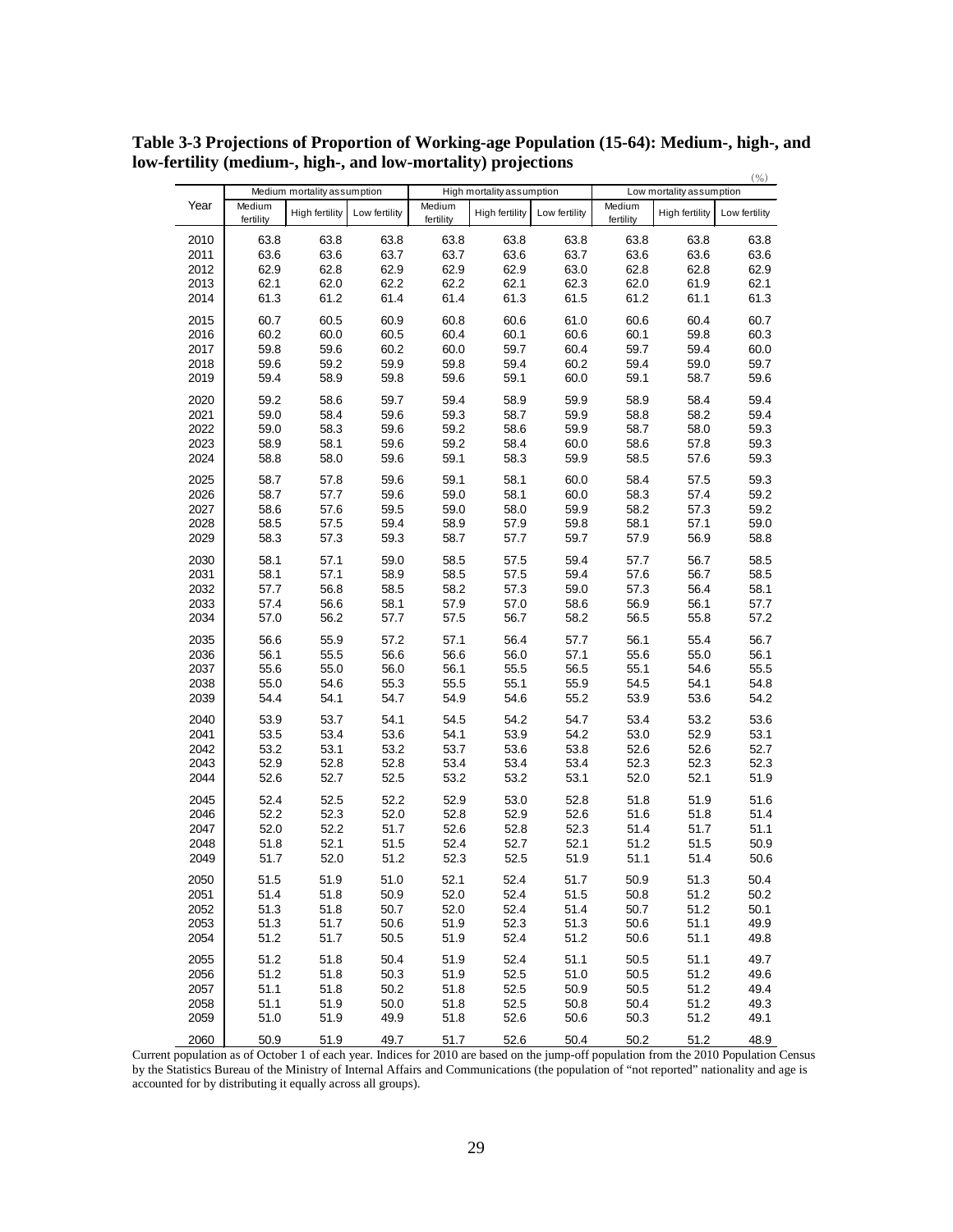|              | Medium mortality assumption |                |               | High mortality assumption |                |               | $(\%)$<br>Low mortality assumption |                |               |
|--------------|-----------------------------|----------------|---------------|---------------------------|----------------|---------------|------------------------------------|----------------|---------------|
| Year         | Medium<br>fertility         | High fertility | Low fertility | Medium<br>fertility       | High fertility | Low fertility | Medium<br>fertility                | High fertility | Low fertility |
| 2010         | 23.0                        | 23.0           | 23.0          | 23.0                      | 23.0           | 23.0          | 23.0                               | 23.0           | 23.0          |
| 2011         | 23.3                        | 23.3           | 23.3          | 23.3                      | 23.3           | 23.3          | 23.3                               | 23.3           | 23.3          |
| 2012         | 24.2                        | 24.2           | 24.2          | 24.1                      | 24.1           | 24.1          | 24.2                               | 24.2           | 24.3          |
| 2013         | 25.1                        | 25.1           | 25.2          | 25.0                      | 25.0           | 25.1          | 25.2                               | 25.2           | 25.3          |
| 2014         | 26.1                        | 26.0           | 26.1          | 25.9                      | 25.9           | 26.0          | 26.2                               | 26.1           | 26.2          |
| 2015         | 26.8                        | 26.7           | 26.9          | 26.7                      | 26.6           | 26.7          | 27.0                               | 26.9           | 27.1          |
| 2016         | 27.5                        | 27.3           | 27.6          | 27.3                      | 27.2           | 27.4          | 27.6                               | 27.5           | 27.8          |
| 2017         | 28.0                        | 27.8           | 28.1          | 27.8                      | 27.6           | 27.9          | 28.2                               | 28.1           | 28.3          |
|              | 28.4                        | 28.2           |               |                           |                |               |                                    |                | 28.9          |
| 2018<br>2019 | 28.8                        | 28.6           | 28.6<br>29.0  | 28.2<br>28.5              | 28.0<br>28.3   | 28.4<br>28.7  | 28.7<br>29.0                       | 28.5<br>28.8   | 29.3          |
|              |                             |                |               |                           |                |               |                                    |                |               |
| 2020         | 29.1                        | 28.9           | 29.4          | 28.8                      | 28.6           | 29.1          | 29.4                               | 29.1           | 29.7          |
| 2021         | 29.4                        | 29.1           | 29.7          | 29.1                      | 28.8           | 29.4          | 29.7                               | 29.4           | 30.0          |
| 2022         | 29.6                        | 29.3           | 29.9          | 29.3                      | 28.9           | 29.6          | 29.9                               | 29.6           | 30.3          |
| 2023         | 29.8                        | 29.5           | 30.2          | 29.5                      | 29.1           | 29.8          | 30.2                               | 29.8           | 30.6          |
| 2024         | 30.1                        | 29.7           | 30.5          | 29.7                      | 29.3           | 30.1          | 30.5                               | 30.0           | 30.9          |
| 2025         | 30.3                        | 29.8           | 30.8          | 29.9                      | 29.4           | 30.4          | 30.7                               | 30.2           | 31.2          |
| 2026         | 30.5                        | 30.0           | 31.0          | 30.1                      | 29.6           | 30.6          | 30.9                               | 30.4           | 31.4          |
| 2027         | 30.7                        | 30.2           | 31.3          | 30.3                      | 29.7           | 30.8          | 31.2                               | 30.6           | 31.7          |
| 2028         | 31.0                        | 30.4           | 31.6          | 30.5                      | 29.9           | 31.1          | 31.4                               | 30.8           | 32.0          |
| 2029         | 31.2                        | 30.6           | 31.9          | 30.8                      | 30.1           | 31.4          | 31.7                               | 31.1           | 32.4          |
| 2030         |                             | 30.9           | 32.3          | 31.1                      | 30.4           |               | 32.1                               | 31.4           | 32.8          |
| 2031         | 31.6<br>31.7                | 30.9           | 32.4          | 31.2                      | 30.4           | 31.8<br>31.9  | 32.2                               | 31.4           | 32.9          |
| 2032         | 32.1                        | 31.3           | 32.8          | 31.5                      | 30.8           | 32.3          | 32.6                               |                | 33.4          |
|              |                             |                |               |                           |                |               |                                    | 31.8           |               |
| 2033         | 32.5                        | 31.6           | 33.3          | 31.9                      | 31.1           | 32.7          | 33.0                               | 32.2           | 33.9          |
| 2034         | 32.9                        | 32.0           | 33.8          | 32.3                      | 31.4           | 33.2          | 33.5                               | 32.6           | 34.4          |
| 2035         | 33.4                        | 32.4           | 34.3          | 32.8                      | 31.8           | 33.7          | 33.9                               | 33.0           | 34.9          |
| 2036         | 33.9                        | 32.8           | 34.9          | 33.3                      | 32.3           | 34.3          | 34.4                               | 33.4           | 35.5          |
| 2037         | 34.4                        | 33.3           | 35.5          | 33.8                      | 32.7           | 34.9          | 35.0                               | 33.9           | 36.1          |
| 2038         | 35.0                        | 33.8           | 36.1          | 34.4                      | 33.2           | 35.5          | 35.6                               | 34.4           | 36.8          |
| 2039         | 35.6                        | 34.3           | 36.8          | 34.9                      | 33.7           | 36.1          | 36.2                               | 34.9           | 37.4          |
| 2040         | 36.1                        | 34.8           | 37.3          | 35.4                      | 34.1           | 36.7          | 36.7                               | 35.4           | 38.0          |
| 2041         | 36.5                        | 35.1           | 37.9          | 35.8                      | 34.5           | 37.2          | 37.1                               | 35.7           | 38.5          |
| 2042         | 36.8                        | 35.4           | 38.3          | 36.2                      | 34.7           | 37.6          | 37.5                               | 36.0           | 39.0          |
| 2043         | 37.2                        | 35.6           | 38.7          | 36.5                      | 35.0           | 38.0          | 37.8                               | 36.3           | 39.4          |
| 2044         | 37.5                        | 35.8           | 39.1          | 36.8                      | 35.2           | 38.4          | 38.1                               | 36.5           | 39.8          |
| 2045         | 37.7                        | 36.0           | 39.4          | 37.0                      | 35.3           | 38.7          | 38.4                               | 36.7           | 40.1          |
| 2046         | 37.9                        | 36.1           | 39.7          | 37.2                      | 35.5           | 39.0          | 38.6                               | 36.8           | 40.5          |
| 2047         | 38.2                        | 36.3           | 40.1          | 37.5                      | 35.6           | 39.3          | 38.9                               | 37.0           | 40.8          |
| 2048         | 38.4                        | 36.4           | 40.4          | 37.7                      | 35.7           | 39.7          | 39.1                               | 37.1           | 41.1          |
| 2049         | 38.6                        | 36.5           | 40.7          | 37.9                      | 35.8           | 40.0          | 39.3                               | 37.2           | 41.4          |
| 2050         | 38.8                        | 36.6           | 41.0          | 38.1                      | 35.9           | 40.3          | 39.5                               | 37.3           | 41.8          |
| 2051         | 39.0                        | 36.7           | 41.3          | 38.2                      | 35.9           | 40.5          | 39.7                               | 37.4           | 42.0          |
| 2052         | 39.1                        | 36.7           | 41.5          | 38.4                      | 36.0           | 40.8          | 39.9                               | 37.4           | 42.3          |
| 2053         | 39.2                        | 36.7           | 41.8          | 38.5                      | 36.0           | 41.0          | 40.0                               | 37.5           | 42.5          |
| 2054         | 39.4                        | 36.7           | 42.0          | 38.6                      | 36.0           | 41.2          | 40.1                               | 37.5           | 42.8          |
| 2055         | 39.4                        | 36.7           | 42.2          | 38.6                      | 35.9           | 41.4          | 40.2                               | 37.5           | 43.0          |
| 2056         | 39.5                        | 36.7           | 42.4          | 38.7                      | 35.9           | 41.5          | 40.3                               | 37.4           | 43.2          |
| 2057         | 39.6                        | 36.6           | 42.6          | 38.8                      | 35.8           | 41.7          | 40.4                               | 37.4           | 43.4          |
| 2058         | 39.7                        | 36.6           | 42.8          | 38.8                      | 35.8           | 41.9          | 40.5                               | 37.4           | 43.7          |
| 2059         | 39.8                        | 36.6           | 43.1          | 38.9                      | 35.8           | 42.2          | 40.7                               | 37.4           | 43.9          |
|              |                             |                |               |                           |                |               |                                    |                |               |
| 2060         | 39.9                        | 36.6           | 43.3          | 39.1                      | 35.8           | 42.4          | 40.8                               | 37.5           | 44.2          |

**Table 3-4 Projections of Proportion of Old-age Population (65 and over): Medium-, high-, and low-fertility (medium-, high-, and low-mortality) projections**  $(0)$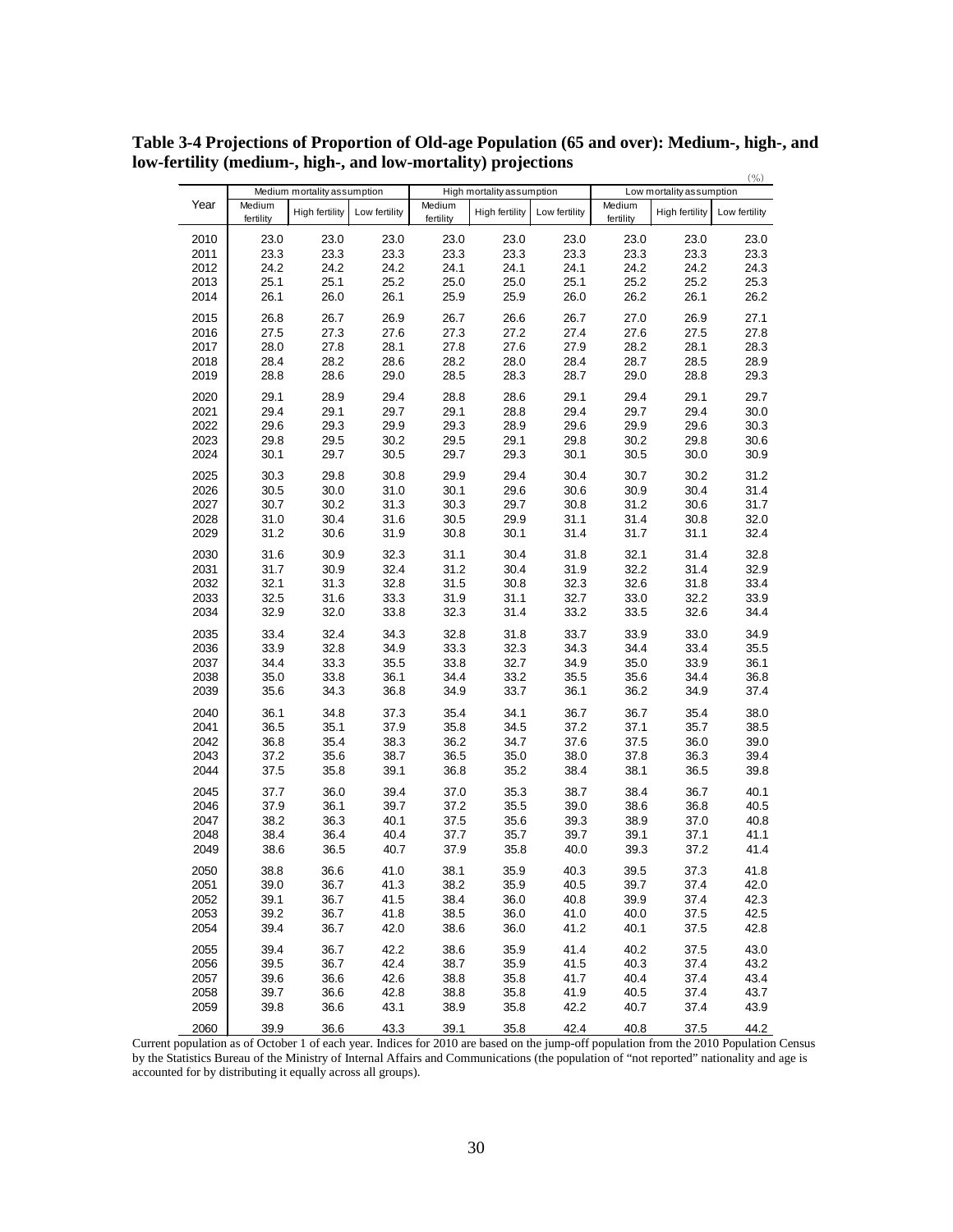## **E. Assumption Values**

| Year | Medium fertility | <b>High fertility</b> | Low fertility |
|------|------------------|-----------------------|---------------|
| 2010 | 1.3873           | 1.3873                | 1.3873        |
| 2011 | 1.3879           | 1.4441                | 1.3138        |
| 2012 | 1.3705           | 1.4467                | 1.2746        |
| 2013 | 1.3897           | 1.4930                | 1.2663        |
| 2014 | 1.3864           | 1.5198                | 1.2361        |
| 2015 | 1.3798           | 1.5454                | 1.2043        |
| 2016 | 1.3715           | 1.5682                | 1.1743        |
| 2017 | 1.3626           | 1.5868                | 1.1486        |
| 2018 | 1.3539           | 1.6000                | 1.1279        |
| 2019 | 1.3461           | 1.6078                | 1.1124        |
| 2020 | 1.3397           | 1.6111                | 1.1017        |
| 2021 | 1.3348           | 1.6110                | 1.0949        |
| 2022 | 1.3315           | 1.6090                | 1.0911        |
| 2023 | 1.3298           | 1.6064                | 1.0899        |
| 2024 | 1.3294           | 1.6038                | 1.0906        |
| 2025 | 1.3302           | 1.6016                | 1.0925        |
| 2026 | 1.3316           | 1.5998                | 1.0952        |
| 2027 | 1.3333           | 1.5981                | 1.0981        |
| 2028 | 1.3348           | 1.5966                | 1.1008        |
| 2029 | 1.3361           | 1.5952                | 1.1032        |
| 2030 | 1.3373           | 1.5939                | 1.1053        |
| 2031 | 1.3383           | 1.5927                | 1.1072        |
| 2032 | 1.3392           | 1.5919                | 1.1089        |
| 2033 | 1.3401           | 1.5913                | 1.1104        |
| 2034 | 1.3410           | 1.5909                | 1.1118        |
| 2035 | 1.3418           | 1.5905                | 1.1131        |
| 2036 | 1.3425           | 1.5903                | 1.1144        |
| 2037 | 1.3433           | 1.5903                | 1.1156        |
| 2038 | 1.3441           | 1.5903                | 1.1168        |
| 2039 | 1.3449           | 1.5904                | 1.1180        |
| 2040 | 1.3457           | 1.5906                | 1.1192        |
| 2041 | 1.3465           | 1.5908                | 1.1203        |
| 2042 | 1.3472           | 1.5912                | 1.1213        |
| 2043 | 1.3479           | 1.5916                | 1.1222        |
| 2044 | 1.3486           | 1.5921                | 1.1230        |
| 2045 | 1.3492           | 1.5926                | 1.1236        |
| 2046 | 1.3497           | 1.5932                | 1.1241        |
| 2047 | 1.3502           | 1.5938                | 1.1244        |
| 2048 | 1.3505           | 1.5944                | 1.1246        |
| 2049 | 1.3508           | 1.5950                | 1.1246        |
| 2050 | 1.3509           | 1.5955                | 1.1245        |
| 2051 | 1.3510           | 1.5960                | 1.1242        |
| 2052 | 1.3510           | 1.5965                | 1.1239        |
| 2053 | 1.3510           | 1.5969                | 1.1235        |
| 2054 | 1.3509           | 1.5973                | 1.1231        |
| 2055 | 1.3508           | 1.5975                | 1.1227        |
| 2056 | 1.3507           | 1.5978                | 1.1224        |
| 2057 | 1.3507           | 1.5980                | 1.1222        |
| 2058 | 1.3506           | 1.5982                | 1.1220        |
| 2059 | 1.3507           | 1.5983                | 1.1219        |
| 2060 | 1.3507           | 1.5984                | 1.1219        |

**Table 4-1 Development of the Total Fertility Rate**

Total fertility rate based on the same definition as the Vital Statistics. Figures for 2010 are actual values. Subsequent figures are based on medium-mortality projections.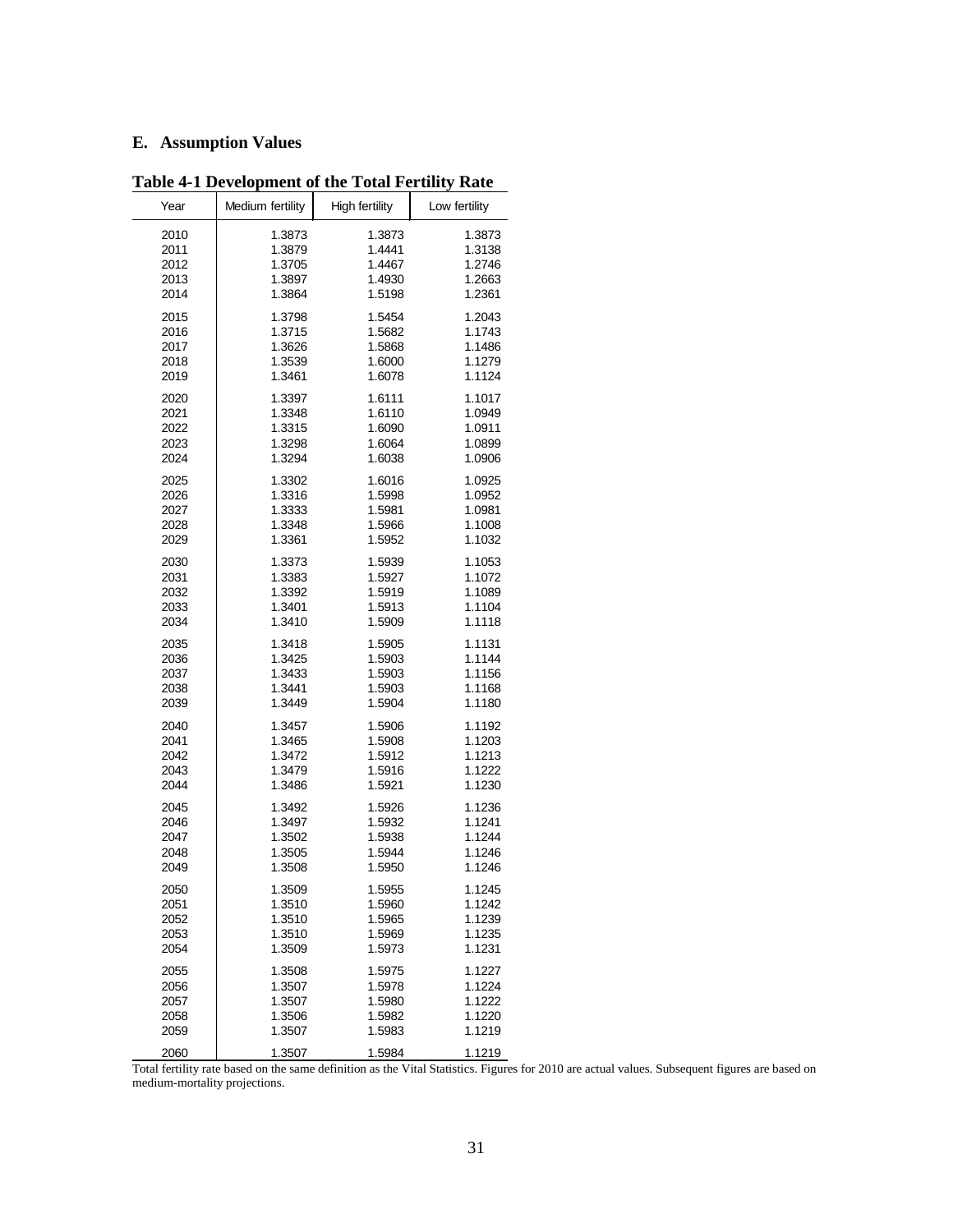|      |       |                  |                   |       | (Years)        |                   |       |               |                   |
|------|-------|------------------|-------------------|-------|----------------|-------------------|-------|---------------|-------------------|
|      |       | Medium mortality |                   |       | High mortality |                   |       | Low mortality |                   |
| Year | Male  | Female           | Sex<br>difference | Male  | Female         | Sex<br>difference | Male  | Female        | Sex<br>difference |
| 2010 | 79.64 | 86.39            | 6.75              | 79.64 | 86.39          | 6.75              | 79.64 | 86.39         | 6.75              |
|      |       |                  |                   |       |                |                   |       |               |                   |
| 2011 | 79.27 | 85.93            | 6.66              | 78.59 | 85.23          | 6.64              | 79.89 | 86.56         | 6.67              |
| 2012 | 79.96 | 86.67            | 6.72              | 79.34 | 86.05          | 6.71              | 80.57 | 87.30         | 6.73              |
| 2013 | 80.09 | 86.80            | 6.72              | 79.47 | 86.17          | 6.71              | 80.70 | 87.43         | 6.73              |
| 2014 | 80.21 | 86.93            | 6.72              | 79.59 | 86.30          | 6.71              | 80.83 | 87.56         | 6.73              |
| 2015 | 80.34 | 87.05            | 6.72              | 79.71 | 86.42          | 6.71              | 80.96 | 87.69         | 6.73              |
| 2016 | 80.46 | 87.18            | 6.72              | 79.83 | 86.54          | 6.71              | 81.09 | 87.81         | 6.73              |
| 2017 | 80.58 | 87.30            | 6.72              | 79.95 | 86.66          | 6.71              | 81.21 | 87.94         | 6.73              |
| 2018 | 80.70 | 87.42            | 6.72              | 80.06 | 86.77          | 6.71              | 81.33 | 88.06         | 6.73              |
| 2019 | 80.81 | 87.53            | 6.72              | 80.17 | 86.88          | 6.71              | 81.45 | 88.18         | 6.73              |
| 2020 | 80.93 | 87.65            | 6.72              | 80.28 | 86.99          | 6.71              | 81.57 | 88.30         | 6.73              |
| 2021 | 81.04 | 87.76            | 6.72              | 80.39 | 87.10          | 6.71              | 81.68 | 88.41         | 6.73              |
| 2022 | 81.15 | 87.87            | 6.72              | 80.49 | 87.20          | 6.71              | 81.80 | 88.53         | 6.73              |
| 2023 | 81.25 | 87.98            | 6.72              | 80.59 | 87.31          | 6.71              | 81.91 | 88.64         | 6.73              |
| 2024 | 81.36 | 88.08            | 6.72              | 80.69 | 87.41          | 6.71              | 82.02 | 88.75         | 6.73              |
|      |       |                  |                   |       |                |                   |       |               |                   |
| 2025 | 81.46 | 88.18            | 6.72              | 80.79 | 87.50          | 6.71              | 82.13 | 88.86         | 6.73              |
| 2026 | 81.56 | 88.29            | 6.72              | 80.89 | 87.60          | 6.71              | 82.24 | 88.97         | 6.73              |
| 2027 | 81.66 | 88.39            | 6.72              | 80.98 | 87.69          | 6.72              | 82.34 | 89.08         | 6.74              |
| 2028 | 81.76 | 88.49            | 6.72              | 81.07 | 87.79          | 6.72              | 82.45 | 89.18         | 6.74              |
| 2029 | 81.86 | 88.58            | 6.73              | 81.16 | 87.88          | 6.72              | 82.55 | 89.29         | 6.74              |
| 2030 | 81.95 | 88.68            | 6.73              | 81.25 | 87.97          | 6.72              | 82.65 | 89.39         | 6.74              |
| 2031 | 82.05 | 88.77            | 6.73              | 81.33 | 88.05          | 6.72              | 82.75 | 89.49         | 6.74              |
| 2032 | 82.14 | 88.86            | 6.73              | 81.42 | 88.14          | 6.72              | 82.85 | 89.59         | 6.74              |
| 2033 | 82.23 | 88.96            | 6.73              | 81.50 | 88.22          | 6.72              | 82.95 | 89.69         | 6.74              |
| 2034 | 82.31 | 89.04            | 6.73              | 81.58 | 88.30          | 6.72              | 83.04 | 89.79         | 6.74              |
| 2035 | 82.40 | 89.13            | 6.73              | 81.66 | 88.38          | 6.72              | 83.14 | 89.88         | 6.74              |
| 2036 | 82.49 | 89.22            | 6.73              | 81.74 | 88.46          | 6.72              | 83.23 | 89.97         | 6.74              |
| 2037 | 82.57 | 89.30            | 6.73              | 81.81 | 88.54          | 6.72              | 83.32 | 90.07         | 6.74              |
| 2038 | 82.65 | 89.39            | 6.73              | 81.89 | 88.61          | 6.72              | 83.42 | 90.16         | 6.74              |
| 2039 | 82.74 | 89.47            | 6.73              | 81.96 | 88.69          | 6.72              | 83.51 | 90.25         | 6.74              |
| 2040 | 82.82 | 89.55            | 6.73              | 82.03 | 88.76          | 6.72              | 83.59 | 90.34         | 6.75              |
| 2041 | 82.89 | 89.63            | 6.73              | 82.10 | 88.83          | 6.72              | 83.68 | 90.43         | 6.75              |
| 2042 | 82.97 | 89.71            | 6.74              | 82.17 | 88.90          | 6.73              | 83.77 | 90.51         | 6.75              |
| 2043 | 83.05 | 89.78            | 6.74              | 82.24 | 88.97          | 6.73              | 83.85 | 90.60         | 6.75              |
| 2044 | 83.12 | 89.86            | 6.74              | 82.31 | 89.03          | 6.73              | 83.94 | 90.68         | 6.75              |
| 2045 | 83.20 | 89.94            | 6.74              | 82.37 | 89.10          | 6.73              | 84.02 | 90.77         | 6.75              |
| 2046 | 83.27 | 90.01            | 6.74              | 82.44 | 89.16          | 6.73              | 84.10 | 90.85         | 6.75              |
| 2047 | 83.34 | 90.08            | 6.74              | 82.50 | 89.23          | 6.73              | 84.18 | 90.93         | 6.75              |
| 2048 | 83.41 | 90.15            | 6.74              | 82.56 | 89.29          | 6.73              | 84.26 | 91.01         | 6.75              |
| 2049 | 83.48 | 90.22            | 6.74              | 82.62 | 89.35          | 6.73              | 84.34 | 91.09         | 6.75              |
| 2050 | 83.55 | 90.29            | 6.74              | 82.68 | 89.41          | 6.73              | 84.42 | 91.17         | 6.75              |
| 2051 | 83.62 | 90.36            | 6.74              | 82.74 | 89.47          | 6.73              | 84.49 | 91.25         | 6.75              |
| 2052 | 83.69 | 90.43            | 6.74              | 82.80 | 89.53          | 6.73              | 84.57 | 91.32         | 6.76              |
| 2053 | 83.75 | 90.49            | 6.74              | 82.85 | 89.59          | 6.73              | 84.64 | 91.40         | 6.76              |
| 2054 | 83.82 | 90.56            | 6.74              | 82.91 | 89.64          | 6.73              | 84.72 | 91.47         | 6.76              |
| 2055 | 83.88 | 90.62            | 6.74              | 82.96 | 89.70          | 6.73              | 84.79 | 91.55         | 6.76              |
| 2056 | 83.94 | 90.69            | 6.75              | 83.02 | 89.75          | 6.73              | 84.86 | 91.62         | 6.76              |
| 2057 | 84.00 | 90.75            | 6.75              | 83.07 | 89.81          | 6.74              | 84.93 | 91.69         | 6.76              |
| 2058 | 84.07 | 90.81            | 6.75              | 83.12 | 89.86          | 6.74              | 85.00 | 91.76         | 6.76              |
| 2059 | 84.13 | 90.87            | 6.75              | 83.17 | 89.91          | 6.74              | 85.07 | 91.83         | 6.76              |
|      |       |                  |                   |       |                |                   |       |               |                   |
| 2060 | 84.19 | 90.93            | 6.75              | 83.22 | 89.96          | 6.74              | 85.14 | 91.90         | 6.76              |

**Table 4-2 Development of Life Expectancy at Birth by Sex**

Figures for 2010 are actual values.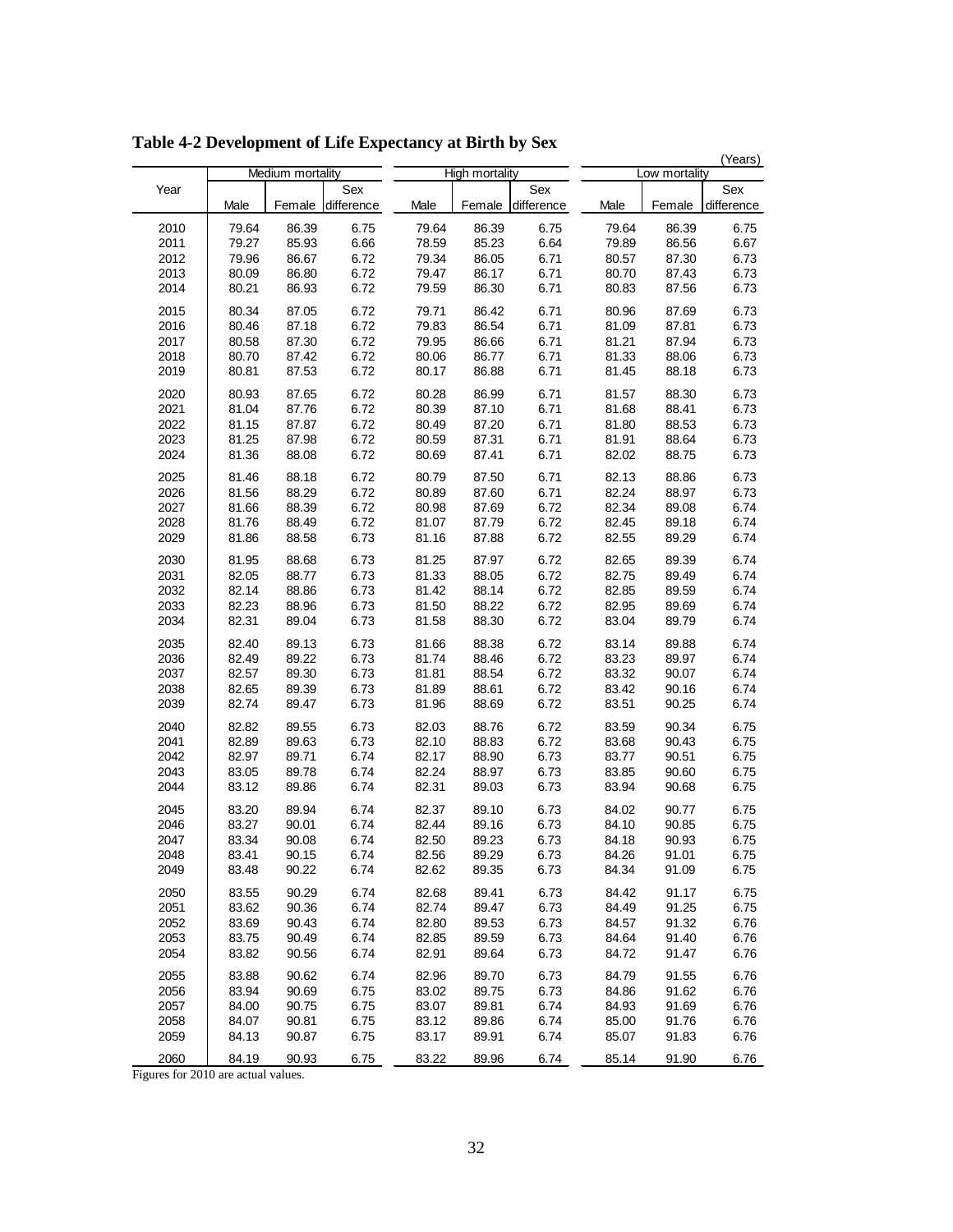| Age at the<br>year end | Male       | Female     | Age at the<br>year end | Male       | Female     |
|------------------------|------------|------------|------------------------|------------|------------|
| $\pmb{0}$              | $-0.00481$ | $-0.00479$ | 55                     | $-0.00065$ | $-0.00028$ |
| 1                      | $-0.00386$ | $-0.00386$ | 56                     | $-0.00065$ | $-0.00027$ |
| $\overline{c}$         | $-0.00254$ | $-0.00256$ | 57                     | $-0.00068$ | $-0.00026$ |
| 3                      | $-0.00148$ | $-0.00151$ | 58                     | $-0.00074$ | $-0.00022$ |
| 4                      | $-0.00114$ | $-0.00117$ | 59                     | $-0.00077$ | $-0.00015$ |
|                        |            |            |                        |            |            |
| 5                      | $-0.00143$ | $-0.00145$ | 60                     | $-0.00074$ | $-0.00006$ |
| 6                      | -0.00179   | $-0.00180$ | 61                     | $-0.00062$ | 0.00001    |
| $\overline{7}$         | $-0.00160$ | $-0.00160$ | 62                     | $-0.00047$ | 0.00006    |
| 8                      | $-0.00120$ | $-0.00121$ | 63                     | $-0.00034$ | 0.00010    |
| 9                      | $-0.00090$ | $-0.00096$ | 64                     | $-0.00026$ | 0.00014    |
| 10                     | $-0.00086$ | $-0.00097$ | 65                     | $-0.00021$ | 0.00017    |
| 11                     | $-0.00090$ | $-0.00105$ | 66                     | $-0.00014$ | 0.00018    |
| 12                     | $-0.00078$ | $-0.00088$ | 67                     | $-0.00008$ | 0.00017    |
| 13                     | $-0.00059$ | $-0.00066$ | 68                     | $-0.00003$ | 0.00015    |
| 14                     | $-0.00051$ | $-0.00060$ | 69                     | 0.00000    | 0.00014    |
|                        |            |            |                        |            |            |
| 15                     | $-0.00054$ | $-0.00048$ | 70                     | 0.00000    | 0.00014    |
| 16                     | $-0.00060$ | $-0.00033$ | 71                     | 0.00000    | 0.00014    |
| 17                     | $-0.00074$ | $-0.00054$ | 72                     | 0.00000    | 0.00013    |
| 18                     | $-0.00109$ | $-0.00146$ | 73                     | 0.00000    | 0.00012    |
| 19                     | $-0.00151$ | $-0.00259$ | 74                     | 0.00000    | 0.00009    |
| 20                     | $-0.00179$ | $-0.00311$ | 75                     | 0.00000    | 0.00006    |
| 21                     | $-0.00175$ | $-0.00264$ | 76                     | 0.00000    | 0.00003    |
| 22                     | $-0.00135$ | $-0.00148$ | 77                     | 0.00000    | 0.00000    |
| 23                     | $-0.00084$ | $-0.00060$ | 78                     | 0.00000    | 0.00000    |
| 24                     | $-0.00051$ | $-0.00050$ | 79                     | 0.00000    | 0.00000    |
|                        |            |            |                        |            |            |
| 25                     | $-0.00037$ | $-0.00077$ | 80                     | 0.00000    | 0.00000    |
| 26                     | $-0.00035$ | $-0.00087$ | 81                     | 0.00000    | 0.00000    |
| 27                     | $-0.00034$ | $-0.00073$ | 82                     | 0.00000    | 0.00000    |
| 28                     | $-0.00041$ | $-0.00072$ | 83                     | 0.00000    | 0.00000    |
| 29                     | $-0.00051$ | $-0.00086$ | 84                     | 0.00000    | 0.00000    |
| 30                     | $-0.00061$ | $-0.00103$ | 85                     | 0.00000    | 0.00000    |
| 31                     | $-0.00064$ | $-0.00111$ | 86                     | 0.00000    | 0.00000    |
| 32                     | $-0.00061$ | $-0.00111$ | 87                     | 0.00000    | 0.00000    |
| 33                     | $-0.00058$ | $-0.00112$ | 88                     | 0.00000    | 0.00000    |
| 34                     | $-0.00055$ | $-0.00114$ | 89                     | 0.00000    | 0.00000    |
| 35                     | $-0.00056$ | $-0.00117$ | 90                     | 0.00000    | 0.00000    |
| 36                     | $-0.00061$ | $-0.00114$ | 91                     | 0.00000    | 0.00000    |
| 37                     | $-0.00064$ | $-0.00107$ | 92                     | 0.00000    | 0.00000    |
| 38                     | $-0.00060$ | $-0.00099$ | 93                     | 0.00000    | 0.00000    |
| 39                     | $-0.00054$ | $-0.00094$ | 94                     | 0.00000    | 0.00000    |
|                        |            |            |                        |            |            |
| 40                     | $-0.00050$ | $-0.00090$ | 95                     | 0.00000    | 0.00000    |
| 41                     | $-0.00050$ | $-0.00083$ | 96                     | 0.00000    | 0.00000    |
| 42                     | $-0.00051$ | $-0.00075$ | 97                     | 0.00000    | 0.00000    |
| 43                     | $-0.00048$ | $-0.00068$ | 98                     | 0.00000    | 0.00000    |
| 44                     | $-0.00042$ | $-0.00064$ | 99                     | 0.00000    | 0.00000    |
| 45                     | $-0.00038$ | $-0.00061$ | 100                    | 0.00000    | 0.00000    |
| 46                     | $-0.00040$ | $-0.00058$ | 101                    | 0.00000    | 0.00000    |
| 47                     | $-0.00049$ | $-0.00057$ | 102                    | 0.00000    | 0.00000    |
| 48                     | $-0.00056$ | $-0.00056$ | 103                    | 0.00000    | 0.00000    |
| 49                     | $-0.00058$ | $-0.00056$ | 104                    | 0.00000    | 0.00000    |
|                        |            |            |                        |            |            |
| 50                     | $-0.00058$ | $-0.00056$ | $105+$                 | 0.00000    | 0.00000    |
| 51                     | $-0.00059$ | $-0.00053$ |                        |            |            |
| 52                     | $-0.00060$ | $-0.00048$ |                        |            |            |
| 53                     | $-0.00061$ | $-0.00041$ |                        |            |            |
| 54                     | $-0.00064$ | -0.00033   |                        |            |            |

**Table 4-3 Age-specific net international migration rates by sex for Japanese**

Ratio of net international migration of Japanese to the total Japanese population.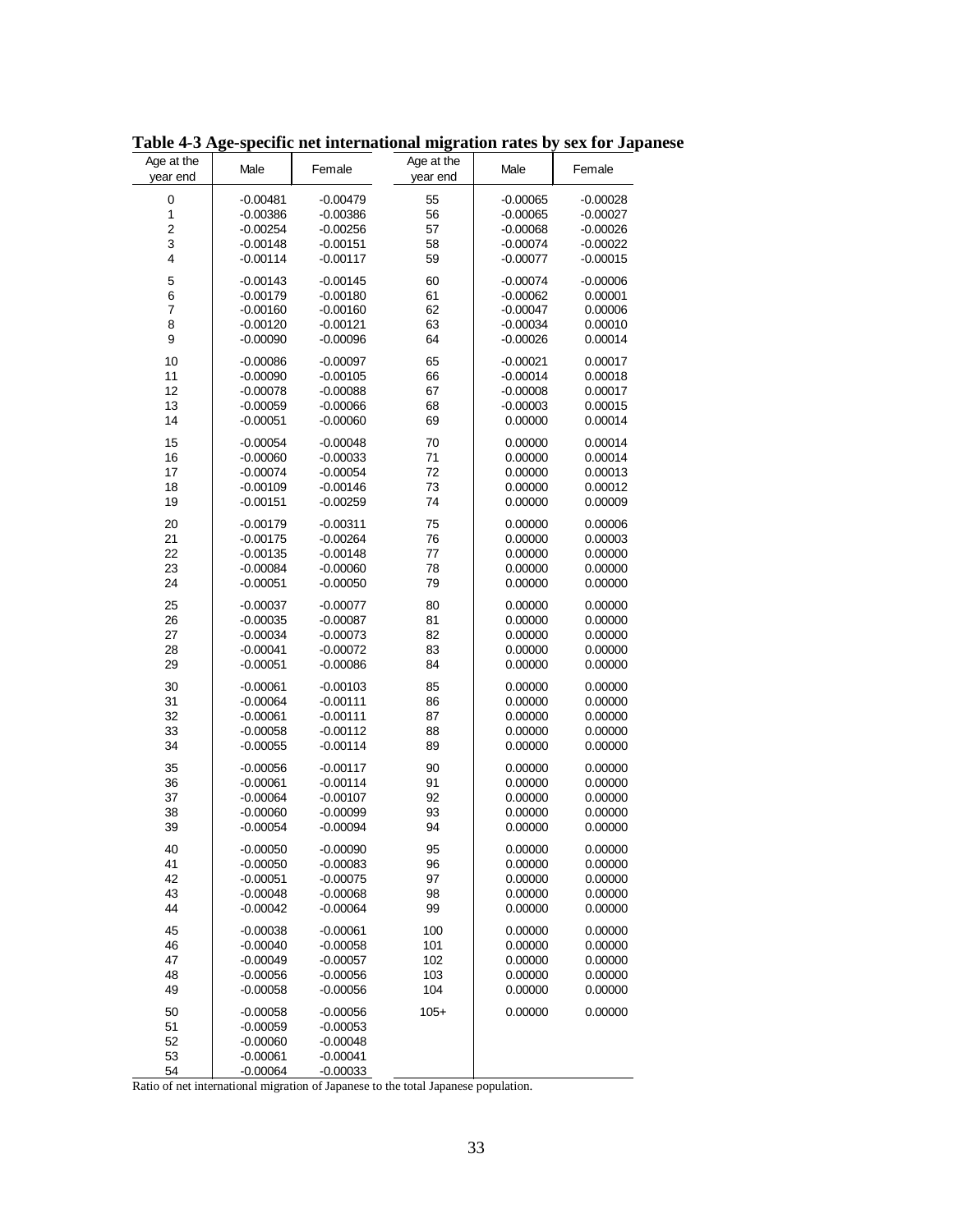**Table 4-4 Number of net migrants of non-Japanese origin by sex**

|                        |         |           |                        |        |        |                        |        | (Persons) |
|------------------------|---------|-----------|------------------------|--------|--------|------------------------|--------|-----------|
| Age at the<br>year end | Male    | Female    | Age at the<br>year end | Male   | Female | Age at the<br>year end | Male   | Female    |
| 2011                   | -16.181 | $-27.508$ | 2018                   | 33.071 | 36.819 | 2025                   | 33.596 | 37.404    |
| 2012                   | 14.594  | 16.248    | 2019                   | 33.181 | 36.941 | 2026                   | 33.637 | 37.449    |
| 2013                   | 32.227  | 35.880    | 2020                   | 33.277 | 37.048 | 2027                   | 33.673 | 37.489    |
| 2014                   | 32.444  | 36.121    | 2021                   | 33.360 | 37.140 | 2028                   | 33.703 | 37,523    |
| 2015                   | 32.634  | 36,332    | 2022                   | 33.432 | 37.221 | 2029                   | 33.730 | 37,553    |
| 2016                   | 32.800  | 36.517    | 2023                   | 33.495 | 37.291 | 2030                   | 33,753 | 37,578    |
| 2017                   | 32,945  | 36,678    | 2024                   | 33.549 | 37,351 |                        |        |           |

#### **Table 4-5 Age distributions of net migrants of non-Japanese origin by sex**

| Age at the<br>year end | Male                     | Female                   | Age at the<br>year end | Male       | Female     |
|------------------------|--------------------------|--------------------------|------------------------|------------|------------|
| 0                      | 0.00582                  | 0.00627                  | 55                     | $-0.00230$ | $-0.00154$ |
| 1                      | 0.00592                  | 0.00674                  | 56                     | $-0.00214$ | $-0.00145$ |
| 2                      | 0.00518                  | 0.00613                  | 57                     | $-0.00231$ | $-0.00145$ |
| 3                      | 0.00392                  | 0.00470                  | 58                     | $-0.00259$ | $-0.00160$ |
| 4                      | 0.00265                  | 0.00330                  | 59                     | $-0.00271$ | $-0.00175$ |
|                        |                          |                          |                        |            |            |
| 5                      | 0.00200                  | 0.00266                  | 60                     | $-0.00255$ | $-0.00187$ |
| 6                      | 0.00215                  | 0.00304                  | 61                     | $-0.00212$ | $-0.00181$ |
| 7                      | 0.00263                  | 0.00377                  | 62                     | $-0.00172$ | $-0.00157$ |
| 8                      | 0.00323                  | 0.00438                  | 63                     | $-0.00150$ | $-0.00128$ |
| 9                      | 0.00374                  | 0.00458                  | 64                     | $-0.00141$ | $-0.00108$ |
| 10                     | 0.00399                  | 0.00444                  | 65                     | $-0.00135$ | $-0.00095$ |
| 11                     | 0.00389                  | 0.00413                  | 66                     | $-0.00114$ | $-0.00080$ |
| 12                     | 0.00370                  | 0.00407                  | 67                     | $-0.00091$ | $-0.00066$ |
| 13                     | 0.00449                  | 0.00500                  | 68                     | $-0.00075$ | $-0.00058$ |
| 14                     | 0.00562                  | 0.00532                  | 69                     | $-0.00067$ | $-0.00052$ |
| 15                     | 0.00593                  | 0.00597                  | 70                     | $-0.00054$ | $-0.00048$ |
| 16                     | 0.01169                  | 0.01357                  | 71                     | $-0.00027$ | $-0.00039$ |
| 17                     | 0.02843                  | 0.03384                  | 72                     | 0.00000    | $-0.00034$ |
| 18                     | 0.05056                  | 0.06310                  | 73                     | 0.00010    | $-0.00028$ |
|                        |                          |                          |                        |            |            |
| 19                     | 0.07075                  | 0.09067                  | 74                     | 0.00005    | $-0.00023$ |
| 20                     | 0.08543                  | 0.10577                  | 75                     | $-0.00009$ | $-0.00023$ |
| 21                     | 0.09392                  | 0.10366                  | 76                     | $-0.00016$ | $-0.00020$ |
| 22                     | 0.09787                  | 0.08935                  | 77                     | $-0.00015$ | $-0.00013$ |
| 23                     | 0.09838                  | 0.07320                  | 78                     | $-0.00009$ | $-0.00005$ |
| 24                     | 0.09231                  | 0.05994                  | 79                     | $-0.00002$ | 0.00002    |
| 25                     | 0.07726                  | 0.04984                  | 80                     | 0.00001    | 0.00003    |
| 26                     | 0.06082                  | 0.04250                  | 81                     | 0.00001    | $-0.00001$ |
| 27                     | 0.04972                  | 0.03738                  | 82                     | $-0.00001$ | $-0.00006$ |
| 28                     | 0.04182                  | 0.03249                  | 83                     | $-0.00002$ | $-0.00006$ |
| 29                     | 0.03456                  | 0.02696                  | 84                     | $-0.00002$ | $-0.00004$ |
| 30                     | 0.02766                  | 0.02155                  | 85                     | $-0.00001$ | $-0.00001$ |
| 31                     | 0.02151                  | 0.01710                  | 86                     | $-0.00001$ | 0.00001    |
| 32                     | 0.01699                  | 0.01380                  | 87                     | $-0.00003$ | 0.00001    |
| 33                     | 0.01350                  | 0.01146                  | 88                     | $-0.00003$ | $-0.00001$ |
| 34                     |                          |                          | 89                     | 0.00000    |            |
|                        | 0.00953                  | 0.00933                  |                        |            | $-0.00002$ |
| 35                     | 0.00505                  | 0.00723                  | 90                     | 0.00000    | 0.00000    |
| 36                     | 0.00124                  | 0.00550                  | 91                     | 0.00000    | 0.00000    |
| 37                     | $-0.00089$               | 0.00472                  | 92                     | 0.00000    | 0.00000    |
| 38                     | $-0.00127$               | 0.00487                  | 93                     | 0.00000    | 0.00000    |
| 39                     | $-0.00105$               | 0.00514                  | 94                     | 0.00000    | 0.00000    |
| 40                     | $-0.00095$               | 0.00510                  | 95                     | 0.00000    | 0.00000    |
| 41                     | $-0.00117$               | 0.00474                  | 96                     | 0.00000    | 0.00000    |
| 42                     | $-0.00122$               | 0.00415                  | 97                     | 0.00000    | 0.00000    |
| 43                     | $-0.00100$               | 0.00351                  | 98                     | 0.00000    | 0.00000    |
| 44                     | $-0.00089$               | 0.00288                  | 99                     | 0.00000    | 0.00000    |
| 45                     | $-0.00096$               | 0.00225                  | 100                    | 0.00000    | 0.00000    |
| 46                     | $-0.00124$               | 0.00179                  | 101                    | 0.00000    | 0.00000    |
| 47                     | $-0.00141$               | 0.00146                  | 102                    | 0.00000    | 0.00000    |
| 48                     | $-0.00132$               | 0.00110                  | 103                    | 0.00000    | 0.00000    |
| 49                     | $-0.00127$               | 0.00073                  | 104                    | 0.00000    | 0.00000    |
| 50                     |                          |                          | $105+$                 | 0.00000    | 0.00000    |
| 51                     | $-0.00157$<br>$-0.00214$ | 0.00029                  |                        |            |            |
| 52                     |                          | $-0.00031$<br>$-0.00090$ |                        |            |            |
| 53                     | $-0.00265$<br>$-0.00282$ | $-0.00135$               |                        |            |            |
|                        |                          |                          |                        |            |            |
| 54                     | $-0.00262$               | $-0.00153$               |                        |            |            |

Age distributions assuming the total net migrants of non-Japanese origin as 1 for each sex respectively.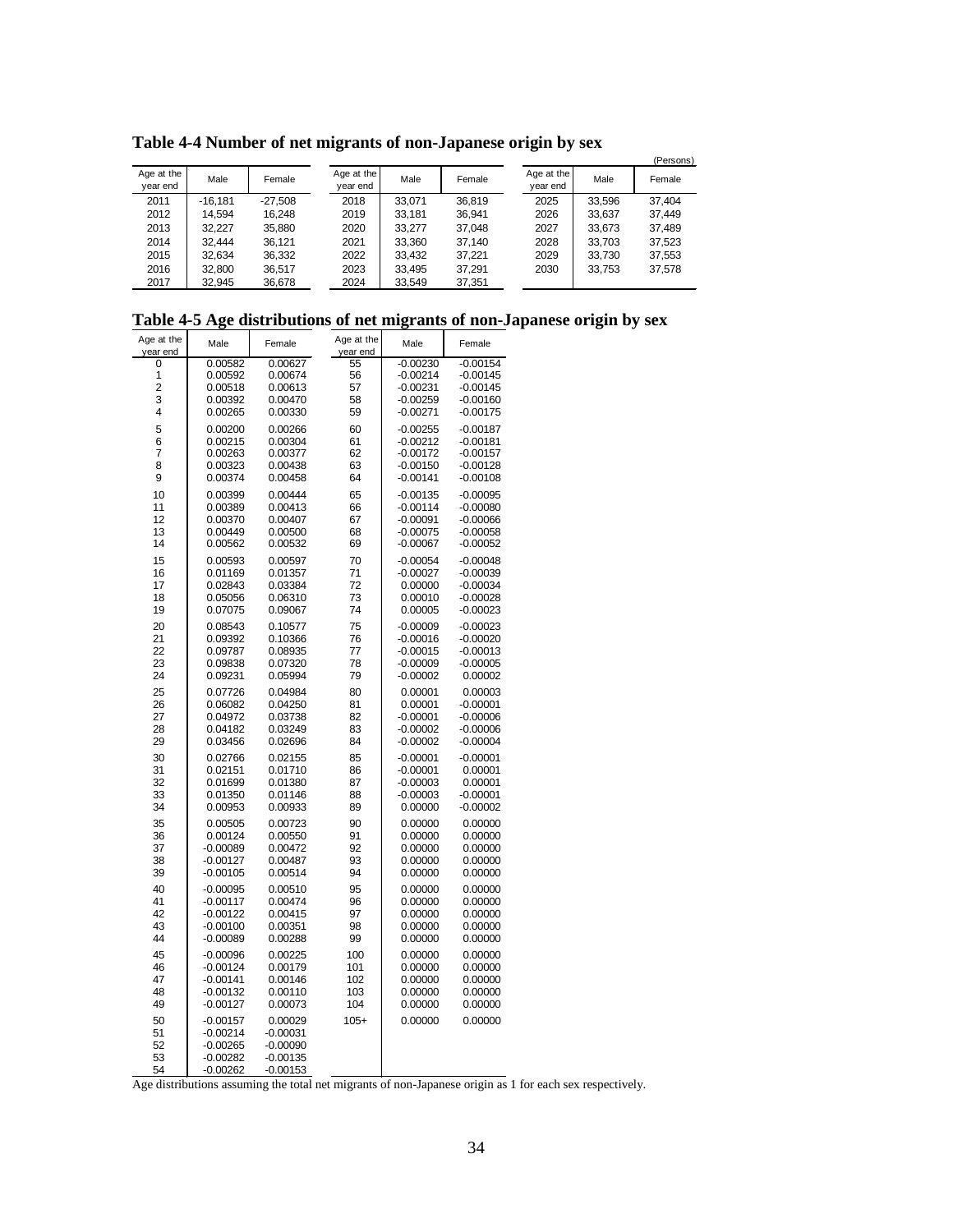



**Figure 4-2 Trends of life expectancy: Medium-, high-, and low-variant projections**

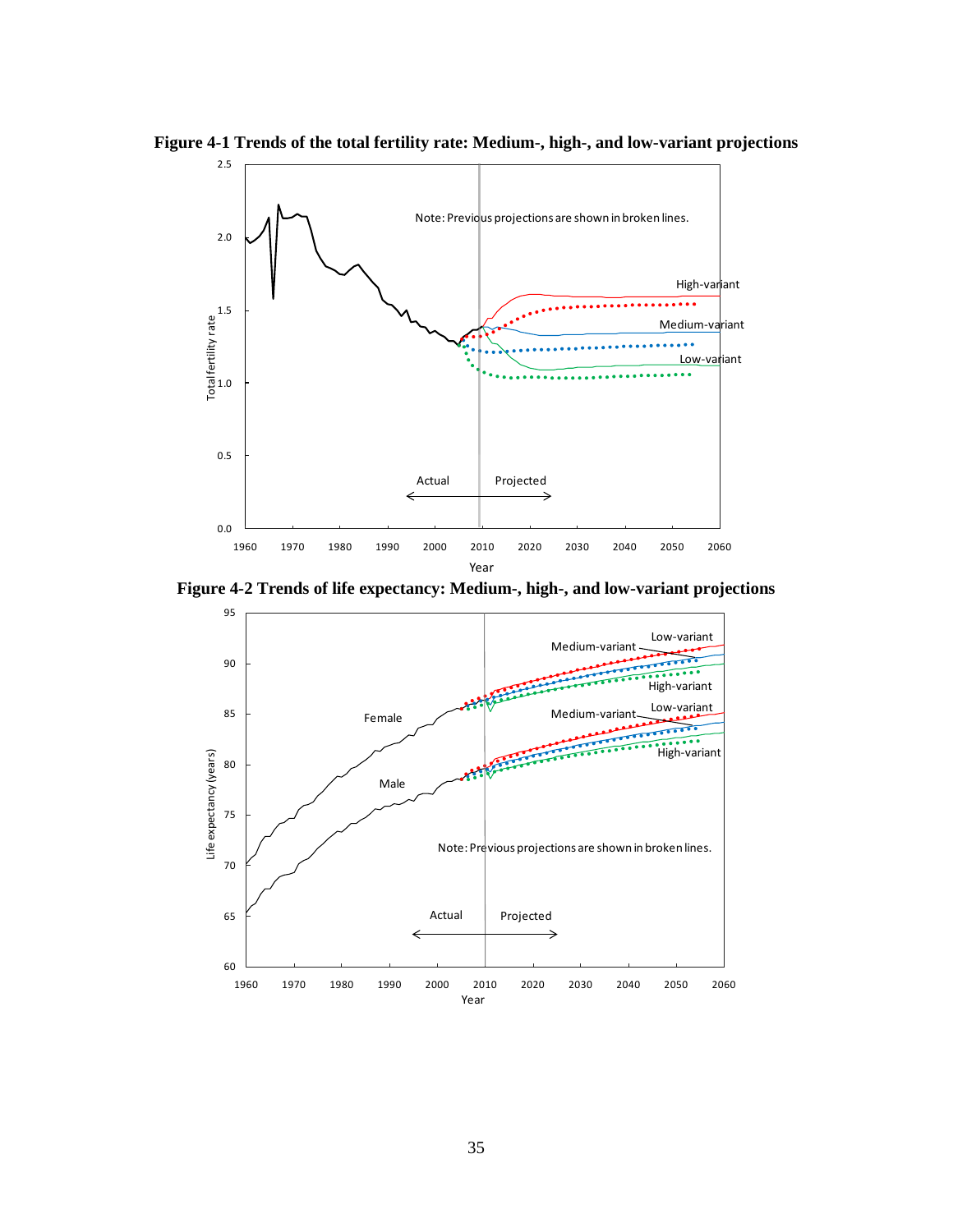

**Figure 4-3 Age-specific net international migration rates by sex for Japanese**





**Figure 4-5 Age distributions of net migrants of non-Japanese origin by sex**

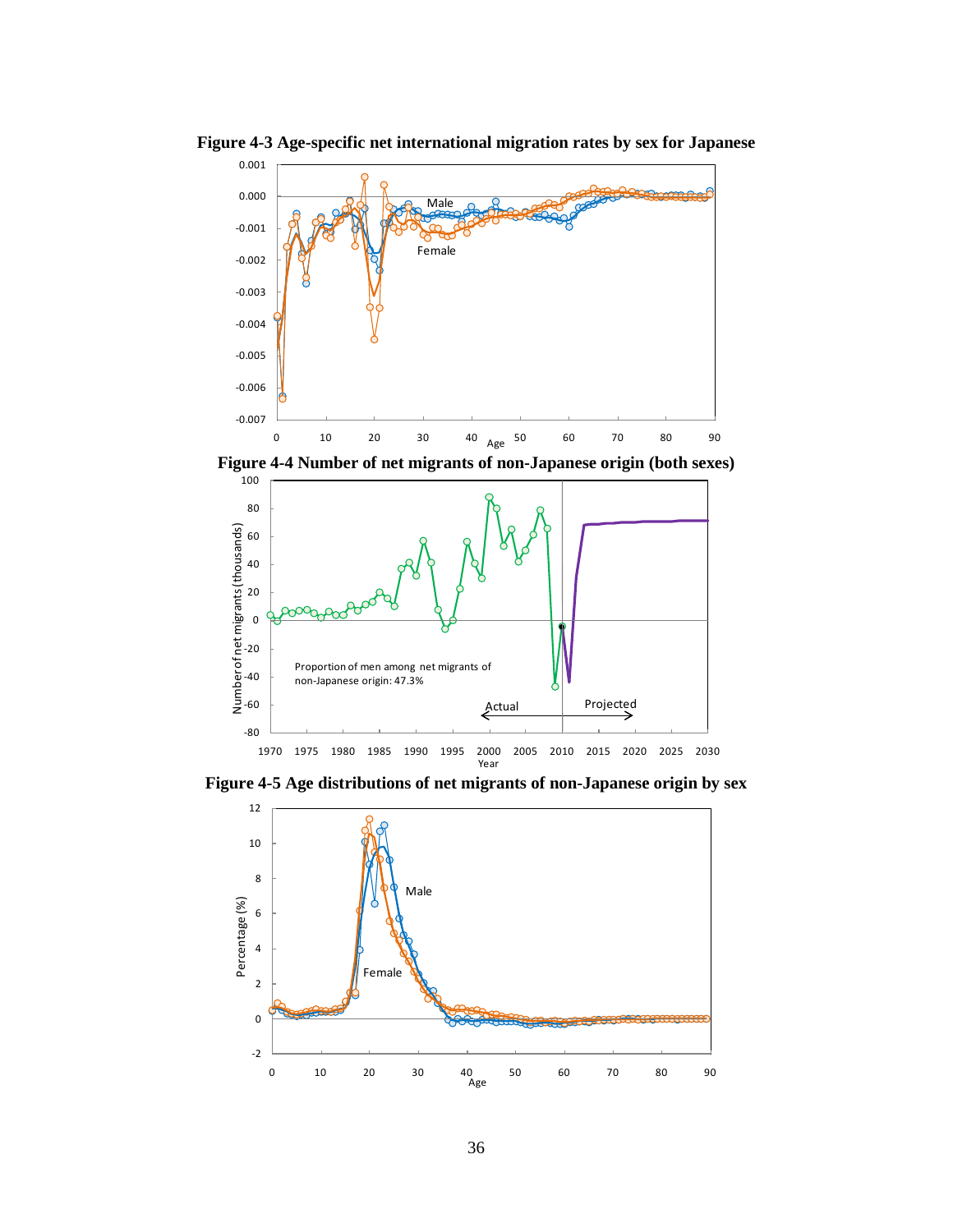## **F. Results of Auxiliary Projections**

|      |        | Population (thousands) |        |        | Percentage |       |        |  |
|------|--------|------------------------|--------|--------|------------|-------|--------|--|
| Year | Total  | $0 - 14$               | 15-64  | $65 +$ | $0 - 14$   | 15-64 | $65 +$ |  |
| 2061 | 85,680 | 7,788                  | 43,595 | 34,296 | 9.1        | 50.9  | 40.0   |  |
| 2062 | 84,611 | 7,671                  | 42,989 | 33,951 | 9.1        | 50.8  | 40.1   |  |
| 2063 | 83,533 | 7,560                  | 42,368 | 33,605 | 9.0        | 50.7  | 40.2   |  |
| 2064 | 82,446 | 7,454                  | 41,754 | 33,238 | 9.0        | 50.6  | 40.3   |  |
|      |        |                        |        |        |            |       |        |  |
| 2065 | 81,355 | 7,354                  | 41,132 | 32,869 | 9.0        | 50.6  | 40.4   |  |
| 2066 | 80,260 | 7,259                  | 40,512 | 32,490 | 9.0        | 50.5  | 40.5   |  |
| 2067 | 79,165 | 7,167                  | 39,897 | 32,100 | 9.1        | 50.4  | 40.5   |  |
| 2068 | 78,072 | 7,080                  | 39,302 | 31,690 | 9.1        | 50.3  | 40.6   |  |
| 2069 | 76,984 | 6,994                  | 38,718 | 31,272 | 9.1        | 50.3  | 40.6   |  |
| 2070 | 75,904 | 6,911                  | 38,165 | 30,829 | 9.1        | 50.3  | 40.6   |  |
| 2071 | 74,834 | 6,828                  | 37,603 | 30,403 | 9.1        | 50.2  | 40.6   |  |
| 2072 | 73,776 | 6,746                  | 37,029 | 30,001 | 9.1        | 50.2  | 40.7   |  |
| 2073 | 72,731 | 6,663                  | 36,446 | 29,622 | 9.2        | 50.1  | 40.7   |  |
| 2074 | 71,702 | 6,580                  | 35,888 | 29,234 | 9.2        | 50.1  | 40.8   |  |
| 2075 | 70,689 | 6,495                  | 35,329 | 28,865 | 9.2        | 50.0  | 40.8   |  |
| 2076 | 69,693 | 6,410                  | 34,755 | 28,528 | 9.2        | 49.9  | 40.9   |  |
| 2077 | 68,714 | 6,323                  | 34,210 | 28,181 | 9.2        | 49.8  | 41.0   |  |
| 2078 | 67,751 | 6,234                  | 33,678 | 27,839 | 9.2        | 49.7  | 41.1   |  |
| 2079 | 66,805 | 6,144                  | 33,163 | 27,498 | 9.2        | 49.6  | 41.2   |  |
| 2080 | 65,875 | 6,053                  | 32,670 | 27,152 | 9.2        | 49.6  | 41.2   |  |
| 2081 | 64,960 | 5,962                  | 32,197 | 26,801 | 9.2        | 49.6  | 41.3   |  |
| 2082 | 64,060 | 5,869                  | 31,745 | 26,445 | 9.2        | 49.6  | 41.3   |  |
| 2083 | 63,173 | 5,777                  | 31,310 | 26,085 | 9.1        | 49.6  | 41.3   |  |
| 2084 | 62,298 | 5,685                  | 30,890 | 25,722 | 9.1        | 49.6  | 41.3   |  |
|      |        |                        |        |        |            |       |        |  |
| 2085 | 61,434 | 5,594                  | 30,482 | 25,358 | 9.1        | 49.6  | 41.3   |  |
| 2086 | 60,582 | 5,504                  | 30,084 | 24,994 | 9.1        | 49.7  | 41.3   |  |
| 2087 | 59,740 | 5,415                  | 29,693 | 24,632 | 9.1        | 49.7  | 41.2   |  |
| 2088 | 58,907 | 5,329                  | 29,306 | 24,273 | 9.0        | 49.7  | 41.2   |  |
| 2089 | 58,084 | 5,244                  | 28,922 | 23,918 | 9.0        | 49.8  | 41.2   |  |
| 2090 | 57,269 | 5,161                  | 28,540 | 23,568 | 9.0        | 49.8  | 41.2   |  |
| 2091 | 56,463 | 5,081                  | 28,158 | 23,224 | 9.0        | 49.9  | 41.1   |  |
| 2092 | 55,665 | 5,004                  | 27,776 | 22,886 | 9.0        | 49.9  | 41.1   |  |
| 2093 | 54,876 | 4,929                  | 27,393 | 22,554 | 9.0        | 49.9  | 41.1   |  |
| 2094 | 54,095 | 4,857                  | 27,010 | 22,227 | 9.0        | 49.9  | 41.1   |  |
| 2095 | 53,322 | 4,788                  | 26,627 | 21,907 | 9.0        | 49.9  | 41.1   |  |
| 2096 | 52,558 | 4,721                  | 26,245 | 21,592 | 9.0        | 49.9  | 41.1   |  |
| 2097 | 51,803 | 4,656                  | 25,864 | 21,282 | 9.0        | 49.9  | 41.1   |  |
| 2098 | 51,056 | 4,593                  | 25,485 | 20,978 | 9.0        | 49.9  | 41.1   |  |
| 2099 | 50,319 | 4,532                  | 25,108 | 20,679 | 9.0        | 49.9  | 41.1   |  |
| 2100 | 49,591 | 4,472                  | 24,733 | 20,386 | 9.0        | 49.9  | 41.1   |  |
| 2101 | 48,873 | 4,414                  | 24,362 | 20,097 | 9.0        | 49.8  | 41.1   |  |
| 2102 | 48,164 | 4,356                  | 23,994 | 19,814 | 9.0        | 49.8  | 41.1   |  |
| 2103 | 47,465 | 4,299                  | 23,631 | 19,535 | 9.1        | 49.8  | 41.2   |  |
| 2104 | 46,777 | 4,243                  | 23,273 | 19,261 | 9.1        | 49.8  | 41.2   |  |
|      |        |                        |        |        |            |       |        |  |
| 2105 | 46,098 | 4,187                  | 22,921 | 18,991 | 9.1        | 49.7  | 41.2   |  |
| 2106 | 45,430 | 4,131                  | 22,574 | 18,725 | 9.1        | 49.7  | 41.2   |  |
| 2107 | 44,772 | 4,075                  | 22,234 | 18,463 | 9.1        | 49.7  | 41.2   |  |
| 2108 | 44,124 | 4,019                  | 21,901 | 18,205 | 9.1        | 49.6  | 41.3   |  |
| 2109 | 43,487 | 3,962                  | 21,575 | 17,949 | 9.1        | 49.6  | 41.3   |  |
| 2110 | 42,860 | 3,906                  | 21,257 | 17,697 | 9.1        | 49.6  | 41.3   |  |

**Table 5-1 Total population, population by the major three age groups (under 15, 15-64, and 65 and over), and age composition: Medium-fertility (medium-mortality) projection**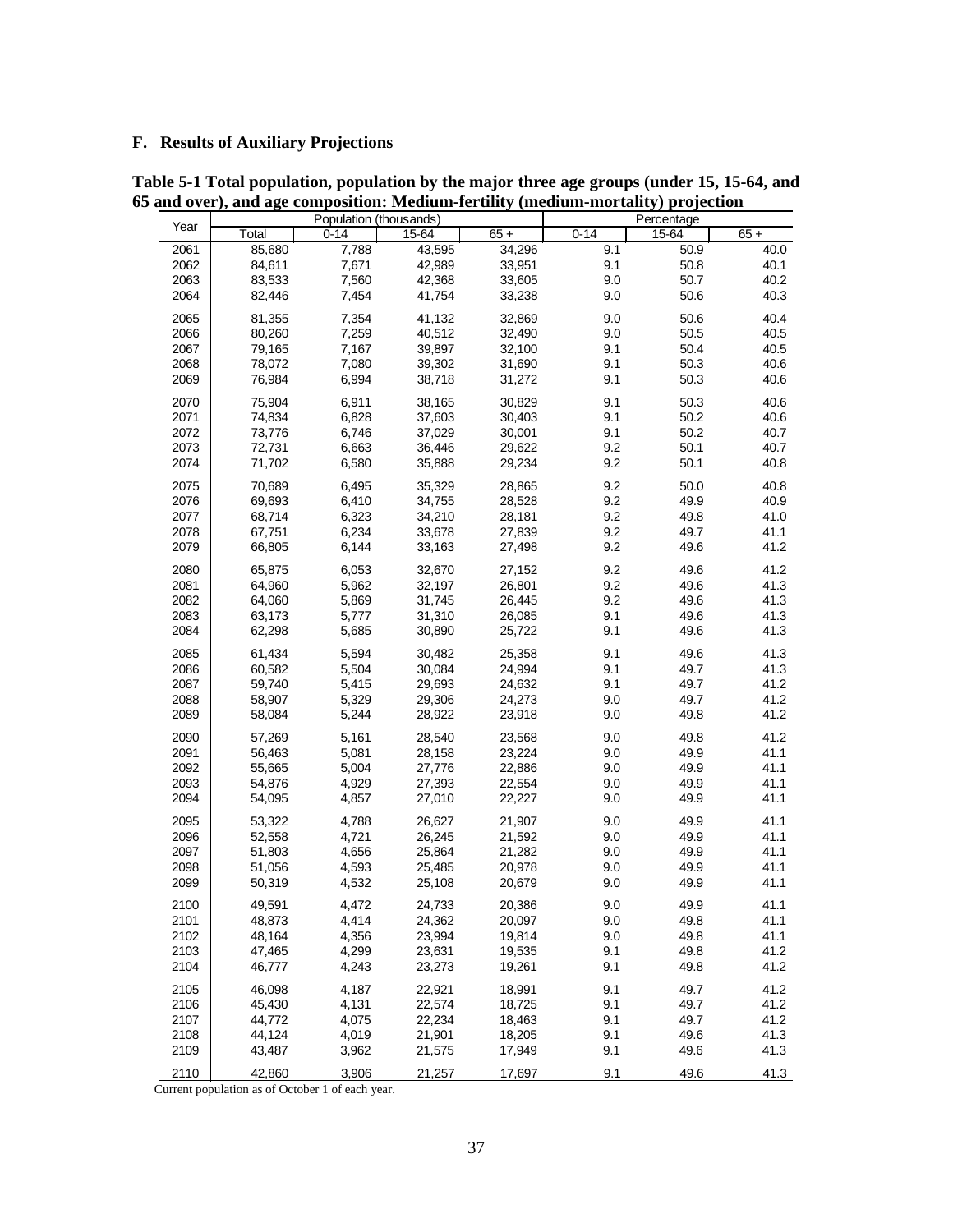|      |        | Population (thousands) |        |        | Percentage |       |        |  |
|------|--------|------------------------|--------|--------|------------|-------|--------|--|
| Year | Total  | $0 - 14$               | 15-64  | $65 +$ | $0 - 14$   | 15-64 | $65 +$ |  |
| 2061 | 93,738 | 10,754                 | 48,688 | 34,296 | 11.5       | 51.9  | 36.6   |  |
| 2062 | 92,863 | 10,642                 | 48,269 | 33,951 | 11.5       | 52.0  | 36.6   |  |
| 2063 | 91,976 | 10,531                 | 47,840 | 33,605 | 11.5       | 52.0  | 36.5   |  |
| 2064 | 91,081 | 10,421                 | 47,421 | 33,238 | 11.4       | 52.1  | 36.5   |  |
| 2065 | 90,179 | 10,313                 | 46,997 | 32.869 | 11.4       | 52.1  | 36.4   |  |
|      |        |                        |        |        | 11.4       |       |        |  |
| 2066 | 89,274 | 10,207                 | 46,578 | 32,490 |            | 52.2  | 36.4   |  |
| 2067 | 88,368 | 10,103                 | 46,165 | 32,100 | 11.4       | 52.2  | 36.3   |  |
| 2068 | 87,466 | 10,003                 | 45,773 | 31,690 | 11.4       | 52.3  | 36.2   |  |
| 2069 | 86,568 | 9,905                  | 45,391 | 31,272 | 11.4       | 52.4  | 36.1   |  |
| 2070 | 85.679 | 9,811                  | 45,039 | 30,829 | 11.5       | 52.6  | 36.0   |  |
| 2071 | 84,801 | 9,720                  | 44,678 | 30,403 | 11.5       | 52.7  | 35.9   |  |
| 2072 | 83,936 | 9,632                  | 44,303 | 30,001 | 11.5       | 52.8  | 35.7   |  |
| 2073 | 83,086 | 9,547                  | 43,917 | 29,622 | 11.5       | 52.9  | 35.7   |  |
| 2074 | 82,252 | 9,464                  | 43,554 | 29,234 | 11.5       | 53.0  | 35.5   |  |
| 2075 | 81,436 | 9,384                  | 43,187 | 28,865 | 11.5       | 53.0  | 35.4   |  |
| 2076 | 80,637 | 9,306                  | 42,773 | 28,558 | 11.5       | 53.0  | 35.4   |  |
| 2077 | 79,856 | 9,229                  | 42,368 | 28,259 | 11.6       | 53.1  | 35.4   |  |
| 2078 | 79,093 | 9,154                  | 41,957 | 27,982 | 11.6       | 53.0  | 35.4   |  |
| 2079 | 78,346 | 9,079                  | 41,545 | 27,722 | 11.6       | 53.0  | 35.4   |  |
| 2080 | 77,616 | 9,005                  | 41,134 | 27,476 | 11.6       | 53.0  | 35.4   |  |
| 2081 | 76,900 | 8,931                  | 40,727 | 27,241 | 11.6       | 53.0  | 35.4   |  |
| 2082 | 76,197 | 8,857                  | 40,325 | 27,015 | 11.6       | 52.9  | 35.5   |  |
| 2083 | 75,507 | 8,783                  | 39,929 | 26,795 | 11.6       | 52.9  | 35.5   |  |
| 2084 | 74,829 | 8,708                  | 39,542 | 26,579 | 11.6       | 52.8  | 35.5   |  |
|      |        |                        |        |        |            |       |        |  |
| 2085 | 74,160 | 8,633                  | 39,164 | 26,363 | 11.6       | 52.8  | 35.5   |  |
| 2086 | 73,499 | 8,556                  | 38,795 | 26,148 | 11.6       | 52.8  | 35.6   |  |
| 2087 | 72,847 | 8,479                  | 38,436 | 25,932 | 11.6       | 52.8  | 35.6   |  |
| 2088 | 72,202 | 8,401                  | 38,085 | 25,715 | 11.6       | 52.7  | 35.6   |  |
| 2089 | 71,563 | 8,323                  | 37,742 | 25,497 | 11.6       | 52.7  | 35.6   |  |
| 2090 | 70,929 | 8,244                  | 37,405 | 25,280 | 11.6       | 52.7  | 35.6   |  |
| 2091 | 70,301 | 8,165                  | 37,073 | 25,063 | 11.6       | 52.7  | 35.7   |  |
| 2092 | 69,677 | 8,086                  | 36,746 | 24,846 | 11.6       | 52.7  | 35.7   |  |
| 2093 | 69,059 | 8,007                  | 36,422 | 24,629 | 11.6       | 52.7  | 35.7   |  |
| 2094 | 68,444 | 7,928                  | 36,103 | 24,413 | 11.6       | 52.7  | 35.7   |  |
| 2095 | 67.834 | 7,851                  | 35,787 | 24,197 | 11.6       | 52.8  | 35.7   |  |
| 2096 | 67,229 | 7,774                  | 35,474 | 23,981 | 11.6       | 52.8  | 35.7   |  |
| 2097 | 66,628 | 7,698                  | 35,165 | 23,765 | 11.6       | 52.8  | 35.7   |  |
| 2098 | 66,031 | 7,623                  | 34,858 | 23,550 | 11.5       | 52.8  | 35.7   |  |
| 2099 | 65,439 | 7,550                  | 34,553 | 23,336 | 11.5       | 52.8  | 35.7   |  |
|      |        |                        |        |        |            |       |        |  |
| 2100 | 64,851 | 7,478                  | 34,251 | 23,122 | 11.5       | 52.8  | 35.7   |  |
| 2101 | 64,268 | 7,408                  | 33,950 | 22,910 | 11.5       | 52.8  | 35.6   |  |
| 2102 | 63,690 | 7,340                  | 33,651 | 22,699 | 11.5       | 52.8  | 35.6   |  |
| 2103 | 63,116 | 7,273                  | 33,352 | 22,491 | 11.5       | 52.8  | 35.6   |  |
| 2104 | 62,546 | 7,208                  | 33,053 | 22,285 | 11.5       | 52.8  | 35.6   |  |
| 2105 | 61,980 | 7,144                  | 32,755 | 22,081 | 11.5       | 52.8  | 35.6   |  |
| 2106 | 61,419 | 7,081                  | 32,457 | 21,881 | 11.5       | 52.8  | 35.6   |  |
| 2107 | 60,861 | 7,019                  | 32,159 | 21,683 | 11.5       | 52.8  | 35.6   |  |
| 2108 | 60,308 | 6,959                  | 31,862 | 21,488 | 11.5       | 52.8  | 35.6   |  |
| 2109 | 59,759 | 6,899                  | 31,565 | 21,295 | 11.5       | 52.8  | 35.6   |  |
| 2110 | 59,214 | 6,840                  | 31,269 | 21,105 | 11.6       | 52.8  | 35.6   |  |

**Table 5-2 Total population, population by the major three age groups (under 15, 15-64, and 65 and over), and age composition: High-fertility (medium-mortality) projection**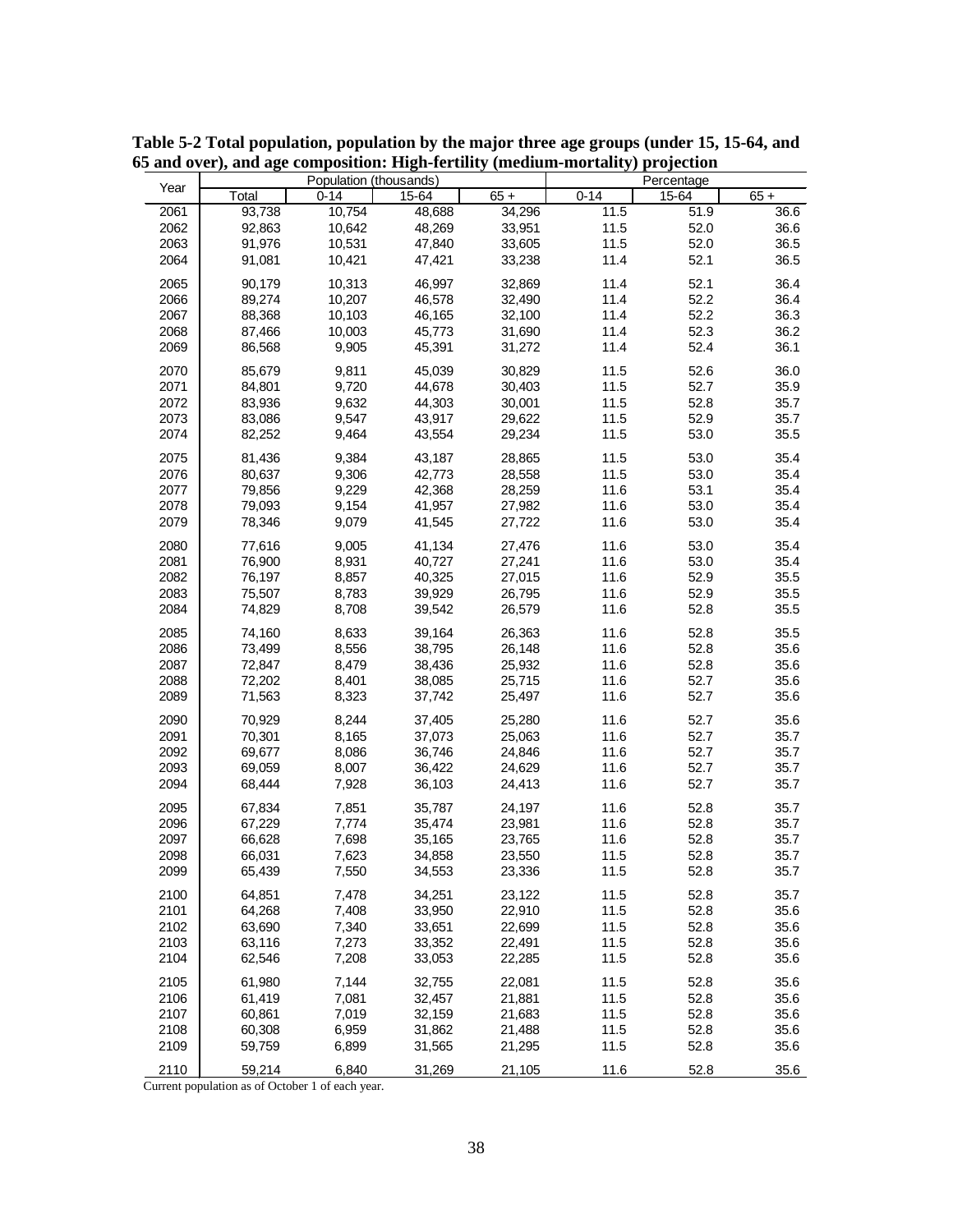|      |        | Population (thousands) |        |        |          | Percentage |        |
|------|--------|------------------------|--------|--------|----------|------------|--------|
| Year | Total  | $0 - 14$               | 15-64  | $65 +$ | $0 - 14$ | 15-64      | $65 +$ |
| 2061 | 78,766 | 5,493                  | 38,977 | 34,296 | 7.0      | 49.5       | 43.5   |
| 2062 | 77,550 | 5,379                  | 38,220 | 33,951 | 6.9      | 49.3       | 43.8   |
| 2063 | 76,326 | 5,275                  | 37,446 | 33,605 | 6.9      | 49.1       | 44.0   |
| 2064 | 75,095 | 5,179                  | 36,678 | 33,238 | 6.9      | 48.8       | 44.3   |
|      |        |                        |        |        |          |            | 44.5   |
| 2065 | 73,860 | 5,091                  | 35,901 | 32,869 | 6.9      | 48.6       |        |
| 2066 | 72,623 | 5,009                  | 35,124 | 32,490 | 6.9      | 48.4       | 44.7   |
| 2067 | 71,386 | 4,932                  | 34,354 | 32,100 | 6.9      | 48.1       | 45.0   |
| 2068 | 70,152 | 4,859                  | 33,604 | 31,690 | 6.9      | 47.9       | 45.2   |
| 2069 | 68,925 | 4,788                  | 32,864 | 31,272 | 6.9      | 47.7       | 45.4   |
| 2070 | 67,705 | 4,719                  | 32,157 | 30,829 | 7.0      | 47.5       | 45.5   |
| 2071 | 66,496 | 4,650                  | 31,443 | 30,403 | 7.0      | 47.3       | 45.7   |
| 2072 | 65,300 | 4,580                  | 30,718 | 30,001 | 7.0      | 47.0       | 45.9   |
| 2073 | 64,118 | 4,509                  | 29,987 | 29,622 | 7.0      | 46.8       | 46.2   |
| 2074 | 62,952 | 4,436                  | 29,282 | 29,234 | 7.0      | 46.5       | 46.4   |
|      |        |                        |        |        |          |            | 46.7   |
| 2075 | 61,802 | 4,360                  | 28,578 | 28,865 | 7.1      | 46.2       | 47.0   |
| 2076 | 60,671 | 4,282                  | 27,899 | 28,489 | 7.1      | 46.0       |        |
| 2077 | 59,557 | 4,201                  | 27,275 | 28,080 | 7.1      | 45.8       | 47.1   |
| 2078 | 58,461 | 4,119                  | 26,682 | 27,661 | 7.0      | 45.6       | 47.3   |
| 2079 | 57,383 | 4,034                  | 26,122 | 27,227 | 7.0      | 45.5       | 47.4   |
| 2080 | 56,321 | 3,947                  | 25,600 | 26,774 | 7.0      | 45.5       | 47.5   |
| 2081 | 55,277 | 3,860                  | 25,111 | 26,306 | 7.0      | 45.4       | 47.6   |
| 2082 | 54,248 | 3,772                  | 24,651 | 25,825 | 7.0      | 45.4       | 47.6   |
| 2083 | 53,234 | 3,684                  | 24,214 | 25,336 | 6.9      | 45.5       | 47.6   |
| 2084 | 52,234 | 3,596                  | 23,796 | 24,842 | 6.9      | 45.6       | 47.6   |
| 2085 | 51,249 | 3,510                  | 23,391 | 24,348 | 6.8      | 45.6       | 47.5   |
| 2086 | 50,276 | 3,425                  | 22,995 | 23,856 | 6.8      | 45.7       | 47.4   |
| 2087 | 49,316 | 3,343                  | 22,605 | 23,368 | 6.8      | 45.8       | 47.4   |
| 2088 | 48,368 | 3,263                  | 22,218 | 22,887 | 6.7      | 45.9       | 47.3   |
| 2089 | 47,433 | 3,187                  | 21,832 | 22,414 | 6.7      | 46.0       | 47.3   |
| 2090 | 46,509 | 3,113                  | 21,445 | 21,951 | 6.7      | 46.1       | 47.2   |
| 2091 | 45,596 | 3,043                  | 21,056 | 21,497 | 6.7      | 46.2       | 47.1   |
| 2092 | 44,696 | 2,977                  | 20,666 | 21,053 | 6.7      | 46.2       | 47.1   |
| 2093 | 43,807 | 2,914                  | 20,274 | 20,619 | 6.7      | 46.3       | 47.1   |
| 2094 | 42,930 | 2,855                  | 19,880 | 20,196 | 6.6      | 46.3       | 47.0   |
|      |        |                        |        |        |          |            |        |
| 2095 | 42,066 | 2,799                  | 19,485 | 19,782 | 6.7      | 46.3       | 47.0   |
| 2096 | 41,215 | 2,745                  | 19,090 | 19,379 | 6.7      | 46.3       | 47.0   |
| 2097 | 40,377 | 2,695                  | 18,696 | 18,986 | 6.7      | 46.3       | 47.0   |
| 2098 | 39,553 | 2,647                  | 18,303 | 18,603 | 6.7      | 46.3       | 47.0   |
| 2099 | 38,742 | 2,601                  | 17,913 | 18,229 | 6.7      | 46.2       | 47.1   |
| 2100 | 37,947 | 2,556                  | 17,526 | 17,865 | 6.7      | 46.2       | 47.1   |
| 2101 | 37,166 | 2,513                  | 17,144 | 17,510 | 6.8      | 46.1       | 47.1   |
| 2102 | 36,401 | 2,470                  | 16,768 | 17,163 | 6.8      | 46.1       | 47.2   |
| 2103 | 35,652 | 2,428                  | 16,398 | 16,826 | 6.8      | 46.0       | 47.2   |
| 2104 | 34,919 | 2,386                  | 16,037 | 16,496 | 6.8      | 45.9       | 47.2   |
| 2105 | 34,202 | 2,345                  | 15,684 | 16,174 | 6.9      | 45.9       | 47.3   |
| 2106 | 33,502 | 2,303                  | 15,341 | 15,858 | 6.9      | 45.8       | 47.3   |
| 2107 | 32,818 | 2,261                  | 15,009 | 15,549 | 6.9      | 45.7       | 47.4   |
| 2108 | 32,152 | 2,218                  | 14,687 | 15,246 | 6.9      | 45.7       | 47.4   |
| 2109 | 31,501 | 2,176                  | 14,377 | 14,948 | 6.9      | 45.6       | 47.5   |
| 2110 | 30,867 | 2,133                  | 14,079 | 14,655 | 6.9      | 45.6       | 47.5   |

**Table 5-3 Total population, population by the major three age groups (under 15, 15-64, and 65 and over), and age composition: Low-fertility (medium-mortality) projection**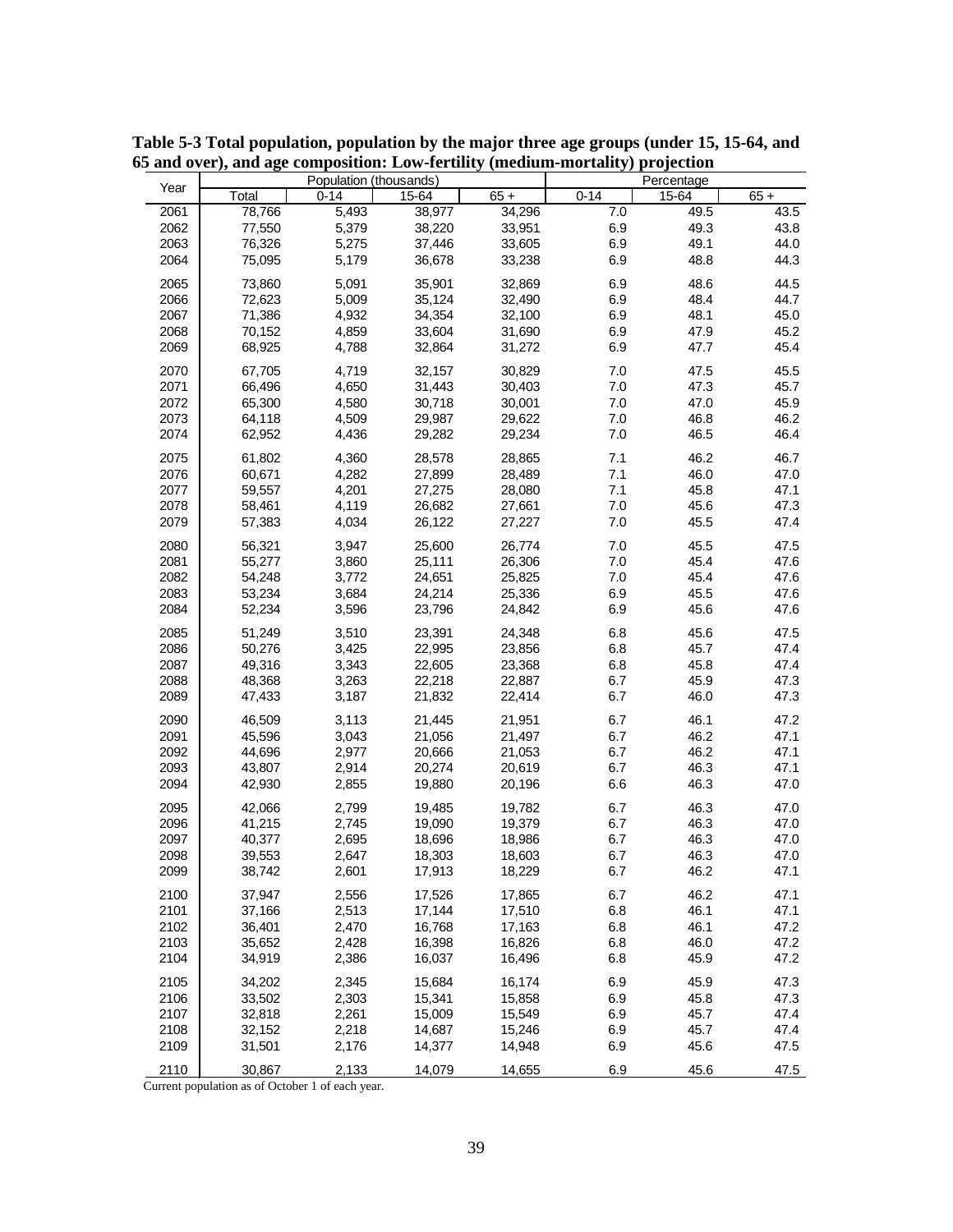|      |        | Population (thousands) |        |        |          | Percentage |        |
|------|--------|------------------------|--------|--------|----------|------------|--------|
| Year | Total  | $0 - 14$               | 15-64  | $65 +$ | $0 - 14$ | 15-64      | $65 +$ |
| 2061 | 84,252 | 7,781                  | 43,508 | 32,964 | 9.2      | 51.6       | 39.1   |
| 2062 | 83,174 | 7,663                  | 42,902 | 32,608 | 9.2      | 51.6       | 39.2   |
| 2063 | 82,088 | 7,552                  | 42,281 | 32,255 | 9.2      | 51.5       | 39.3   |
| 2064 | 80,997 | 7,446                  | 41,667 | 31,883 | 9.2      | 51.4       | 39.4   |
| 2065 | 79,904 | 7,346                  | 41,046 | 31,512 | 9.2      | 51.4       | 39.4   |
| 2066 | 78,810 | 7,251                  | 40,426 | 31,133 | 9.2      | 51.3       | 39.5   |
| 2067 | 77,719 | 7,160                  | 39,811 | 30,748 | 9.2      | 51.2       | 39.6   |
| 2068 | 76,633 | 7,072                  | 39,217 | 30,344 | 9.2      | 51.2       | 39.6   |
| 2069 | 75,555 | 6,987                  | 38,633 | 29,935 | 9.2      | 51.1       | 39.6   |
| 2070 | 74,487 | 6,903                  | 38,080 | 29,504 | 9.3      | 51.1       | 39.6   |
| 2071 | 73,432 | 6,821                  | 37,518 | 29,093 | 9.3      | 51.1       | 39.6   |
| 2072 | 72,390 | 6,738                  | 36,945 | 28,707 | 9.3      | 51.0       | 39.7   |
| 2073 | 71,364 | 6,656                  | 36,363 | 28,345 | 9.3      | 51.0       | 39.7   |
| 2074 | 70,354 | 6,572                  | 35,805 | 27,976 | 9.3      | 50.9       | 39.8   |
| 2075 | 69,360 | 6,488                  | 35,247 | 27,626 | 9.4      | 50.8       | 39.8   |
| 2076 | 68,384 | 6,402                  | 34,674 | 27,309 | 9.4      | 50.7       | 39.9   |
| 2077 | 67,425 | 6,315                  | 34,130 | 26,981 | 9.4      | 50.6       | 40.0   |
| 2078 | 66,483 | 6,226                  | 33,599 | 26,658 | 9.4      | 50.5       | 40.1   |
| 2079 | 65,557 | 6,136                  | 33,085 | 26,335 | 9.4      | 50.5       | 40.2   |
| 2080 | 64,645 | 6,046                  | 32,592 | 26,008 | 9.4      | 50.4       | 40.2   |
| 2081 | 63,748 | 5,954                  | 32,121 | 25,674 | 9.3      | 50.4       | 40.3   |
| 2082 | 62,864 | 5,862                  | 31,669 | 25,334 | 9.3      | 50.4       | 40.3   |
| 2083 | 61,993 | 5,769                  | 31,234 | 24,989 | 9.3      | 50.4       | 40.3   |
| 2084 |        | 5,678                  |        | 24,640 | 9.3      | 50.4       | 40.3   |
|      | 61,133 |                        | 30,815 |        |          |            |        |
| 2085 | 60,284 | 5,586                  | 30,408 | 24,289 | 9.3      | 50.4       | 40.3   |
| 2086 | 59,444 | 5,496                  | 30,010 | 23,938 | 9.2      | 50.5       | 40.3   |
| 2087 | 58,615 | 5,408                  | 29,619 | 23,588 | 9.2      | 50.5       | 40.2   |
| 2088 | 57,794 | 5,321                  | 29,233 | 23,241 | 9.2      | 50.6       | 40.2   |
| 2089 | 56,982 | 5,236                  | 28,850 | 22,897 | 9.2      | $50.6\,$   | 40.2   |
| 2090 | 56,179 | 5,154                  | 28,467 | 22,558 | 9.2      | 50.7       | 40.2   |
| 2091 | 55,384 | 5,074                  | 28,086 | 22,224 | 9.2      | 50.7       | 40.1   |
| 2092 | 54,597 | 4,997                  | 27,704 | 21,897 | 9.2      | 50.7       | 40.1   |
| 2093 | 53,818 | 4,922                  | 27,322 | 21,575 | 9.1      | 50.8       | 40.1   |
| 2094 | 53,048 | 4,850                  | 26,939 | 21,259 | 9.1      | 50.8       | 40.1   |
| 2095 | 52.287 | 4,780                  | 26,557 | 20,949 | 9.1      | 50.8       | 40.1   |
| 2096 | 51,534 | 4,713                  | 26,175 | 20,645 | 9.1      | 50.8       | 40.1   |
| 2097 | 50,790 | 4,648                  | 25,795 | 20,347 | 9.2      | 50.8       | 40.1   |
| 2098 | 50,055 | 4,586                  | 25,416 | 20,054 | 9.2      | 50.8       | 40.1   |
| 2099 | 49,330 | 4,525                  | 25,039 | 19,766 | 9.2      | 50.8       | 40.1   |
| 2100 | 48,614 | 4,465                  | 24,665 | 19,484 | 9.2      | 50.7       | 40.1   |
| 2101 | 47,909 | 4,406                  | 24,295 | 19,208 | 9.2      | 50.7       | 40.1   |
| 2102 | 47,213 | 4,349                  | 23,928 | 18,936 | 9.2      | 50.7       | 40.1   |
| 2103 | 46,527 | 4,292                  | 23,565 | 18,670 | 9.2      | 50.6       | 40.1   |
| 2104 | 45,852 | 4,236                  | 23,208 | 18,408 | 9.2      | 50.6       | 40.1   |
| 2105 | 45,186 | 4,180                  | 22,856 | 18,151 | 9.2      | 50.6       | 40.2   |
| 2106 | 44,531 | 4,124                  | 22,510 | 17,898 | 9.3      | 50.5       | 40.2   |
| 2107 | 43,886 | 4,068                  | 22,171 | 17,648 | 9.3      | 50.5       | 40.2   |
| 2108 | 43,252 | 4,012                  | 21,838 | 17,402 | 9.3      | 50.5       | 40.2   |
| 2109 | 42,628 | 3,955                  | 21,513 | 17,159 | 9.3      | 50.5       | 40.3   |
| 2110 | 42,014 | 3,899                  | 21,196 | 16,919 | 9.3      | 50.4       | 40.3   |

**Table 5-4 Total population, population by the major three age groups (under 15, 15-64, and 65 and over), and age composition: Medium-fertility (high-mortality) projection**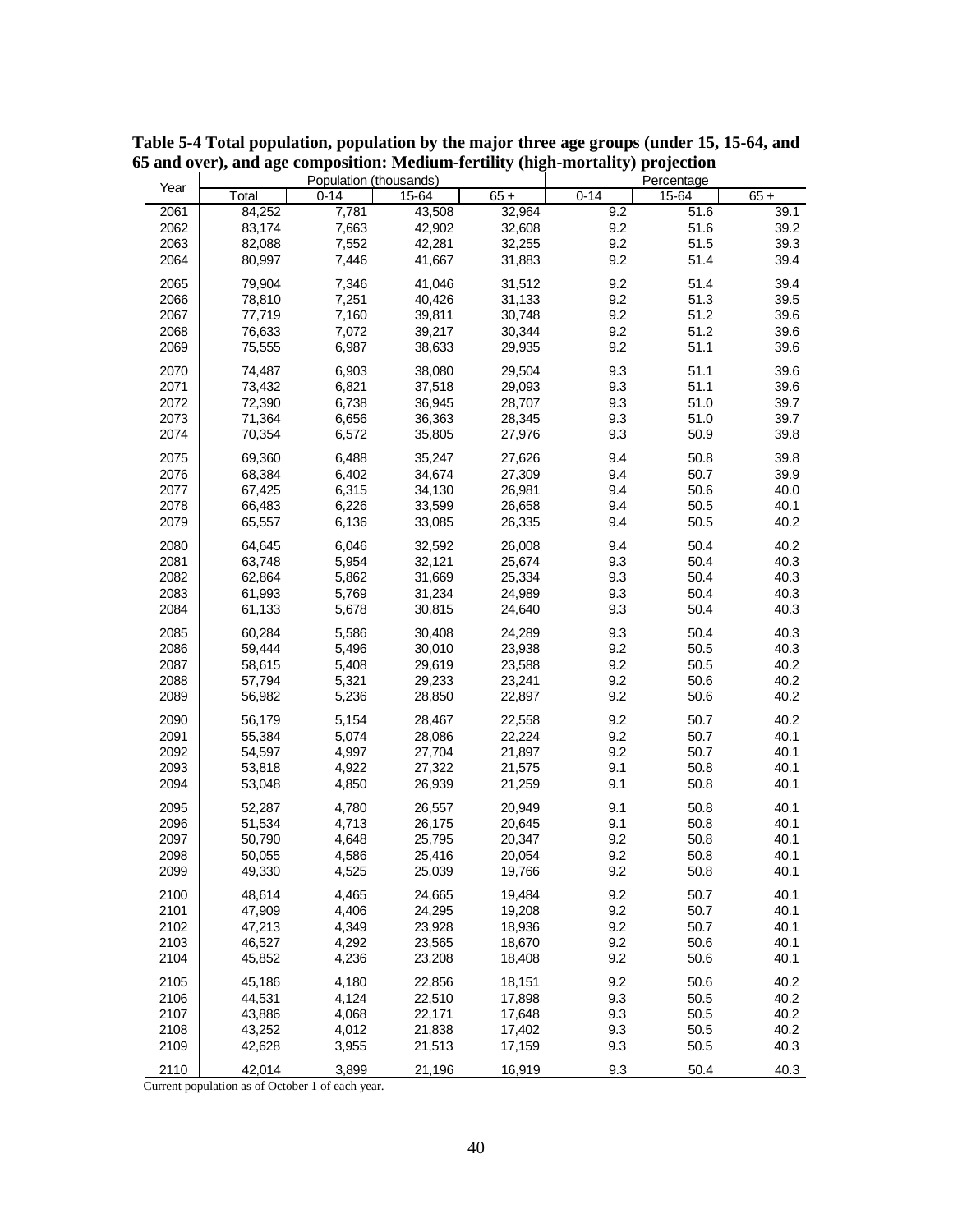|      |        | Population (thousands) |        |        |          | Percentage |        |
|------|--------|------------------------|--------|--------|----------|------------|--------|
| Year | Total  | $0 - 14$               | 15-64  | $65 +$ | $0 - 14$ | 15-64      | $65 +$ |
| 2061 | 87,105 | 7,795                  | 43,675 | 35,635 | 8.9      | 50.1       | 40.9   |
| 2062 | 86,047 | 7,678                  | 43,069 | 35,300 | 8.9      | 50.1       | 41.0   |
| 2063 | 84,977 | 7,566                  | 42,448 | 34,963 | 8.9      | 50.0       | 41.1   |
| 2064 | 83,897 | 7,461                  | 41,834 | 34,602 | 8.9      | 49.9       | 41.2   |
| 2065 | 82,808 | 7,361                  | 41,211 | 34,237 | 8.9      | 49.8       | 41.3   |
| 2066 | 81,714 | 7,265                  | 40,590 | 33,859 | 8.9      | 49.7       | 41.4   |
| 2067 | 80,617 | 7,174                  | 39,975 | 33,468 | 8.9      | 49.6       | 41.5   |
| 2068 | 79,520 | 7,086                  | 39,381 | 33,053 | 8.9      | 49.5       | 41.6   |
| 2069 | 78,424 | 7,001                  | 38,796 | 32,627 | 8.9      | 49.5       | 41.6   |
| 2070 | 77,334 | 6,917                  | 38,242 | 32,174 | 8.9      | 49.5       | 41.6   |
| 2071 | 76,250 | 6,835                  | 37,680 | 31,736 | 9.0      | 49.4       | 41.6   |
| 2072 | 75,177 | 6,753                  | 37,105 | 31,319 | 9.0      | 49.4       | 41.7   |
| 2073 | 74,116 | 6,670                  | 36,522 | 30,923 | 9.0      | 49.3       | 41.7   |
| 2074 | 73,068 | 6,587                  | 35,964 | 30,517 | 9.0      | 49.2       | 41.8   |
| 2075 | 72,035 | 6,502                  | 35,404 | 30,129 | 9.0      | 49.1       | 41.8   |
| 2076 | 71,019 | 6,417                  | 34,829 | 29,773 | 9.0      | 49.0       | 41.9   |
| 2077 | 70,019 | 6,329                  | 34,283 | 29,406 | 9.0      | 49.0       | 42.0   |
| 2078 | 69,036 | 6,241                  | 33,751 | 29,044 | 9.0      | 48.9       | 42.1   |
| 2079 | 68,070 | 6,151                  | 33,235 | 28,684 | 9.0      | 48.8       | 42.1   |
| 2080 | 67,120 | 6,060                  | 32,740 | 28,320 | 9.0      | 48.8       | 42.2   |
| 2081 | 66,187 | 5,969                  | 32,267 | 27,951 | 9.0      | 48.8       | 42.2   |
| 2082 | 65,268 | 5,876                  | 31,814 | 27,578 | 9.0      | 48.7       | 42.3   |
| 2083 | 64,364 | 5,784                  | 31,379 | 27,201 | 9.0      | 48.8       | 42.3   |
| 2084 | 63,474 | 5,692                  | 30,958 | 26,823 | 9.0      | 48.8       | 42.3   |
|      |        |                        |        |        |          |            |        |
| 2085 | 62,595 | 5,601                  | 30,550 | 26,444 | 8.9      | 48.8       | 42.2   |
| 2086 | 61,729 | 5,511                  | 30,152 | 26,067 | 8.9      | 48.8       | 42.2   |
| 2087 | 60,874 | 5,422                  | 29,760 | 25,692 | 8.9      | 48.9       | 42.2   |
| 2088 | 60,028 | 5,335                  | 29,373 | 25,320 | 8.9      | 48.9       | 42.2   |
| 2089 | 59,193 | 5,251                  | 28,989 | 24,954 | 8.9      | 49.0       | 42.2   |
| 2090 | 58,367 | 5,168                  | 28,606 | 24,593 | 8.9      | 49.0       | 42.1   |
| 2091 | 57,549 | 5,088                  | 28,224 | 24,238 | 8.8      | 49.0       | 42.1   |
| 2092 | 56,741 | 5,011                  | 27,841 | 23,889 | 8.8      | 49.1       | 42.1   |
| 2093 | 55,940 | 4,936                  | 27,458 | 23,546 | 8.8      | 49.1       | 42.1   |
| 2094 | 55,148 | 4,864                  | 27,074 | 23,210 | 8.8      | 49.1       | 42.1   |
| 2095 | 54,364 | 4,794                  | 26,691 | 22,879 | 8.8      | 49.1       | 42.1   |
| 2096 | 53,589 | 4,727                  | 26,309 | 22,553 | 8.8      | 49.1       | 42.1   |
| 2097 | 52,822 | 4,662                  | 25,927 | 22,233 | 8.8      | 49.1       | 42.1   |
| 2098 | 52,064 | 4,599                  | 25,547 | 21,917 | 8.8      | 49.1       | 42.1   |
| 2099 | 51,315 | 4,538                  | 25,170 | 21,607 | 8.8      | 49.0       | 42.1   |
| 2100 | 50,575 | 4,479                  | 24,795 | 21,302 | 8.9      | 49.0       | 42.1   |
| 2101 | 49,844 | 4,420                  | 24,423 | 21,001 | 8.9      | 49.0       | 42.1   |
| 2102 | 49,123 | 4,363                  | 24,055 | 20,706 | 8.9      | 49.0       | 42.2   |
| 2103 | 48,412 | 4,306                  | 23,691 | 20,415 | 8.9      | 48.9       | 42.2   |
| 2104 | 47,710 | 4,249                  | 23,332 | 20,128 | 8.9      | 48.9       | 42.2   |
| 2105 | 47,018 | 4,193                  | 22,979 | 19,846 | 8.9      | 48.9       | 42.2   |
| 2106 | 46,337 | 4,137                  | 22,632 | 19,568 | 8.9      | 48.8       | 42.2   |
| 2107 | 45,666 | 4,081                  | 22,292 | 19,293 | 8.9      | 48.8       | 42.2   |
| 2108 | 45,005 | 4,025                  | 21,958 | 19,022 | 8.9      | 48.8       | 42.3   |
| 2109 | 44,354 | 3,969                  | 21,632 | 18,754 | 8.9      | 48.8       | 42.3   |
| 2110 | 43,714 | 3,912                  | 21,313 | 18,489 | 8.9      | 48.8       | 42.3   |

**Table 5-5 Total population, population by the major three age groups (under 15, 15-64, and 65 and over), and age composition: Medium-fertility (low-mortality) projection**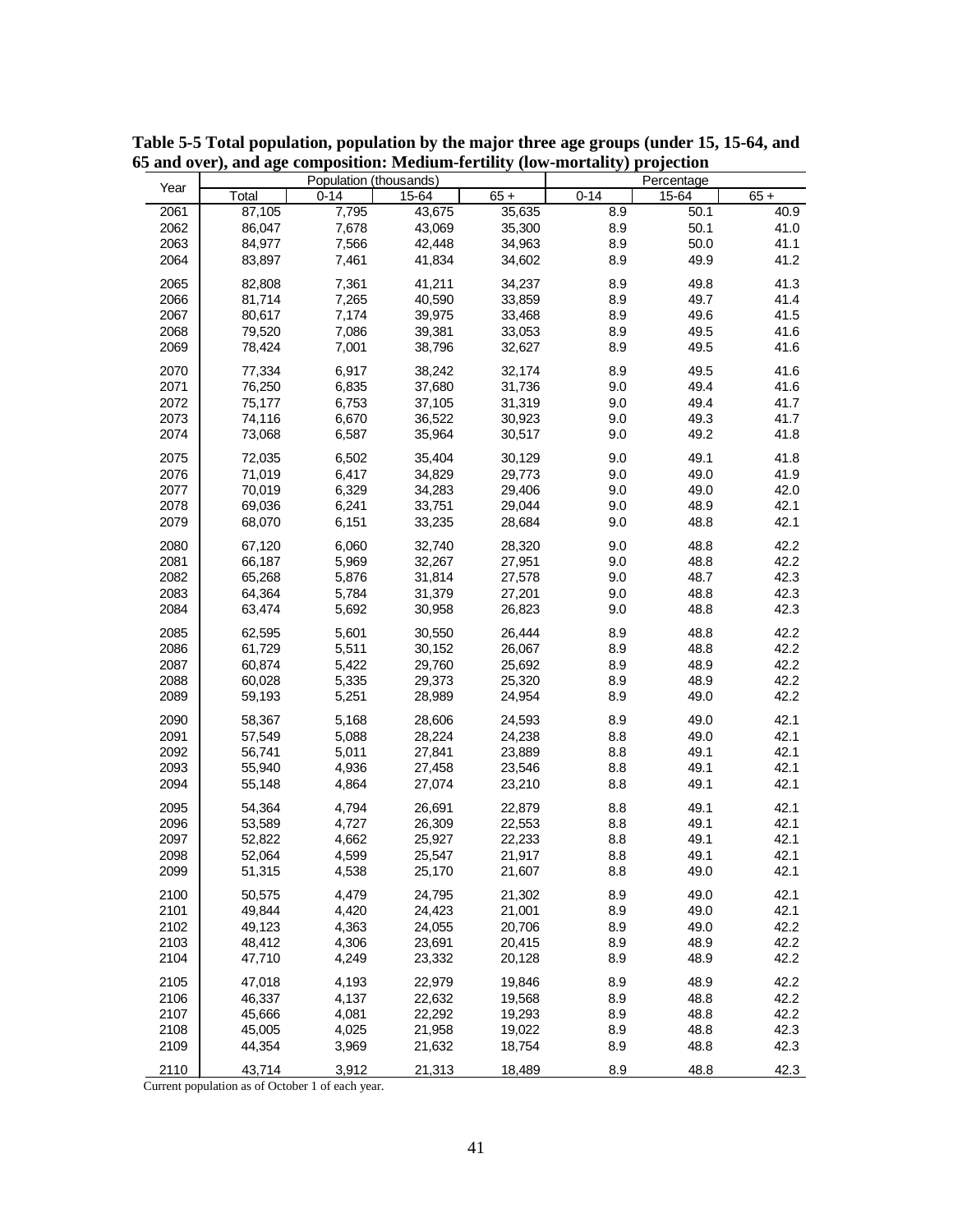|              |                  | Medium mortality assumption |                  | High mortality assumption |                  |                  | (Thousand people)<br>Low mortality assumption |                       |                  |
|--------------|------------------|-----------------------------|------------------|---------------------------|------------------|------------------|-----------------------------------------------|-----------------------|------------------|
| Year         | Medium           | High fertility              | Low fertility    | Medium                    | High fertility   | Low fertility    | Medium                                        | <b>High fertility</b> | Low fertility    |
|              | fertility        |                             |                  | fertility                 |                  |                  | fertility                                     |                       |                  |
| 2061         | 85,680           | 93,738                      | 78,766           | 84,252                    | 92,302           | 77,346           | 87,105                                        | 95,171                | 80,185           |
| 2062         | 84,611           | 92,863                      | 77,550           | 83,174                    | 91,416           | 76,121           | 86,047                                        | 94,307                | 78,979           |
| 2063<br>2064 | 83,533<br>82,446 | 91,976<br>91,081            | 76,326<br>75,095 | 82,088<br>80,997          | 90,522<br>89,621 | 74,890<br>73,655 | 84,977<br>83,897                              | 93,429<br>92,540      | 77,763<br>76,538 |
|              |                  |                             |                  |                           |                  |                  |                                               |                       |                  |
| 2065<br>2066 | 81,355<br>80,260 | 90,179<br>89,274            | 73,860<br>72,623 | 79,904<br>78,810          | 88,717<br>87,813 | 72,418<br>71,182 | 82,808<br>81,714                              | 91,642<br>90,738      | 75,305<br>74,069 |
| 2067         | 79,165           | 88,368                      | 71,386           | 77,719                    | 86,911           | 69,950           | 80,617                                        | 89,831                | 72,829           |
| 2068         | 78,072           | 87,466                      | 70,152           | 76,633                    | 86,014           | 68,724           | 79,520                                        | 88,924                | 71,590           |
| 2069         | 76,984           | 86,568                      | 68,925           | 75,555                    | 85,126           | 67,507           | 78,424                                        | 88,020                | 70,354           |
| 2070         | 75,904           | 85,679                      | 67,705           | 74,487                    | 84,249           | 66,300           | 77,334                                        | 87,121                | 69,124           |
| 2071         | 74,834           | 84,801                      | 66,496           | 73,432                    | 83,384           | 65,106           | 76,250                                        | 86,230                | 67,901           |
| 2072         | 73,776           | 83,936                      | 65,300           | 72,390                    | 82,535           | 63,927           | 75,177                                        | 85,351                | 66,689           |
| 2073<br>2074 | 72,731<br>71,702 | 83,086<br>82,252            | 64,118<br>62,952 | 71,364<br>70,354          | 81,702<br>80,887 | 62,764<br>61,618 | 74,116<br>73,068                              | 84,485<br>83,633      | 65,489<br>64,304 |
| 2075         | 70,689           | 81,436                      | 61,802           | 69,360                    | 80,089           | 60,489           | 72,035                                        | 82,798                | 63,134           |
| 2076         | 69,693           | 80,637                      | 60,671           | 68,384                    | 79,310           | 59,379           | 71,019                                        | 81,980                | 61,982           |
| 2077         | 68,714           | 79,856                      | 59,557           | 67,425                    | 78,548           | 58,286           | 70,019                                        | 81,179                | 60,846           |
| 2078         | 67,751           | 79,093                      | 58,461           | 66,483                    | 77,804           | 57,211           | 69,036                                        | 80,397                | 59,729           |
| 2079         | 66,805           | 78,346                      | 57,383           | 65,557                    | 77,075           | 56,153           | 68,070                                        | 79,631                | 58,630           |
| 2080         | 65,875           | 77,616                      | 56,321           | 64,645                    | 76,362           | 55,112           | 67,120                                        | 78,882                | 57,548           |
| 2081         | 64,960           | 76,900                      | 55,277           | 63,748                    | 75,662           | 54,086           | 66,187                                        | 78,149                | 56,483           |
| 2082<br>2083 | 64,060<br>63,173 | 76,197<br>75,507            | 54,248<br>53,234 | 62,864<br>61,993          | 74,975<br>74,300 | 53,075<br>52,078 | 65,268<br>64,364                              | 77,430<br>76,725      | 55,435<br>54,404 |
| 2084         | 62,298           | 74,829                      | 52,234           | 61,133                    | 73,634           | 51,095           | 63,474                                        | 76,031                | 53,387           |
| 2085         | 61,434           | 74,160                      | 51,249           | 60,284                    | 72,977           | 50,125           | 62,595                                        | 75,349                | 52,385           |
| 2086         | 60,582           | 73,499                      | 50,276           | 59,444                    | 72,329           | 49,167           | 61,729                                        | 74,676                | 51,397           |
| 2087         | 59,740           | 72,847                      | 49,316           | 58,615                    | 71,687           | 48,222           | 60,874                                        | 74,013                | 50,422           |
| 2088         | 58,907           | 72,202                      | 48,368           | 57,794                    | 71,051           | 47,288           | 60,028                                        | 73,357                | 49,460           |
| 2089         | 58,084           | 71,563                      | 47,433           | 56,982                    | 70,421           | 46,366           | 59,193                                        | 72,708                | 48,510           |
| 2090         | 57,269           | 70,929                      | 46,509           | 56,179                    | 69,797           | 45,455           | 58,367                                        | 72,065                | 47,572           |
| 2091         | 56,463           | 70,301                      | 45,596<br>44,696 | 55,384<br>54,597          | 69,177           | 44,556           | 57,549<br>56,741                              | 71,428<br>70,796      | 46,646<br>45,733 |
| 2092<br>2093 | 55,665<br>54,876 | 69,677<br>69,059            | 43,807           | 53,818                    | 68,562<br>67,951 | 43,669<br>42,794 | 55,940                                        | 70,169                | 44,830           |
| 2094         | 54,095           | 68,444                      | 42,930           | 53,048                    | 67,344           | 41,931           | 55,148                                        | 69,547                | 43,940           |
| 2095         | 53,322           | 67,834                      | 42,066           | 52,287                    | 66,742           | 41,082           | 54,364                                        | 68,929                | 43,062           |
| 2096         | 52,558           | 67,229                      | 41,215           | 51,534                    | 66,144           | 40,245           | 53,589                                        | 68,316                | 42,196           |
| 2097         | 51,803           | 66,628                      | 40,377           | 50,790                    | 65,550           | 39,422           | 52,822                                        | 67,707                | 41,343           |
| 2098         | 51,056           | 66,031                      | 39,553           | 50,055                    | 64,961           | 38,614           | 52,064                                        | 67,103                | 40,504           |
| 2099         | 50,319           | 65,439                      | 38,742           | 49,330                    | 64,376           | 37,820           | 51,315                                        | 66,503                | 39,678           |
| 2100<br>2101 | 49,591<br>48,873 | 64,851<br>64,268            | 37,947           | 48,614                    | 63,796           | 37,041<br>36,278 | 50,575<br>49,844                              | 65,908                | 38,866           |
| 2102         | 48,164           | 63,690                      | 37,166<br>36,401 | 47,909<br>47,213          | 63,220<br>62,649 | 35,530           | 49,123                                        | 65,318<br>64,732      | 38,068<br>37,286 |
| 2103         | 47,465           | 63,116                      | 35,652           | 46,527                    | 62,082           | 34,799           | 48,412                                        | 64,150                | 36,519           |
| 2104         | 46,777           | 62,546                      | 34,919           | 45,852                    | 61,519           | 34,084           | 47,710                                        | 63,573                | 35,768           |
| 2105         | 46,098           | 61,980                      | 34,202           | 45,186                    | 60,960           | 33,386           | 47,018                                        | 63,000                | 35,033           |
| 2106         | 45,430           | 61,419                      | 33,502           | 44,531                    | 60,406           | 32,704           | 46,337                                        | 62,432                | 34,314           |
| 2107         | 44,772           | 60,861                      | 32,818           | 43,886                    | 59,856           | 32,039           | 45,666                                        | 61,867                | 33,612           |
| 2108<br>2109 | 44,124<br>43,487 | 60,308<br>59,759            | 32,152<br>31,501 | 43,252<br>42,628          | 59,310<br>58,768 | 31,390<br>30,758 | 45,005<br>44,354                              | 61,307<br>60,750      | 32,927<br>32,258 |
|              |                  |                             |                  |                           |                  |                  |                                               |                       |                  |
| 2110         | 42,860           | 59,214                      | 30,867           | 42,014                    | 58,230           | 30,142           | 43,714                                        | 60,198                | 31,606           |

**Table 5-6 Total population: Medium-, high-, and low-fertility (medium-, high-, and lowmortality) projections**